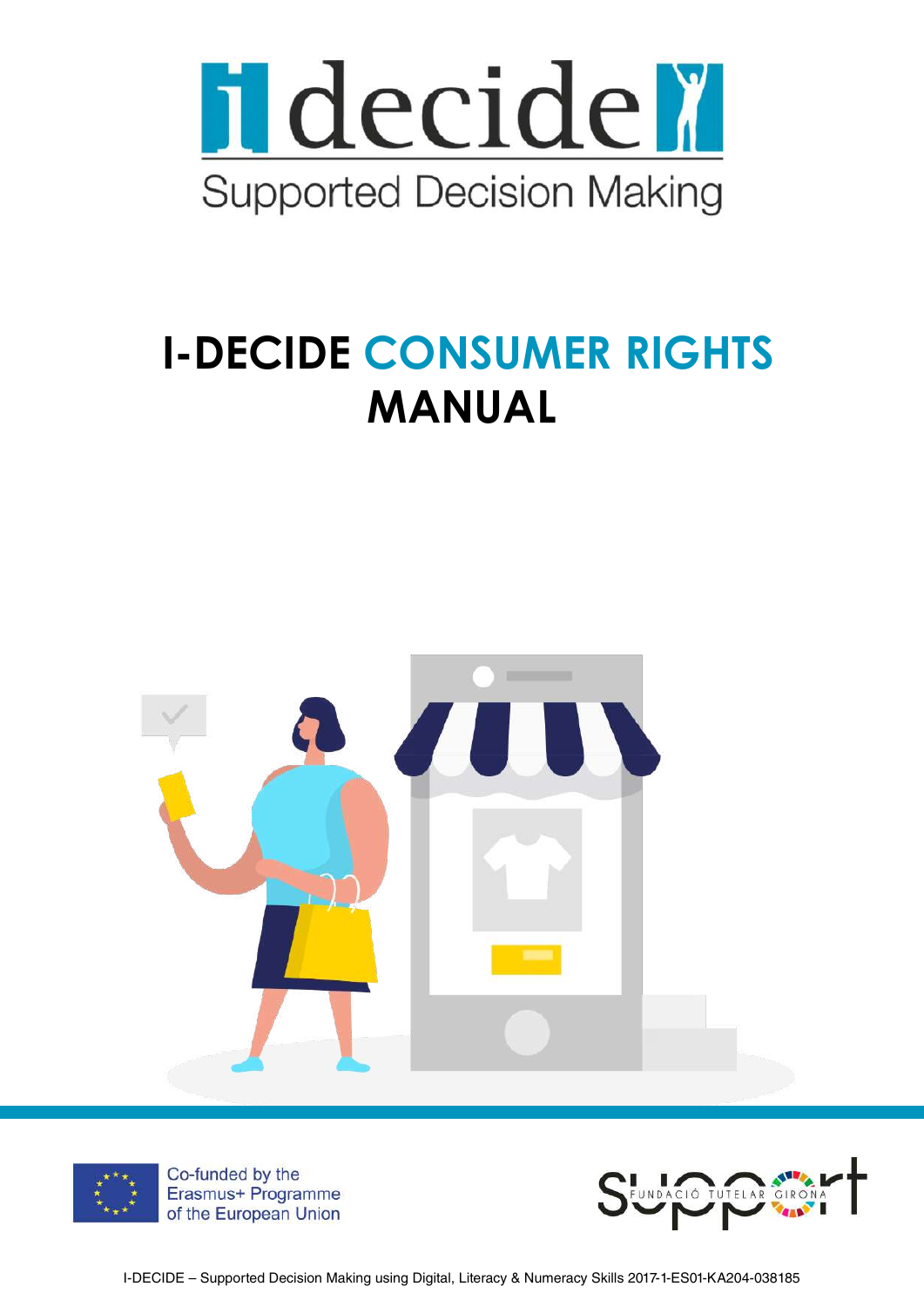| Aims of the I-DECIDE Manuals for Personal Finances, Health Care & Consumer Rights  3                                                                                                                                                                                                                                   |
|------------------------------------------------------------------------------------------------------------------------------------------------------------------------------------------------------------------------------------------------------------------------------------------------------------------------|
|                                                                                                                                                                                                                                                                                                                        |
| The United Nations Convention on the Rights of Persons with Disabilities  5<br>The I-DECIDE Supported Decision Making Agreement ······························· 8                                                                                                                                                      |
|                                                                                                                                                                                                                                                                                                                        |
| The I-DECIDE Supported Decision Making Agreement in practice  11<br>Stage 3: Defining the scope and content of the SDM Agreement ···················· 15<br>Establishing the SDM Relationship: Bonding & Initial Assessment  16                                                                                        |
|                                                                                                                                                                                                                                                                                                                        |
| Supported Decision Making as a consumer in society (and the content of the 20<br>Overview of the EU Consumer Rights Legal Framework  21<br>Buying from a web with the contract of the contract of the state of the state of the state of the state of the<br>Self-Directed Support & Service Vouchers: An overview  40 |
| 5. References …………………………………………………………………………… 43                                                                                                                                                                                                                                                                         |
| 6. Annexes ………………………………………………………………………… 47                                                                                                                                                                                                                                                                             |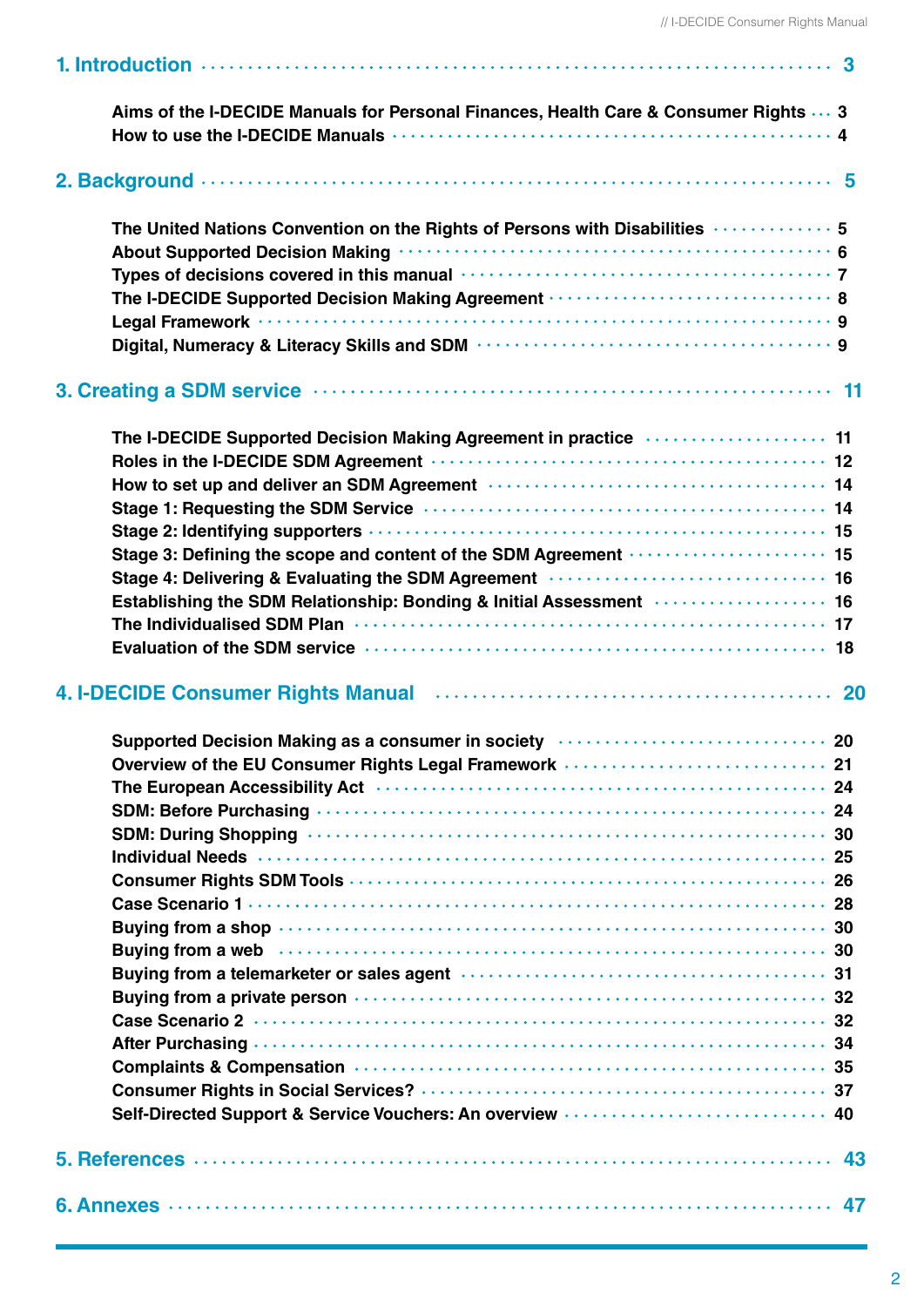## **1// Introduction**

## **Aims of the I-DECIDE Manuals for Personal Finances, Health Care & Consumer Rights**

This manual is part of the I-DECIDE Erasmus+ Project, an initiative whose main objective is to improve Supported Decision Making (SDM) services for persons with disabilities using Digital, Literacy and Numeracy (DLN) skills. To achieve this main goal, the **supporter** (the person who helps someone to make decisions) must have a clear understanding of what SDM means . This manual has been designed to train the supporter about specific procedures and tools to incorporate the SDM approach as a model to provide innovative support.

SDM mechanisms are a key element to implement the United Nations Convention on the Rights of the Persons with Disabilities (UNCRPD). The Convention requires Member States, decision-makers, professionals and society as a whole to overcome and abandon the **medical model of disability** that conceptualises and categorises persons with disabilities based on their impairments, deficiencies or differences. Instead the UN-CRPD requires Member States to embrace and adopt the **Human Rights Approach** as a way of ensuring full and equal enjoyment of all human rights to persons with disabilities, and thus, promoting and respecting their inherent dignity. This approach also focuses on equal opportunities, non-discrimination and inclusion. The Convention, at its core, establishes that persons with disabilities have the Right to enjoy from personalised support to overcome the different societal barriers (attitudinal and environmental) that hinder their full and effective participation in society on an equal basis with others. The Convention approach establishes that the primary purpose of the support is not just to provide services or support in the best interest of the person (substitute decision-making approach) but rather to provide support or services based on the will, wishes and preferences of the person receiving support. Supported decision making is a process that allows the person with a disability to make his/her own decisions.

### **SDM is the approach used throughout this manual.**

The SDM approach cannot be detached from a co-production approach. Co-production implies that the supported person participates in the design, implementation and evaluation of the service or the support they receive, generating a twofold impact. Firstly, the service itself is more effective at identifying the goals to be achieved because it addresses problems identified or expressed directly by the supported person. Secondly, the supported person becomes empowered, because he or she is treated as an equal partner by professionals or other stakeholders, and his or her views are valued and respected.

Co-production is present at every stage of the SDM process described in this manual, as it demands – to the highest possible degree – the involvement of the supported person when defining the support needs, selecting the supporter, agreeing on the terms of the support provided and assessing satisfaction or evaluating the results.

I-DECIDE project partners acknowledge that the supported person's Digital, Literacy and Numeracy Skills are a key factor that can enable the person to better understand information and, consequently, weigh the pros and cons of the different options relating to a specific decision.

This manual aims to show SDM supporters how to provide or coordinate the resources to enable a person to acquire or improve their DLN skills level needed to make his or her own decisions.

I-DECIDE has developed manuals or reference guides in three important areas of a person's daily life: Health Care, Personal Finances and Consumer Rights. The procedures described throughout the manuals can be repurposed or reused in other areas of an individual's life, such as the labour market, housing or other relevant spheres after making suitable adaptations.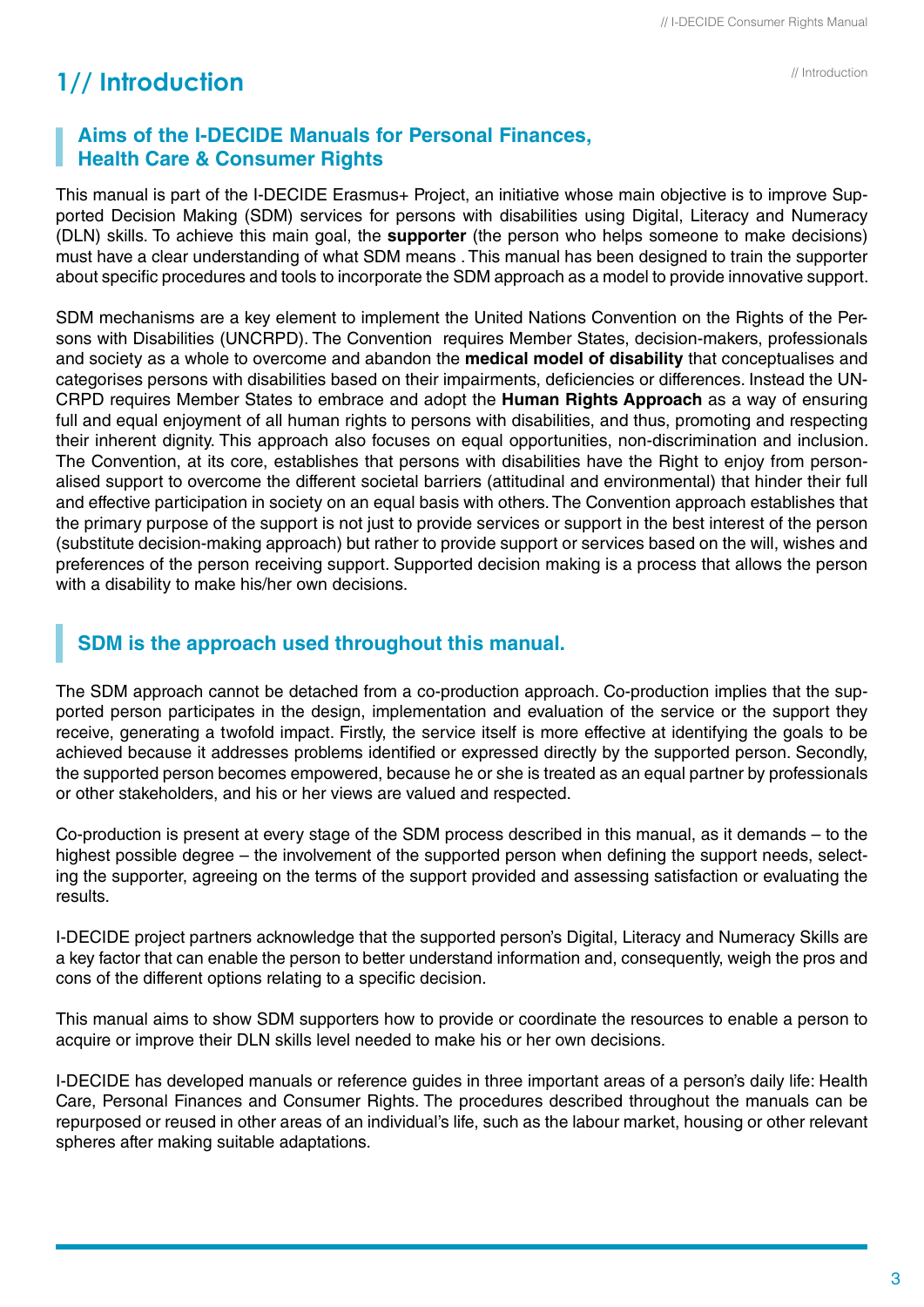// Introduction

## **How to use the I-DECIDE Manuals**

Chapter 2 'Background' is essential to understand the aim of this manual. It describes the principles governing SDM, the processes involved and the description of tools used to carry out SDM.

Chapter 3 'Creating an SDM service' describes in detail how to use an Agreement as a professional tool to support a person on making decisions. You can find processes and instruments to build, develop, deliver and evaluate the SDM service. Chapters 2 and 3 are conceived by project partners as the core I-DECIDE methodology used and shared throughout the three manuals developed by the project consortium, both in the 'universal' and 'local' version.

However, it is noteworthy that the local versions include a specific section about the legal framework that the materials have been adapted to reflect and describe the local country's legal structure, context, circumstances or requirements which the supporter or the service has to take into account in order to set up SDM agreements properly.

Chapter 4 'Health'; 'Personal Finances' or 'Consumer Rights' focuses on the specific processes relevant to each area or topic addressed by the manual and lays out specific tools, examples, instruments or activities where SDM and the I-DECIDE methodology will or has the potential to be used. Although SDM is a common pattern between these three areas of daily life, the types of decisions or situations may differ between the three different spheres, hence the tools used in each area may be different. Professionals or stakeholders who are experienced on SDM processes or the and tools can go directly to these chapters to see examples of specific tools, good practices and procedures about helping supported persons to make decisions. Case studies have been used to illustrate how to proceed in the wide amalgam of issues or instances where SDM can be used in each of the three areas.

Chapter 5 includes 'references' and bibliography about SDM and each topic or the manual for further reading.

Chapter 6 'annexes' contains as an annex, the 'I-DECIDE SDM Agreement Template'. Other relevant documents and templates developed throughout the I-DECIDE Project lifecycle (i.e. 'DLN skills assessment form'; 'SDM healthcare assessment'; 'SDM personal finances assessment'; 'satisfaction self-assessment forms' both for the supported person and for professionals or the 'Individualised SDM Plan template') are available to download on the project website. The documents work as the core package of the I-DECIDE methodology and its combined use ensure uniformity and consistency of the SDM approach by enabling a meaningful evaluation of the effectiveness and impact of the I-DECIDE SDM methodology.

Consult all the I-DECIDE materials in the **[project website](http://www.supportgirona.cat/projectes/i-decide/)** : **<https://www.supportgirona.cat/projectes/i-decide/>**



Belgium – European Association of Service Providers for Persons with Disabilities, **EASPD** (www.easpd.eu)



Finland – **KVPS** (www.kvps.fi)







**Support-Girona** (www.supportgirona.cat)

Spain:



**Fundació Campus Arnau d'Escala**  (www.campusarnau.org)



UK – **Social Care Training** (www.sctltd.uk)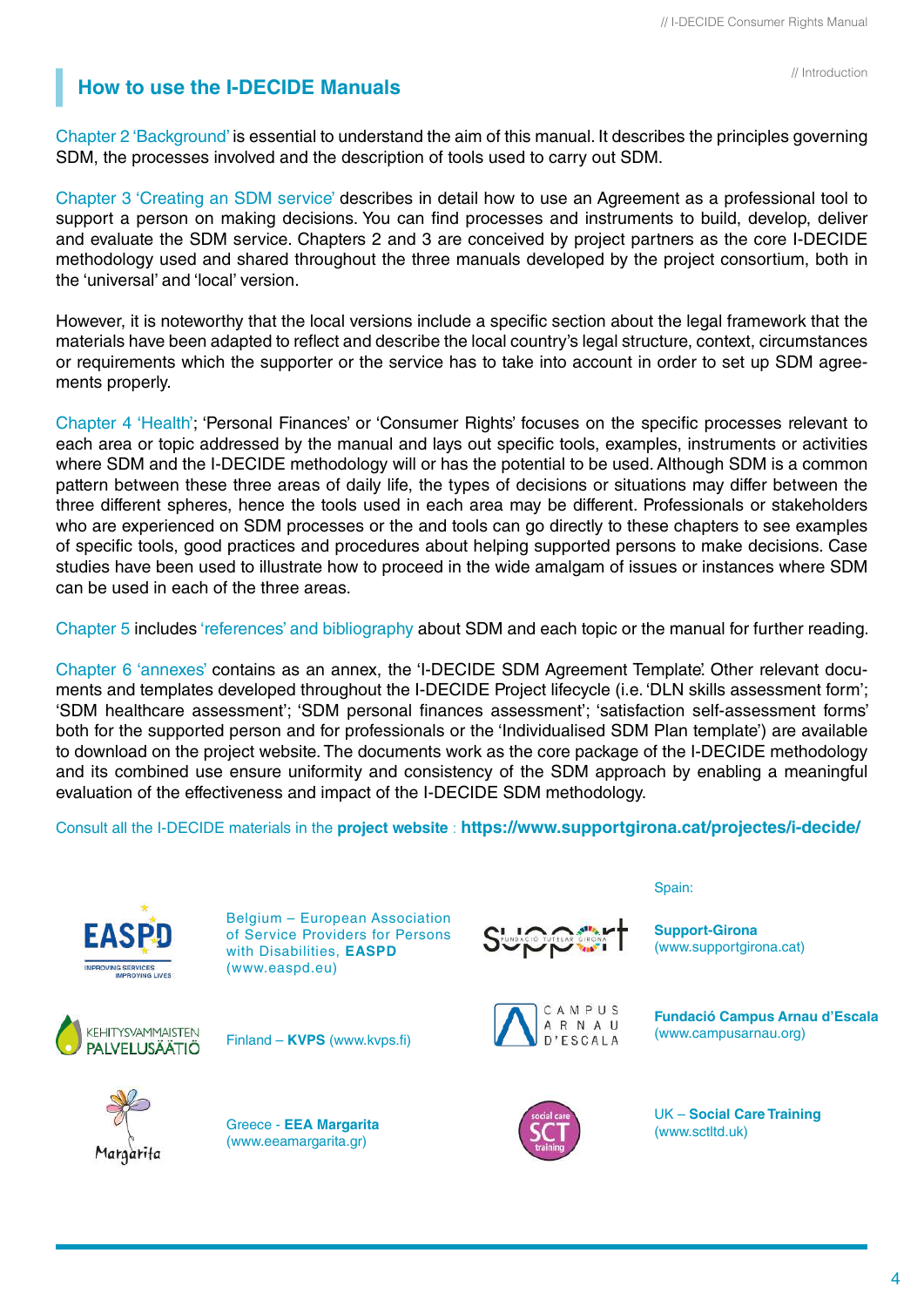#### // Background

## **2// Background**

### **The United Nations Convention on the Rights of Persons with Disabilities**

The Convention on the Rights of Persons with Disabilities is a United Nations International Human Rights Treaty intended to develop and protect the Rights and dignity of persons with disabilities. States Parties adhered to the Convention are required to promote, protect, and ensure the full enjoyment of human rights of persons with disabilities and ensure that they enjoy full equality under the law. The Convention is the first human rights treaty of the twenty-first century and it has served as a global catalyst in the Human Rights and disability movement as it shifted from viewing persons with disabilities as objects of charity and subject to medical treatment and social protection towards viewing them as full and equal members of society, with Human Rights. It is also the only UN Human Rights instrument with an explicit sustainable development dimension.

The Convention was adopted by the United Nations General Assembly on 2006 and as of today (2020), 163 States have signed and 181 have ratified it, including the European Union and all EU member states. The Convention and its implementation is closely monitored by the Committee on the Rights of Persons with Disabilities.

## **Article 12 in the framework of the CRPD**

Article 12 of the United Nations Convention on the Rights of Persons with Disabilities acknowledges the right of persons with disabilities to enjoy legal capacity on an equal basis with others in all aspects of life, including their right to have equal access to own or inherit property and to control their own financial affairs. All of which is subject to safeguards which are proportional and tailored to the personal circumstances and applied during the shortest possible period.



Article 12 of the CRPD states very clearly that legal capacity is not to be confused with mental capacity, and the ability to make decisions, but it means the equal recognition of persons before the law. No one should be deprived of their legal capacity, just because the person needs help in making decisions.

Moreover, governments should provide persons with disabilities with any support they might need in their decision-making. Support can be both "formal and informal" and can constitute "arrangements of varying type and intensity". The type and intensity of support should take into account the diversity of people with disabilities. Also, a range of appropriate measures should be available for persons with disabilities to receive adequate support, according to their will and preferences. Support could encompass providing information in plain language or easy-to-read, explaining different options, or, in some exceptional cases, articulating an opinion based on a deep knowledge of the will, wishes and preferences of individuals, stemming from a long-lasting trusting relationship between the person needing support and the person providing it. The opinions and decisions of the person with a disability should always be taken into account and respected, whatever the person providing support thinks of that decision. Implementing Article 12 of the CRPD requires a shift towards respecting Human Rights by replacing the substitute decision making approach with supported decision making models in legal frameworks and services.

In practical terms, exercising legal capacity means making decisions for oneself in all areas of life including medical treatment, housing, employment, relationships, finances, children, family planning, or property, amongst others. The CRPD recognises that persons with disabilities may require different levels of support depending on individual and social circumstances, but it compels States and public authorities to develop supported decision making arrangements of varying types and intensity, including informal and formal support arrangements. The Convention defines such arrangements as, for example, support networks, support Agreements, peer and self-support groups, support for self-advocacy, independent advocacy or advance directives.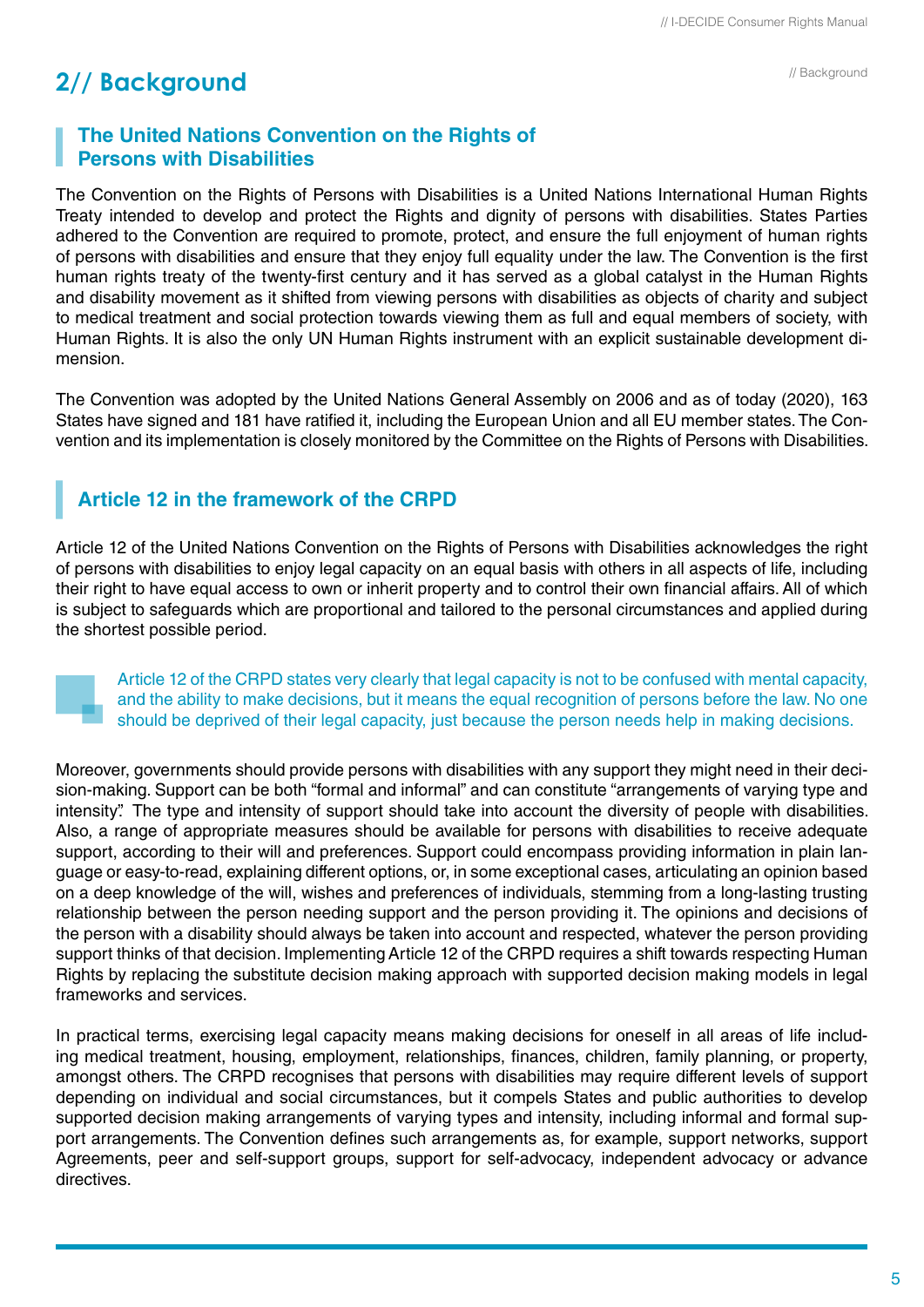The I-DECIDE SDM methodology, including the manuals and the core documents developed by project partners, are driven by CRPD principles so it is important that the professionals and supporters fully understand, embrace and support the Convention and its principles and obligations and are willing to apply them in their own service, organisation or in daily practice when offering support for persons with disabilities.

## **About Supported Decision Making**

Supported Decision Making is and must be the alternative to guardianship or other types of substitute decision-making mechanisms . Shifting towards this new paradigm and developing services based on supported decision making acknowledging persons with disabilities as valuable members of society and respecting their citizens' rights is the key to advance towards social inclusion.

## **Decision Making**

Daily life is full of opportunities to make decisions for every individual. Decisions may vary from low level decisions (e.g. what clothes to wear) to high level decisions (e.g. moving to live with another person). There are decisions that we make by ourselves and there are others when we prefer to ask for advice or support. When people have an important decision to make, they usually seek support and advice from friends, family or specialists (e.g. a therapist, counsellor, vocational guidance, etc.). In the I-DECIDE methodology and throughout all the documents and manuals the person helping with decisions is called the **"supporter".** Decisions are influenced by many factors such as the upbringing of the person, life history or personal experiences, information and data available, personal values or beliefs, the individual's personality or their decision making style. Decisions are also influenced by the level of literacy, numeracy and digital skills each individual has. For example, if a person doesn't understand or knows how to use digital tools or the information and procedure to return a product or service, it is improbable that he or she will decide to go shopping online. Similarly, if a person doesn't understand the medical opinions and potential outcomes of a particular treatment, it is almost impossible for them to make an informed decision about it autonomously.



Figure 1. Comparison between different options: Pros & Cons on the Decision Making Process.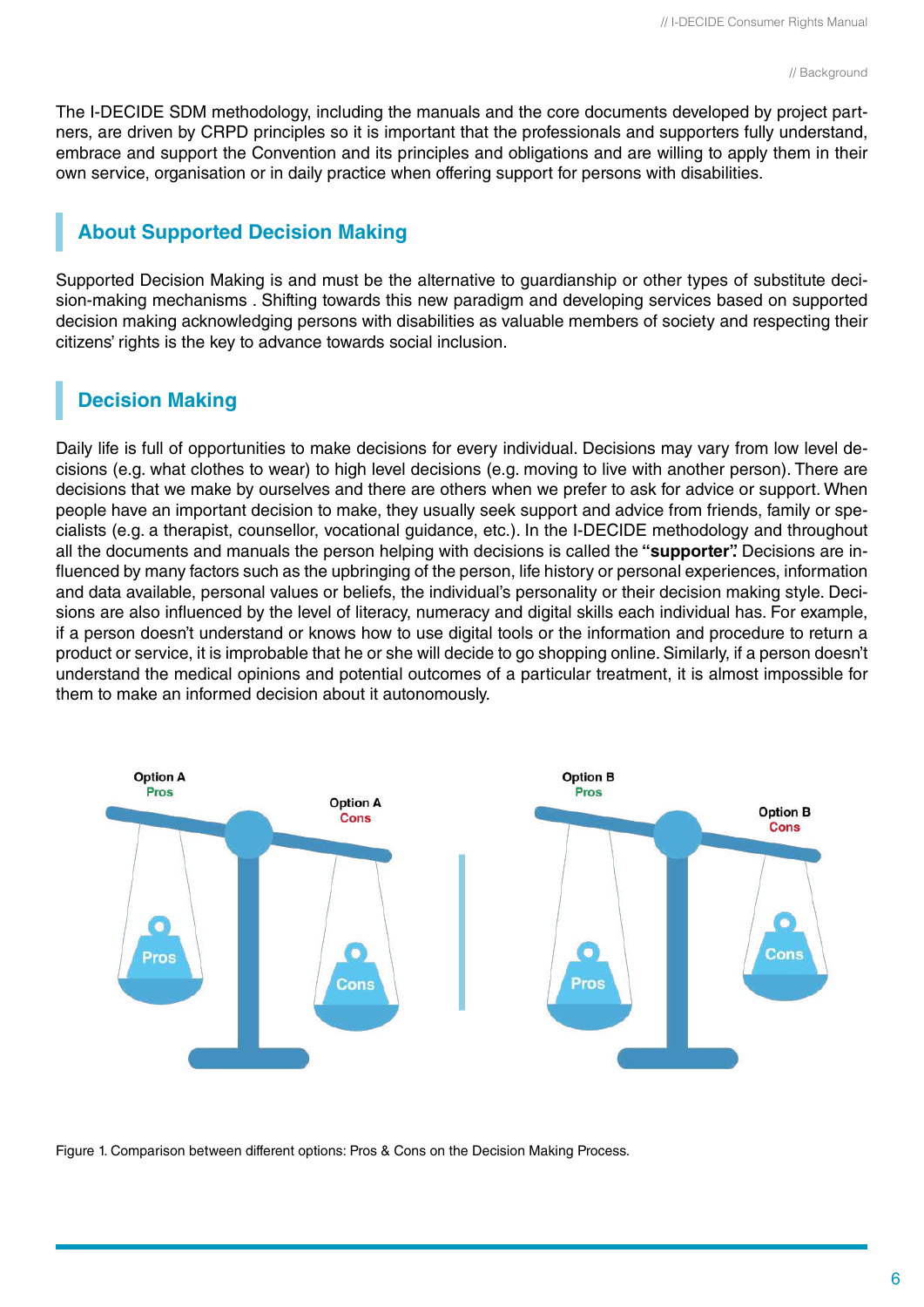### // Background

## **Supported Decision Making**

Supported Decision Making consists of several measures designed to create the right conditions for a person with a disability to make informed decisions on his or her own. To facilitate this, the **supporter** will study the decisions the supported person could make, provide all the necessary information to give the person a clear understanding of all available options, ensure the person weighs the pros and cons as well as the potential outcomes of each decision and help the person communicate his or her final decision.

The decision of a person with a disability must be respected even if the supporter considers it is not the best possible decision. Acknowledging this right and allowing the person with a disability to make mistakes or unwise decisions is an important part of the SDM process.

### Here is one quick example of low level supported decision making.

A person might ask support to make a financial decision. The person has to decide whether to spend a big part of their savings to buy a computer and broadband or to save it for the next summer holidays. The supporter has to collect and provide information (using appropriate formats to communicate such as easy to read materials, videos, pictograms, etc.) to help the person weigh the pros and cons of each alternative ensuring the information is well understood. Finally, if requested by the person, the supporter will help communicate the decision to other people who may need this information or become a key element to implement the decision.

Supported Decision Making is fundamental to foster the social inclusion of persons with disabilities as it promotes self-determination, control, autonomy and independence.



## **Types of decisions covered by the I-DECIDE manuals**

The I-DECIDE manuals illustrate the potential of SDM in three specific areas covered by the project, namely Health Care, Personal Finances and Consumer Rights.

## **Health Care**

Persons with disabilities have been traditionally denied the basic right to control what happens to their own bodies. Decisions about their nutrition, medication, exercise routines, doctor appointments or other health and wellness related issues are still often made by service providers, professionals or family members in their best interest. Health related decisions can range from low level, informal or simple decisions such as nutrition, physical activity and hygiene to mid-level decisions such as alcohol use or birth control to formal and more complex decisions such as surgery procedures or consenting to advanced medical treatment.

Persons with intellectual disabilities are often excluded from health care education, training or programs, including sexual and reproductive health programs. Even when they participate in these initiatives, the information is often not clear or easy for them to understand. Consequently, when it comes to making health care decisions, people with intellectual disabilities often lack adequate information or resources to be able to make an informed decision on their own.

## **Personal Finances**

People with disabilities are frequently denied the right to control their personal finances and to make decisions about their own property. Making decisions in the financial sphere includes both low level and informal decisions such as how to spend money or how to elaborate their own budget, to more formal and complex decisions such as opening a bank account, getting loans or making financial investments or inheriting and managing real-estate.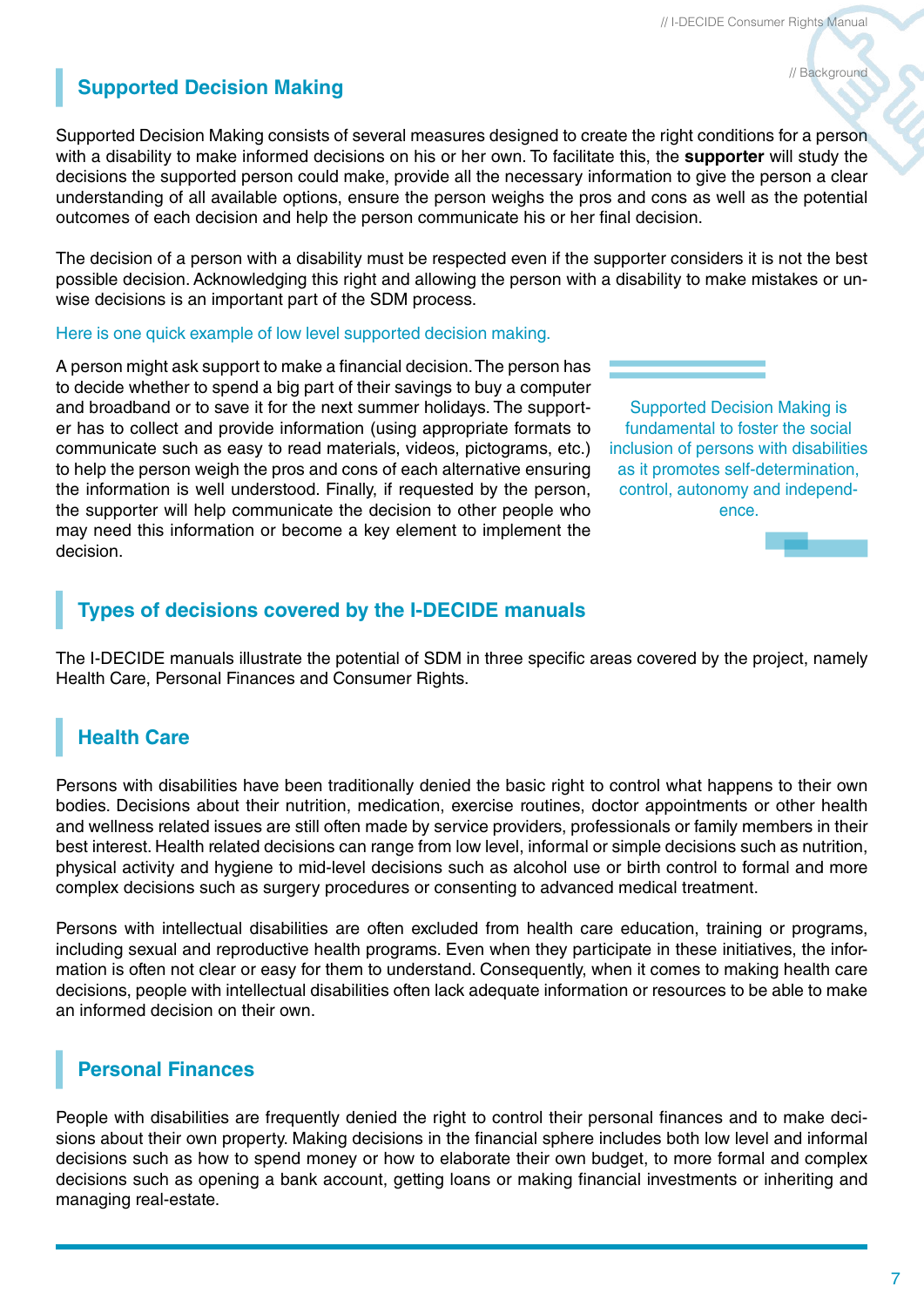## **Consumer Rights**

All EU citizens have their rights safeguarded by EU legislation as it ensures, amongst others: protection from unsafe products; insurance that product information is clear, consistent and accurate; access to fast and efficient ways of resolving disputes with traders to protect their consumer rights and updated legislation to maintain their citizens' rights commensurate with economic and societal changes. Even with these safeguards in place, people with disabilities may be more exposed to fraudulent misconduct and specific support should be provided to help protecting and upholding their rights as consumers.

## **The I-DECIDE Supported Decision Making Agreement**

### **What is an SDM Agreement?**

I-DECIDE has developed a SDM methodology, aligned with CRPD principles, by creating the Supported Decision Making Agreement as a tool to facilitate organisations, professionals or persons with disabilities to offer or receive support in a formal and standardised way. The SDM Agreement is a written document created to formalise the SDM process and is signed by the **supported person** (a person with a disability), the **supporter**, who commits to provide guidance, support and assistance in making decisions in the areas of life defined in the document by the person, and the **facilitator**.

The SDM Agreement must be operated on a voluntary basis as the person who requires, wants or needs support must ask for this service voluntarily. The roles established in the agreement must be based on a trusting relationship with someone who will be the supporter and another person who will act as facilitator. The supported person must also be able to cancel or modify the agreement at any given time if they are unhappy with how it is working.

The I-DECIDE methodology incorporates the figure of the facilitator. The Facilitator is a third person whose role is to check and monitor the agreement to verify and ensure that it is operating as it should. If the supported person is not happy with the relationship with the supporter, he or she can ask the facilitator to talk about it and perhaps even to ask for a replacement supporter.



The central element in the SDM Agreement is the relationship between the person and the supporter. It implies an attitudinal change towards the recognition of the rights of the supported person and the acceptance of their decisions, as well as abandoning the practice of the supporter of taking the decision in the best interest of the person with a disability.

Figure 2. The SDM Agreement: a multidirectional relationship.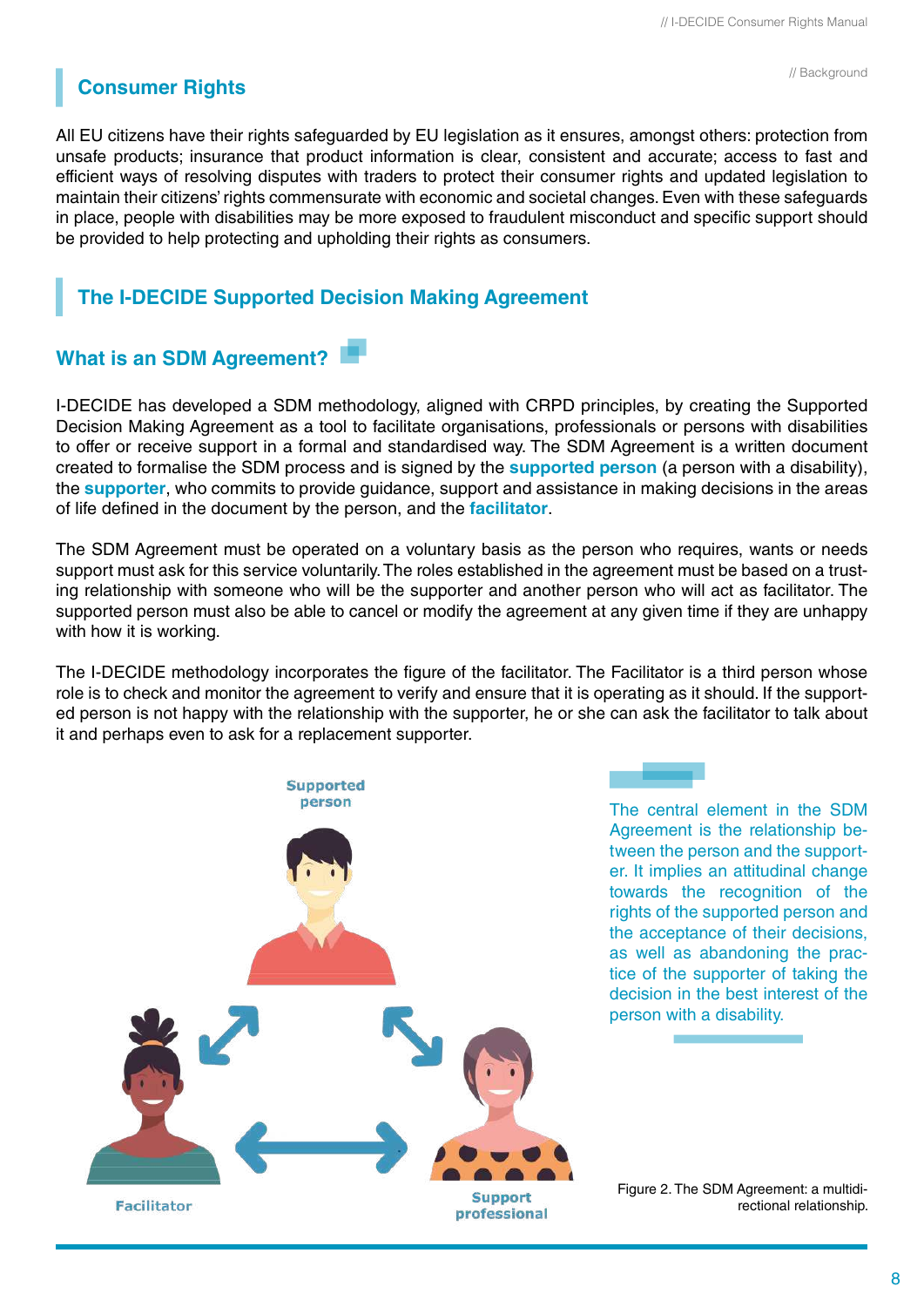## **Legal Framework**

This manual has been created and developed on the understanding that neither the I-DECIDE SDM Agreement nor fully-compliant SDM mechanisms are part of the legal systems of the participant's countries yet. Although the Convention is a legally binding treaty, just a few countries worldwide have undertaken the necessary reforms to include, incorporate and recognise instruments based on the will, wishes and preferences of the person with a disability into their legal frameworks.

In practice, this means that:

- The SDM Agreement is not legally binding because it is not recognised under national legal frameworks;
- There are no formal records of the SDM Agreement in any public registry or approved by accredited, competent or legal bodies;
- The agreement by itself will not give any legal rights to the supporter to access or deal with services, external professionals or the social network of the supported person in order to get information, even if that information would be helpful or useful for the supporter or the person.

### **Digital, Numeracy & Literacy Skills and SDM**

In most situations, a combination of Digital, Literacy & Numeracy skills is required to obtain, understand and interpret the information in order to make informed decisions.

**Digital skills** are a set of competences that include the capacity to deal with information processing, communication, content creation, safety and problem solving, when operate in digital environments or digital devices (e.g. computers, smartphones, tablets, internet).

Nowadays, having basic knowledge on how to use digital tools and environments is essential, especially as there are increased online and computerised processes in public admin (e.g. tax, health, voter registration procedures or filing complaints as consumers). Increasing IT skills and computer literacy enables individuals to feel safe and more confident taking decisions.

**Literacy** skills are related to a person's ability to both read and write a short, simple statement about his or her everyday life. An illiterate person is one who cannot write such a simple statement. It's obvious that an individual who has a good basic grasp of reading, writing and also IT skills, has more opportunities to make decisions that align with his or her own wishes and preferences.

**Numeracy**. Being numerate means having the confidence and skill to use numbers and approach problems from an analytical or mathematical perspective. Numeracy skills can be used in all aspects of life – at work or at home, in basic everyday living activities, as consumers, in managing our own finances, as parents helping our children learn, as patients making sense of health information – and help individuals and citizens understand the world that surrounds us.

Numeracy complements literacy and is sometimes called 'mathematical literacy'. Both skills are needed in order to fully function in modern life.

Being numerate means being able to work with numbers and other mathematical concepts to apply them in a variety of contexts to solve different problems. Being numerate is as much about thinking and reasoning logically as it is about 'doing sums'. In daily life, there are many situations where a good standard of maths and numbers is useful to decide on one particular option. In particular, exercising consumer rights usually requires interpreting bills, receipts and invoices and understanding dates in order to calculate the duration of goods' warranty, amongst others.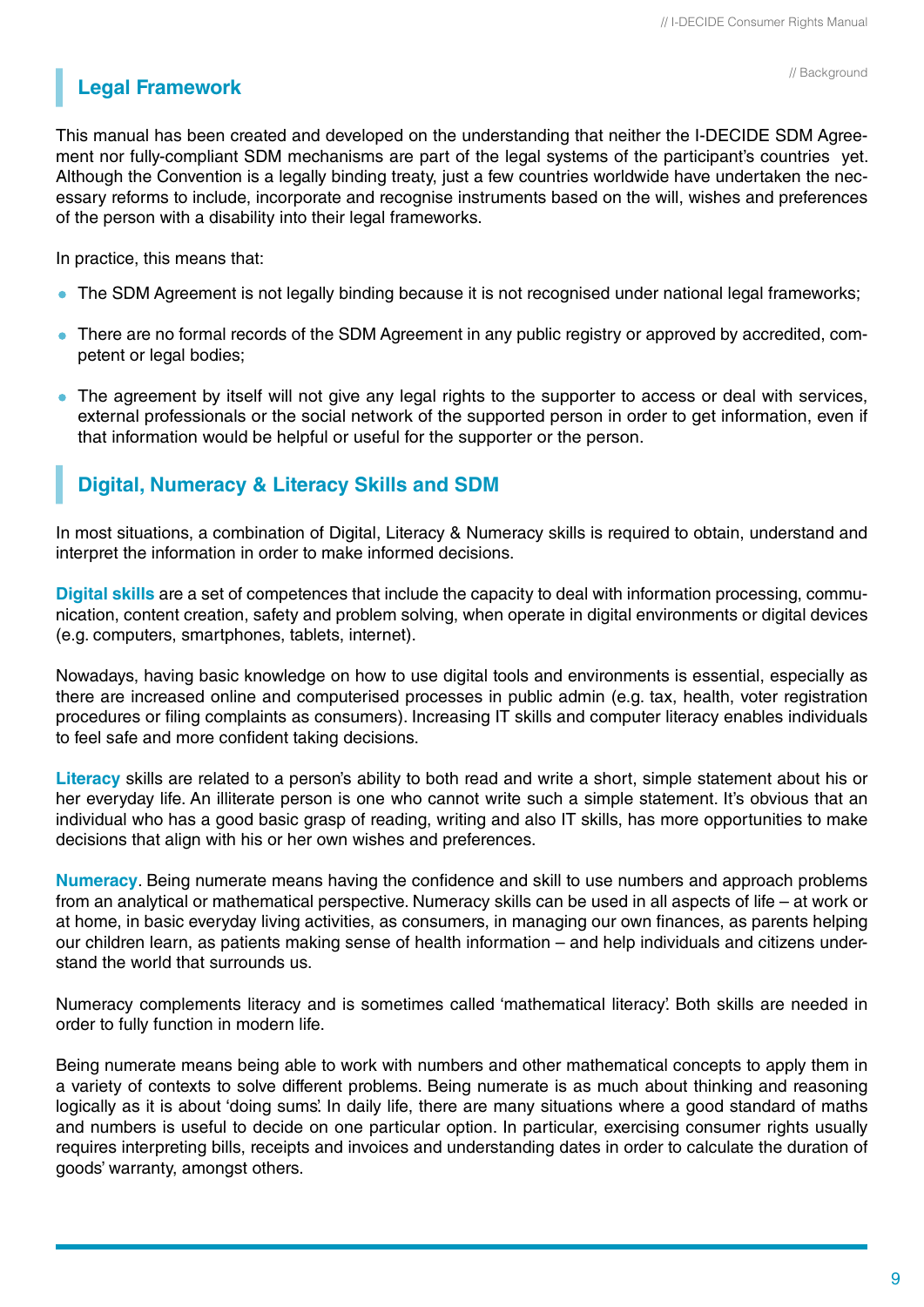#### // Background

Being numerate means being able to work with numbers and other mathematical concepts to apply them in a variety of contexts to solve different problems. Being numerate is as much about thinking and reasoning logically as it is about 'doing sums'. In daily life, there are many situations where a good standard of maths and numbers is useful to decide on one particular option. In particular, exercising consumer rights usually requires interpreting bills, receipts and invoices and understanding dates in order to calculate the duration of goods' warranty, amongst others.

For all the above, the I-DECIDE project has developed tools to evaluate and assess the skills level in each of these three DLN areas.

The evaluation and assessment of a person's DLN skills is not an essential but rather a very useful complementary part of the I-DECIDE methodology and was an essential element in the project's funding. The project was able to demonstrate that taking part in SDM improved the DLN skills of all participants. We recommend that future SDM schemes consider monitoring DLN skills to capture this learning gain. This would mean that when the SDM Agreement is formalised, the supporter will explain these SDM tools to the supported person and how monitoring their progress in these areas will be useful for them. At the beginning of the Agreement an initial DLN assessment of the supported person's abilities in these areas will be carried out by the supporter. If it is seen that some areas need to be improved, the supporter will inform the supported person and his or her support network, so that they can provide the most suitable training and resources to help the supported person to progress. At the end of the support period it is possible to undertake a second DLN assessment to demonstrate the progress made.

## **I-DECIDE Assessment Tools**

The goal of the assessment is twofold. Firstly, to show that the supported person has already started making their own decisions and secondly to monitor and evaluate the progress made by the person with self-assessment tools developed in the I-DECIDE project ('supported person periodic self-assessment' and 'supporter periodic self-assessment'). The specific self-assessment tools include all the details about how to administer the surveys and how to interpret the collected information. Ensuring that all parties are aware of the progress and the evolution of the person and the support received sharing and contrasting the results with the person enables and empowers the supported person and demonstrates the benefits of co-production and contributes to shift from substituted to supported decision making.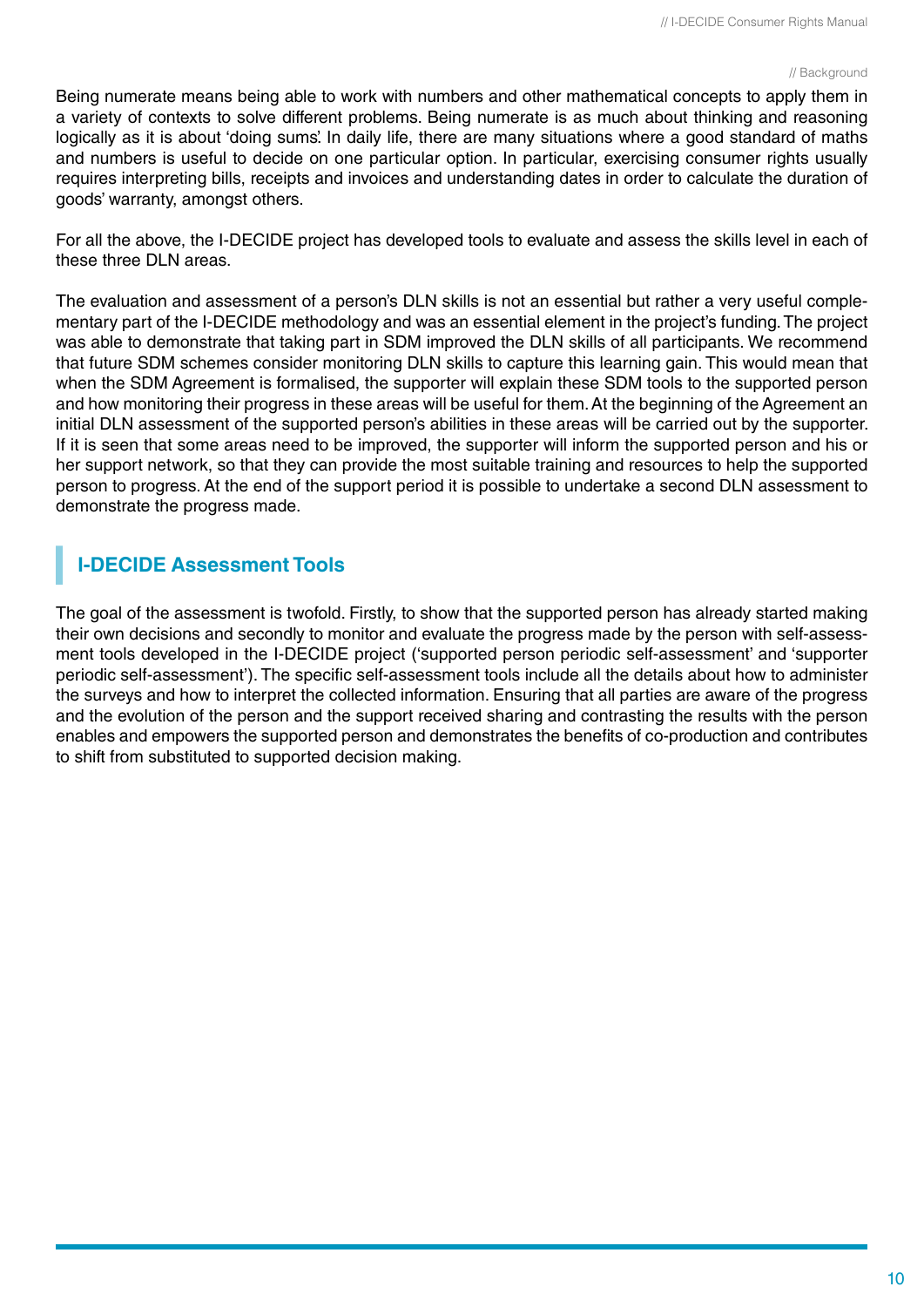### **The I-DECIDE Supported Decision Making Agreement in practice**

This section is about how organisations that aim to guarantee the rights of persons with disabilities and their autonomy by providing support can implement the I-DECIDE methodology on supported decision making using the SDM Agreement as a basis of its service.

## **The SDM Agreement as a professional task**

Fully implementing the Convention and its Article 12 requires updating and reviewing the roles of staff working in services providing support to persons with disabilities as their competences, skills, approaches or attitudes may be fundamentally changed. From a legal perspective, abolishing the substituted decision making model and adopting a supported decision making model to guarantee the rights of the person and help them to exercise legal capacity is an obligation.

Apart from legal decisions, low level decisions are present in the daily life of all individuals and in practice the I-DECIDE SDM model should be used to guarantee fundamental rights of person with disabilities, such as autonomy and independence, especially at this low level.

The purpose of this manual is to show how the I-DECIDE methodology can be applied in daily life decisions.

Professional obligations under the I-DECIDE SDM Agreement include:

- A duty to provide the support service. By signing the agreement, the professionals and persons involved compromise to support the person with a disability.
- A multidisciplinary professional approach. SDM Agreements do not belong to any particular profession by definition, although SDM Agreements may involve an amalgam of professionals such as social workers, lawyers, health professionals, disability practitioners or others professionals with experience in the social sector or in providing support for persons with disabilities. Social Networks – families, friends, flat-mates or other acquaintances – have to know about the existence of the SDM Agreement and how it works. This is because a) they may help in the effective operation of the Agreement b) they may provide an innovative way to support the individuals.
- Confidentiality. Standard confidentiality procedures and GDPR regulations apply when dealing with sensitive information.
- SDM Agreement follow-up. Recording information collected during the task or actions is essential and appropriate. A decision making diary or log-book is the best way to help communicate and evaluate the progress made and it also assists professionals when providing support or coordinating with the facilitator. Support professionals can use the organisation's management system or database or use their own, but it must include the following items:
	- Name of the Supported Person
	- Name of the Facilitator
	- Date and number of every working session
	- Specific decision to be made
	- Particular tools used / actions carried out
	- Observations about progress
	- Date of end of the process for each decision
	- Date and number of working sessions with the supported person

Success is not in making the SDM Agreement itself, but in creating an environment in which supported decisions can be made.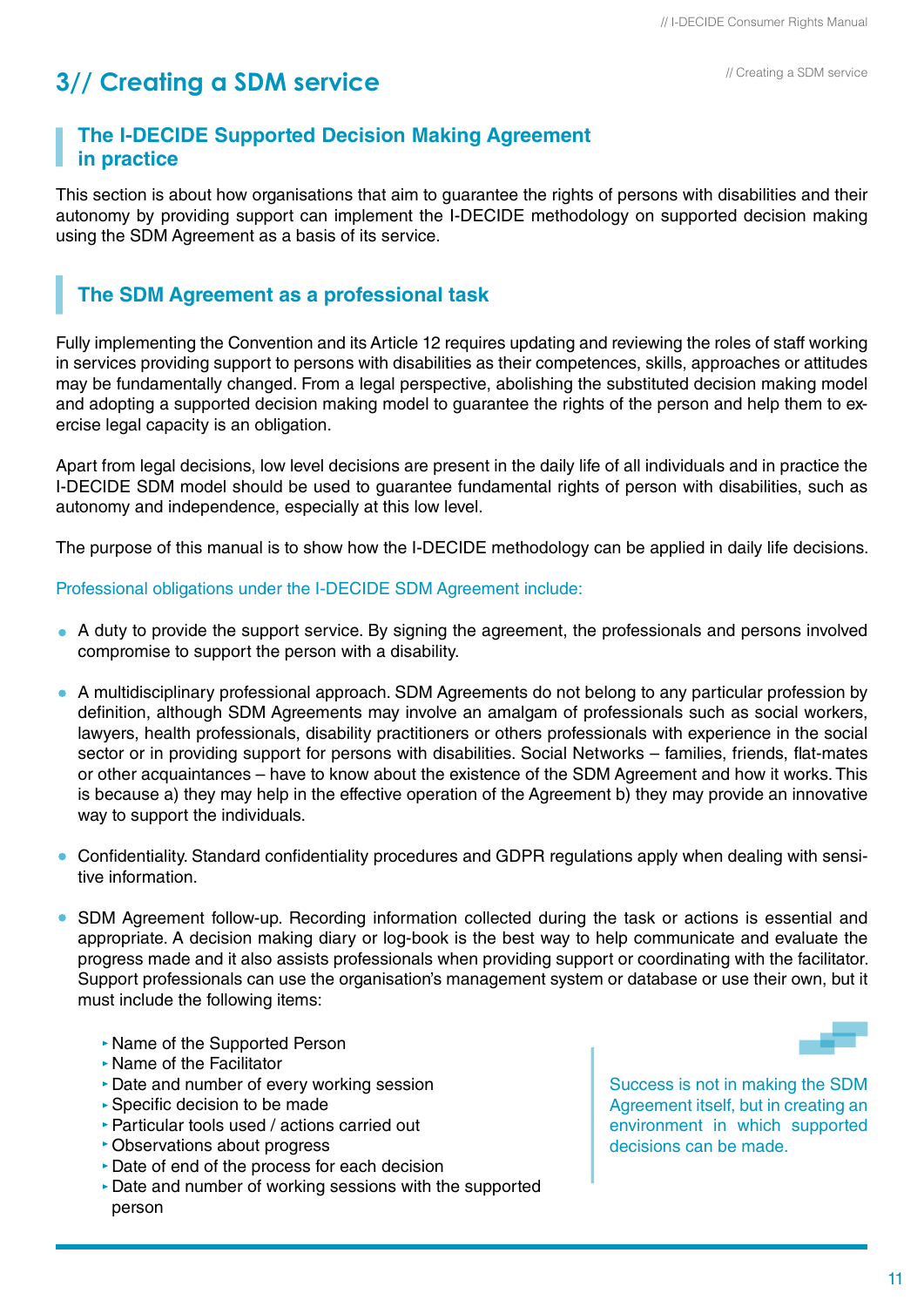## **Roles in the I-DECIDE SDM Agreement**

The three main roles in the I-DECIDE SDM Agreement are:

- **The supported person**
- **The supporter**
- **The facilitator**

There are three general principles that must be respected by all the parties in the I-DECIDE SDM Agreement:

1. All the work and actions conducted under the SDM Agreement will be based on the wishes and preferences of the supported person.

2. The final decision has to be undertaken by the supported person.

3. All decisions have to be accepted by the supporter, regardless of his or her own personal or professional point of view.

Recognising the right to legal capacity and to make decisions means recognising the right of the person with a disability to make mistakes, assuming as a positive fact that every choice might come with risks associated.

The requirements and roles of each of the parties are:

**1) The supported person** will need to be able to:

- Express a wish to receive support or to end the support;
- $\triangleright$  Communicate their preferences and express their wishes;
- $\triangleright$  Develop a trusting relationship with another person(s) whom they wish to receive support from (the supporter);
- Indicate what kind of decisions or areas they may need support with;
- $\triangleright$  Be aware that they are making the final decision (and not the supporter).

### **2) The supporter**

The supporter can be anyone in the person's immediate environment, family, friends, and social network or from a professional support service. The I-DECIDE methodology envisages the use of a professional supporter who will be able to coordinate resources and services available to the person, although we recognise that this may not always be possible to achieve in every country. Preferably, the support professional should have a background on social education or social work as the main task will be to guide and support the person in the decision-making process.

### Skills and values required

- Ability to respect and value the supported person's autonomy and dignity and understand and respect the supported person's goals, values and preferences.
- Ability to respect the particular decision making style of the supported person and recognise when and how support may be offered to the person.
- Ability to form a trusting relationship with the supported person and to spend as much time as required to support the person to make each decision.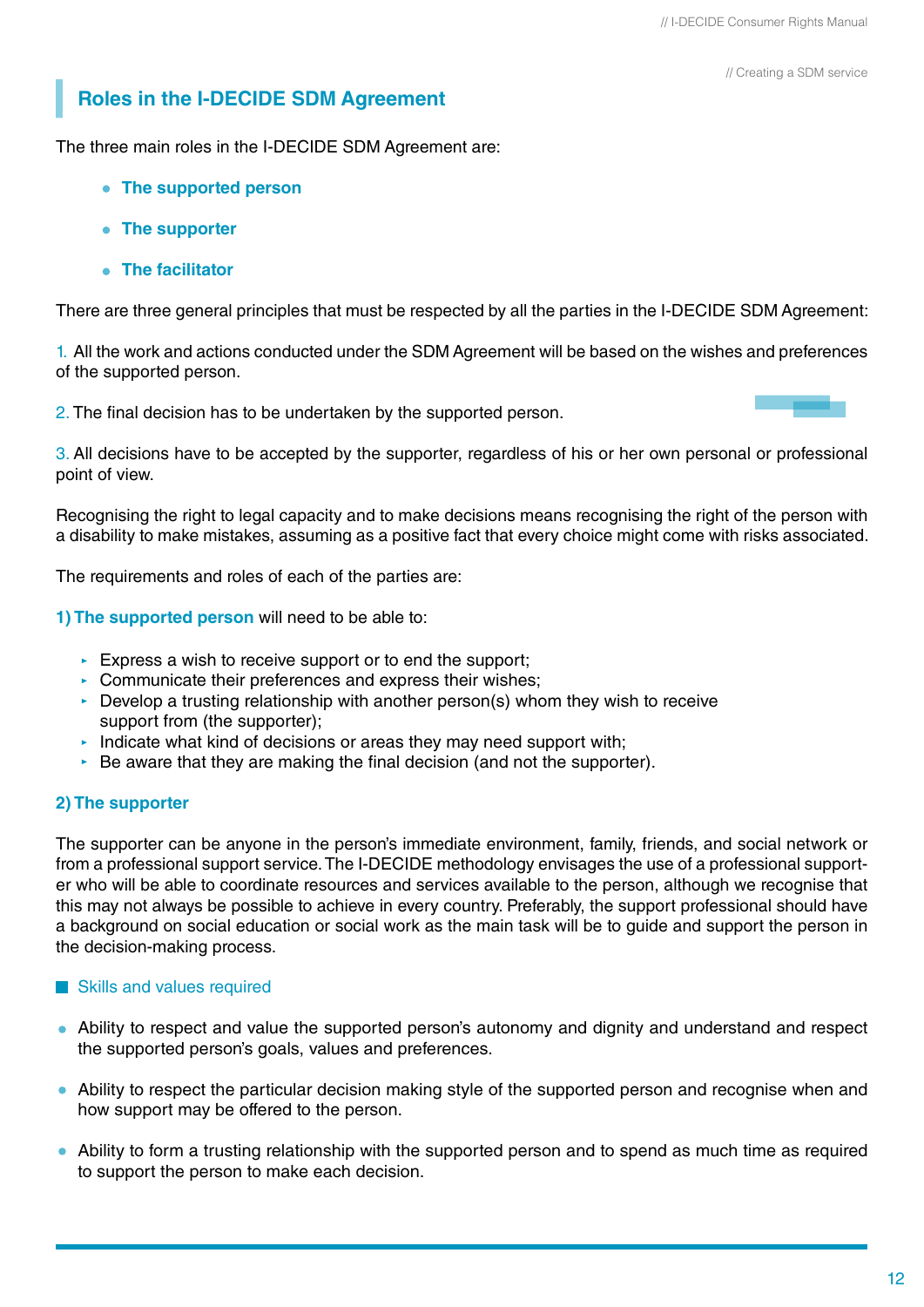- Empathy, assertiveness and the ability to communicate clearly with the supported person in an appropriate and accessible manner.
- $\blacksquare$  Main tasks to be undertaken by the supporter
- To assess the skills of the person in relation to decision-making in the specific areas included in the SDM Agreement.
- To build and implement, jointly with the person, an Individualised Support Plan to help the person to take decisions.
- To research materials and resources to help the person to understand the information they need to make their own decisions.
- To assist the supported person to obtain advice from different sources.
- To support the person at meetings with outside organisations, professionals or persons in order to obtain information and explore options.
- To help the person analyse the different options.
- To verify the person has understood the pros and cons of the options involved in a decision.
- To help the person communicate the decision(s) to his or her family and others and to enable a good implementation of the person's choice. When necessary the supporter will advocate for the decision to be implemented.
- To help the supported person to complete interviews and assessments.
- To observe and record all the activities and actions arising from the SDM Agreement.
- To assess and record (if so chosen) the impact of SDM on the DLN skills of the person supported.

### **3) The facilitator**

The facilitator works on the support relationship externally and is seen as a safeguard and advisor during the different steps of the SDM Agreement. The facilitator will be responsible for advising and guiding the person and the professional when formalising each support agreement. His or her role can be understood as a specialized manager of the relationship between the person and the support professional: the facilitator helps creating it, monitoring it and helps solving any doubts or conflicts that may arise on both sides. Conceptually, the facilitator acts as a double safeguard, as ensures the quality of the relationship between both parties, but also prevents or avoids situations in which the person's rights are not respected.

The facilitator's role can be summarised as follows:

- To provide advice on how the SDM Agreement works.
- To help the person identify suitable supporters.
- To assist the person and the supporter in resolving any disputes.
- To make regular contact with participants to check that support arrangements are working.
- To monitor and record the termination of the SDM Agreement and to inform the support network of the supported person that the agreement has ended.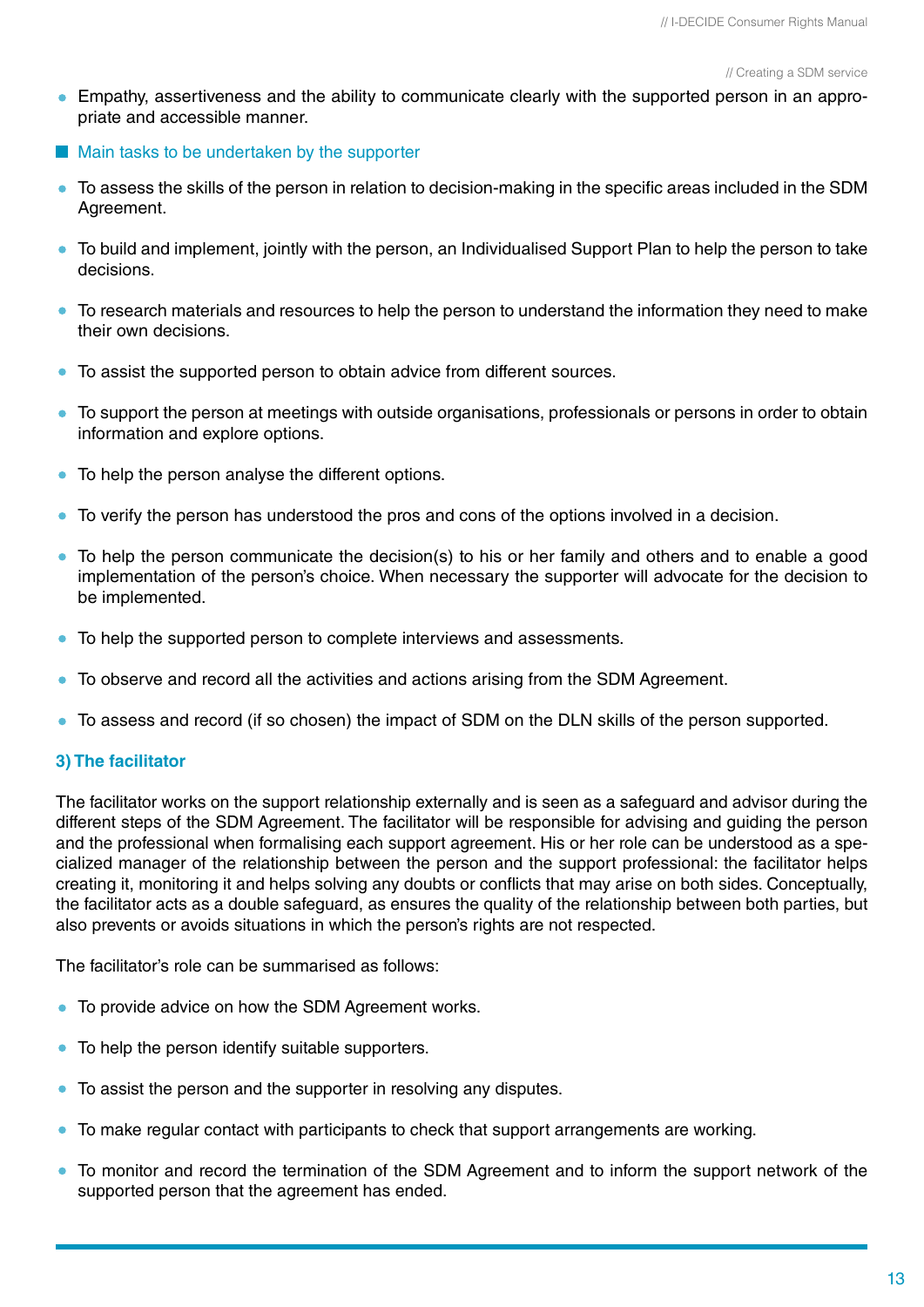The facilitator needs to have a complete understanding of the terms of the SDM Agreement and should be able to communicate, using suitable language, both with the supported person and the supporter using mediation strategies and soft skills such as assertiveness.

The supported person or the supporter may approach the facilitator to clear their doubt arising from the process to improve the SDM agreement's scope and content or to terminate the agreement.

The facilitator, as conceptualised in the I-DECIDE methodology, can be another professional – ideally from the supporters employing agency or service – or a peer from the supported person's social network or a family member who has the required knowledge and skills.

## **How to set up and deliver an SDM Agreement**

In practice, the process of completing an SDM Agreement will be carried out through four main stages, from requesting the service at the beginning to evaluating the support received at the end of the process. The next diagram summarises the four stages of the I-DECIDE SDM Agreement process.



Figure 3. I-DECIDE SDM Agreement: main stages.

### **Stage 1: Requesting the SDM service**

The person with a disability who might require it will ask for support to make decisions in different spheres of their life. Usually, persons express their wishes to someone working in a support service used by them or to a professional or a peer they are acquainted with. In practice, persons who will potentially act as supporters and receive the demand of support must also be able to recognise the suitability of the SDM Agreement (as defined in the I-DECIDE methodology) for a particular person in order to encourage them to request such a personalised and individualised SDM service. The professional or person who identifies the need or receives a specific request for support from a person with a disability should report it to their organisation, manager or supervisor. From that point, a meeting with the individual requesting support should be organised to introduce the SDM Agreement, including a potential facilitator selected from a list or a pool of persons prepared and skilled to exercise that role. The facilitator will explain to the supported person all the details about their rights and how to use the agreement as a tool to deliver the supported decision making service. The facilitator is also in charge of introducing the different professionals or persons involved and its roles and the stages or processes that will occur once the SDM Agreement is formalised.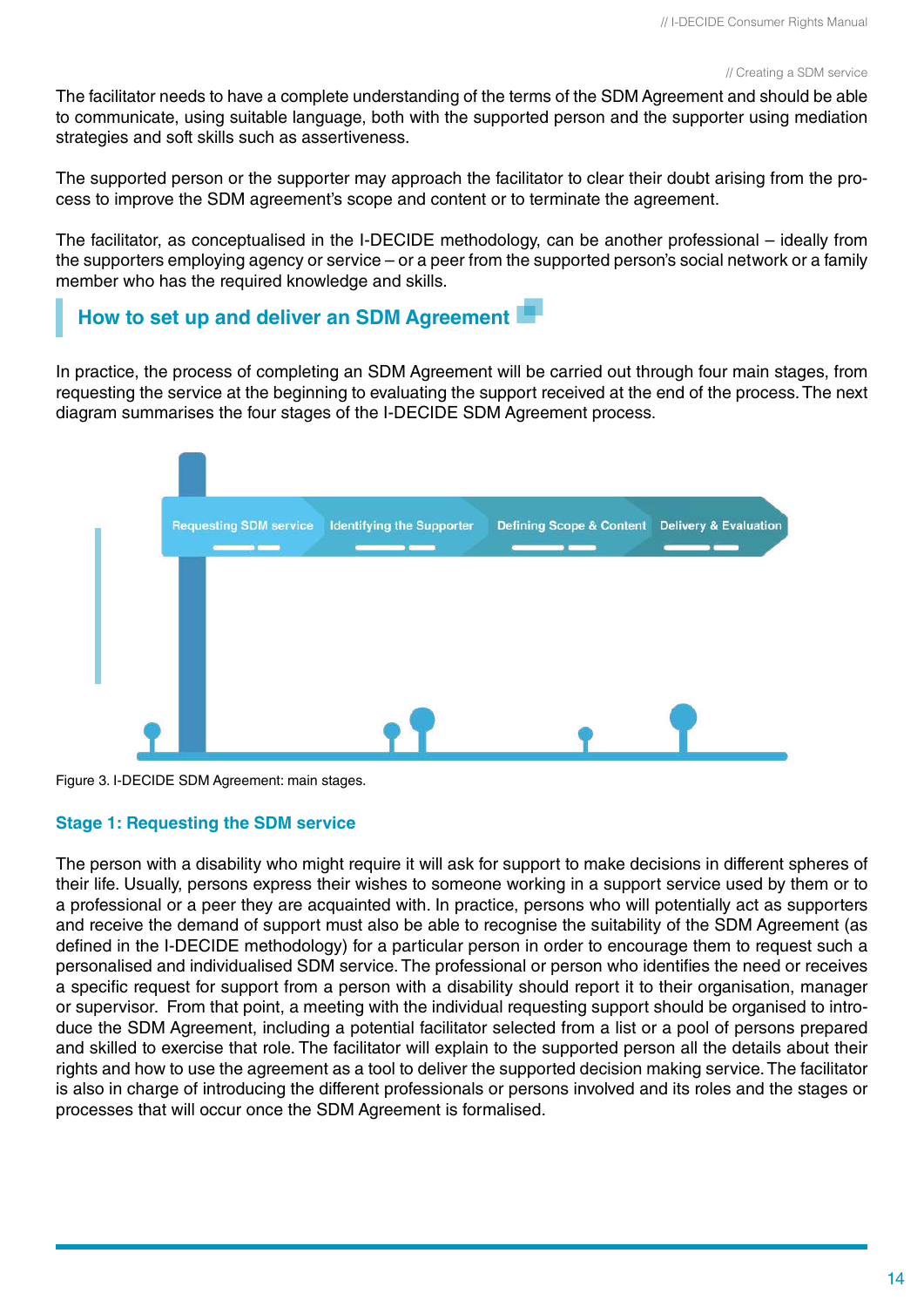### **Stage 2: Identifying supporters**

Identifying a person or professionals to provide support is an essential part of the process. It is crucial to understand, acknowledge and respect that the person requesting the support has the right to choose the person who will provide the support. The approach used in this manual assumes that the supporter should preferably be a professional or a person with the skills to form a trusting relationship with the supported person. The facilitator will help the person to identify a supporter. The supported person could ask for more than one supporter, depending on the kind of decisions to be made. An interview will be held between all the parties to confirm the suitability of the proposed person to fulfil the role of supporter in the SDM Agreement.

### **Stage 3: Defining the scope and content of the SDM Agreement**

Identifying a person or professionals to provide support is an essential part of the process. It is crucial to understand, acknowledge and respect that the person requesting the support has the right to choose the person who will provide the support. The approach used in this manual assumes that the supporter should preferably be a professional or a person with the skills to form a trusting relationship with the supported person. The facilitator will help the person to identify a supporter. The supported person could ask for more than one supporter, depending on the kind of decisions to be made. An interview will be held between all the parties to confirm the suitability of the proposed person to fulfil the role of supporter in the SDM Agreement.

### **Scope**

In the I-DECIDE SDM Agreement, an adult with a disability or a supported persons may voluntarily, without undue influence or coercion, authorise his or her supporter to do the following:

- To assist the supported person to understand the options, responsibilities and consequences which may arise from specific decisions that the person may want to take. For instance, a person may request support to decide where to live, which support or services they want, who they want they want to live with, where they want to work, how to administer personal finances, how to spend money as a consumer, how to use health care services or other decisions related to lifestyle, among others. The Agreement should describe, with the highest possible level of detail, the areas in which the person needs to be supported to make decisions.
- To assist the supported person in accessing, collecting or obtaining relevant information to make decisions.
- To assist the supported person in understanding or interpreting the information provided.
- To assist the supported person in communicating their decision to other people.
- The Supporter is not authorised to make any decision on behalf of the supported person.

Identifying a person or professionals to provide support is an essential part of the process. It is crucial to understand, acknowledge and respect that the person requesting the support has the right to choose the person who will provide the support. The approach used in this manual assumes that the supporter should preferably be a professional or a person with the skills to form a trusting relationship with the supported person. The facilitator will help the person to identify a supporter. The supported person could ask for more than one supporter, depending on the kind of decisions to be made. An interview will be held between all the parties to confirm the suitability of the proposed person to fulfil the role of supporter in the SDM Agreement.



Once a decision is taken by the supported person and the decision is communicated to other professionals, family member or peers, the supported decision making ends and the phase of implementing the decisions starts. Implementing decisions usually requires the combined actions of other support services or professionals, including family members or external stakeholders.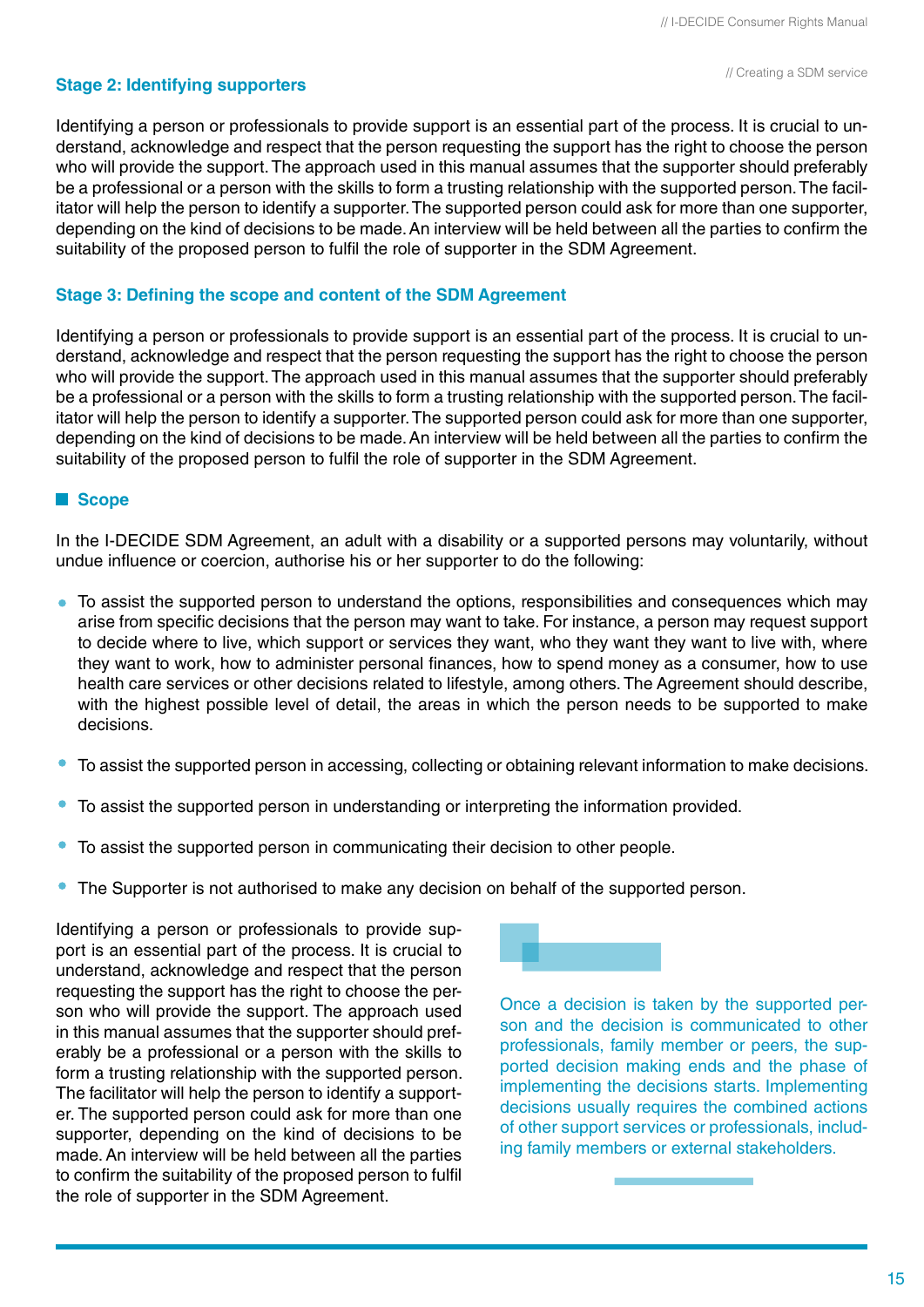#### **Contents**

In order to create a SDM Agreement, professionals should ensure the following elements are explicitly stated in the document.

- The names of the Supported Person, the Supporter and the Facilitator
- $\sqrt{\phantom{a}}$  A description of the three different roles
- $\vee$  As detailed a description as possible of the decisions in which the supported person needs support for in each relevant area
- $\vee$  The length and/or review date of the agreement
- $\vee$  Procedures to amend or cancel the agreement

### **Stage 4: Delivering & Evaluating the SDM Agreement**

This stage describes the relationship between the three parties involved and the different actions to undertake during the I-DECIDE SDM Agreement, especially focusing on how to proceed to evaluate the process. The following diagram summarises the different working sessions in the I-DECIDE pilot phase.



Figure 4. SDM Service & Agreement Evaluation: Working sessions

The next subsections provide insight and describe each process involved in the follow up and evaluation of the SDM Agreement.

### **Establishing the SDM Relationship: Bonding & Initial Assessment**

During the first set of interviews between the supporter and the supported person the working relationship should consolidate and grow. Only after a trusting relationship has been developed can the supporter ask the supported person about his or her wishes, will and preferences and assess the skills of the person. It is not appropriate to evaluate, assess or ask the person about their wishes, will and preferences during the first meeting as the relationship would not have been properly established.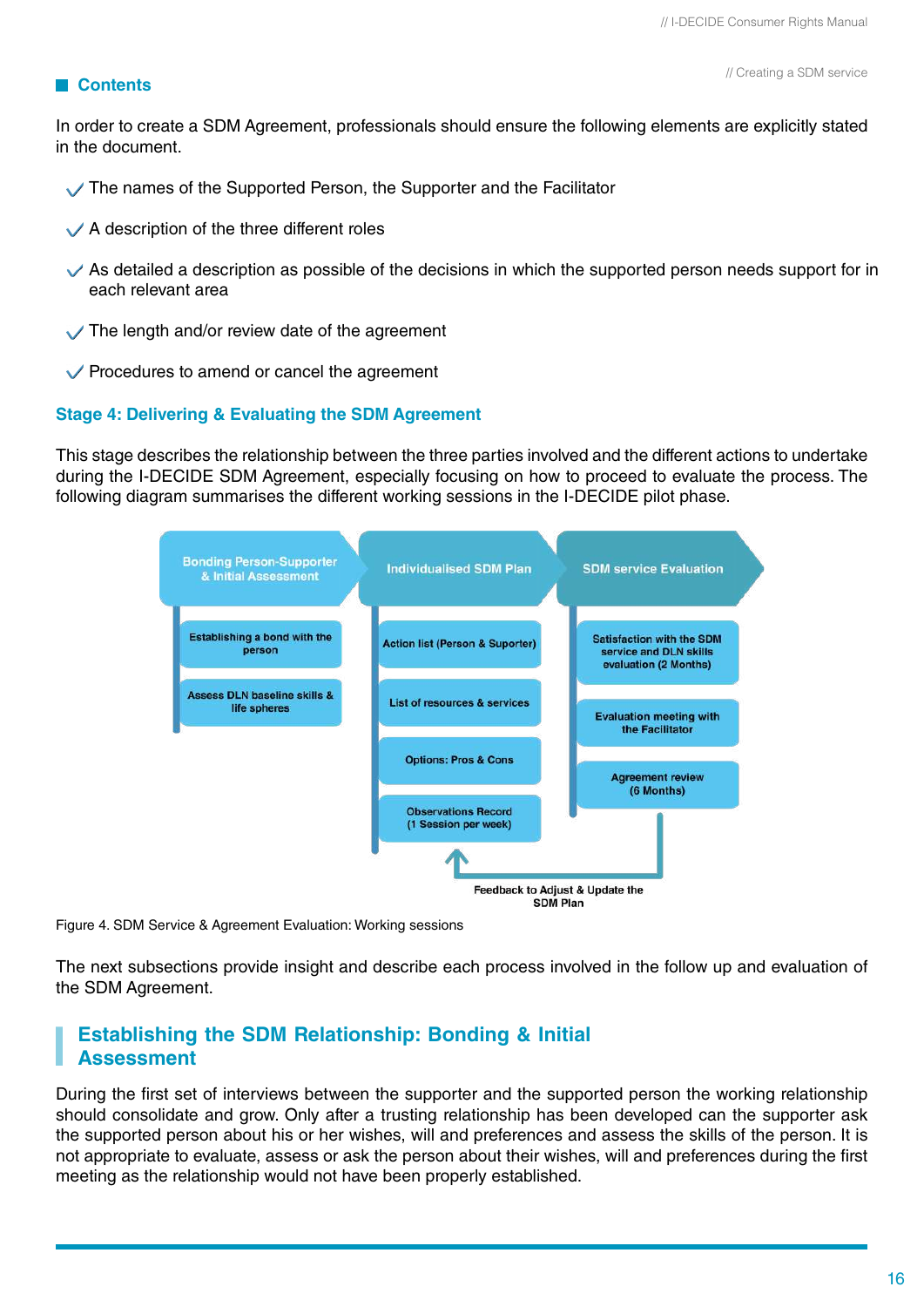The first introductory interview must be focused to explain the different roles within the SDM Agreement and to understand the preferred methods of communication used by the supported person (e.g. verbal, non-verbal, use of special communication techniques or alternative methods). The information gathered during this session is essential to help the professional individualise and adapt the SDM Agreement and its processes to the supported person.

During the second interview, the supporter or the professional will observe, explore and preferably record how the person likes to make decisions (e.g. does the person take decisions slowly or impulsively? Is the person clearly determined and commits with his or her own decisions? Etc.) The supporter must respect the preferred decision making style and the pace of each individual. This session should be used to ask supported persons about their fields of interest and their social or professional networks in order to identify commons points and build the relationship with them using soft skills.

The third and, if necessary, following sessions should be focused to assess the level of autonomy and skill the person has in relation of the three areas or life spheres dealt in I-DECIDE. Partners have developed as part of the project's methodology different documents designed help the support professionals. If a DLN assessment is required, this would be the best time to do it.

## **The Individualised SDM Plan**

Once the initial assessment has been done the supporter and the supported person will have a clear idea about the needs of the supported person and their wishes and preferences. At this stage, it is important and appropriate to ask the supported person for specific areas, topics, situations or issues where the person needs support taking decisions. The supporter, according to the I-DECIDE methodology and as defined in the SDM Agreement, must record as the first item of the Individualised SDM Plan the issues or areas arising from the working sessions and interviews that the person considers important to receive support in. The Individualised SDM Plan must include actions to be carried out for each issue, **in order for a decision to be made**, and the actions should be adapted to the skills and abilities of the person previously assessed with the assessment templates provided. The Individualised SDM Plan must include or reference the resources, services or individuals from the social or professional network(s) of the person that will be involved in each action, as well as the timetable of action to develop the plan effectively.

As a reference, the Individualised SDM Plan should include, but not be limited to, information about how to:

- Search sources of information:
- Coordinate actions with other support services or professionals to get information (e.g. identifying training opportunities to increase DLN or other daily life skills needed to make decisions);
- Communicate with the support services and the supported person's social networks about the issues included in the SDM Agreement;
- Specify the actions to ensure the information and actions are well understood by the supported person;
- Identify the different options with pros and cons for each issue or decision;
- Support the person to get advice from an expert;
- Proceed to communicate the decision made to the person's support services or social networks;
- Actions to help implement the decisions made by the person.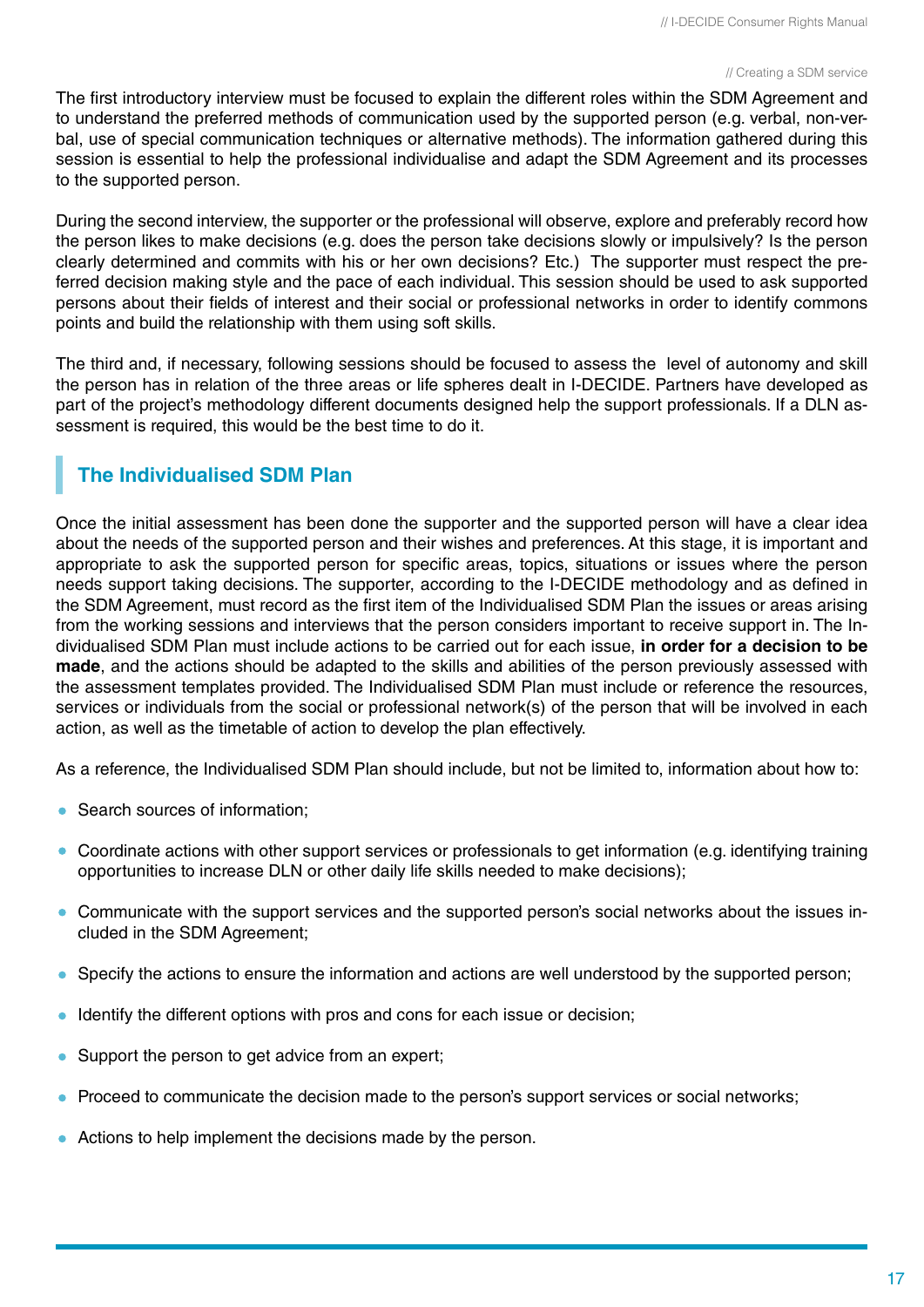Following the elaboration of the SDM Plan, the next task will be to coordinate the resources available to implement the individualised plan for SDM. It is important to record observations and comments about the plan's effectiveness (i.e. did the actions developed help persons achieving their goals? and efficiency (i.e. quantify the amount of work or time needed to achieve the goals). Recording this information has two main objectives: first, to empower the person to identify and ascertain the progress made by getting direct feedback and, second, to improve the SDM process by adjusting the actions, tools or communication strategies with the supported person.

The frequency of the SDM working sessions will depend on the complexity of the issues to be decided and the actions to be conducted. As a general rule, one session per week is desirable.

## **Evaluation of the SDM service**

Evaluation is a necessary step in the I-DECIDE SDM methodology as it fosters the opportunity to improve and adjust the tools and procedures established both in the SDM Agreement and the SDM Plan. The core concept of evaluation is to control the process continuously. 'Control', here understood as a live and dynamic process, means adjusting tools used and making changes in procedures so the person is more able to take decisions under similar conditions. Frequent evaluation ensures better quality in the I-DECIDE SDM process.

### **a) Satisfaction with the SDM Agreement or Service**

I-DECIDE Project partners consider that it is the satisfaction of the user with the SDM Agreement and the service provided both in decision making and in implementing a decision which is crucial to ensure a long lasting relationship with the support professional or with a service based on the I-DECIDE methodology. Satisfaction assessments are encouraged using the documents provided at least every two months, (even though the frequency may vary on a per-case basis) with both the supporter ('supporter periodic self-assessment') and the direct beneficiary or the person with a disability ('supported person periodic self-assessment'). Self-administration of these surveys is envisaged as the results will be used to make changes in the process, adjust the actions or try different tools to improve the support provided to the person. Transparency is important on the evaluation process and the results of the assessment should be shared with the supported person and the professional providing support.

The facilitator is also the person in charge of supervising not only the SDM Agreement and monitoring the process, but also the progress made by the person or by the supporter. The facilitator's role encompasses being aware of the quality of the relationship between both parties. The review and use of the results of the self-assessment tools could be the starting point. Timely scheduled and accurately recorded interviews with the person and the professional supporter involved in the SDM agreement should help the facilitator channel the necessary amendments to improve satisfaction of both parties and spark the necessary arrangements in the agreement or the SDM Plan that the supported person and the supporter might consider beneficial.

### **b) DLN skills progress assessment**

The project considered DLN skills to be an important and fundamental element in decision making and the I-DECIDE project plan provided for them to be evaluated periodically with specific tools and forms developed to be conducted every two months. As the DLN skills assessment process is also a live and continuous process, registering the progress can evidence areas where the supported person needs to improve. The supporter will inform the supported person and his or her support network about the result of the DLN skills assessment in order to provide the most suitable training and resources. An improvement in the person's DLN skills may be linked with a good score when evaluating the satisfaction of the person and the supporter or professional.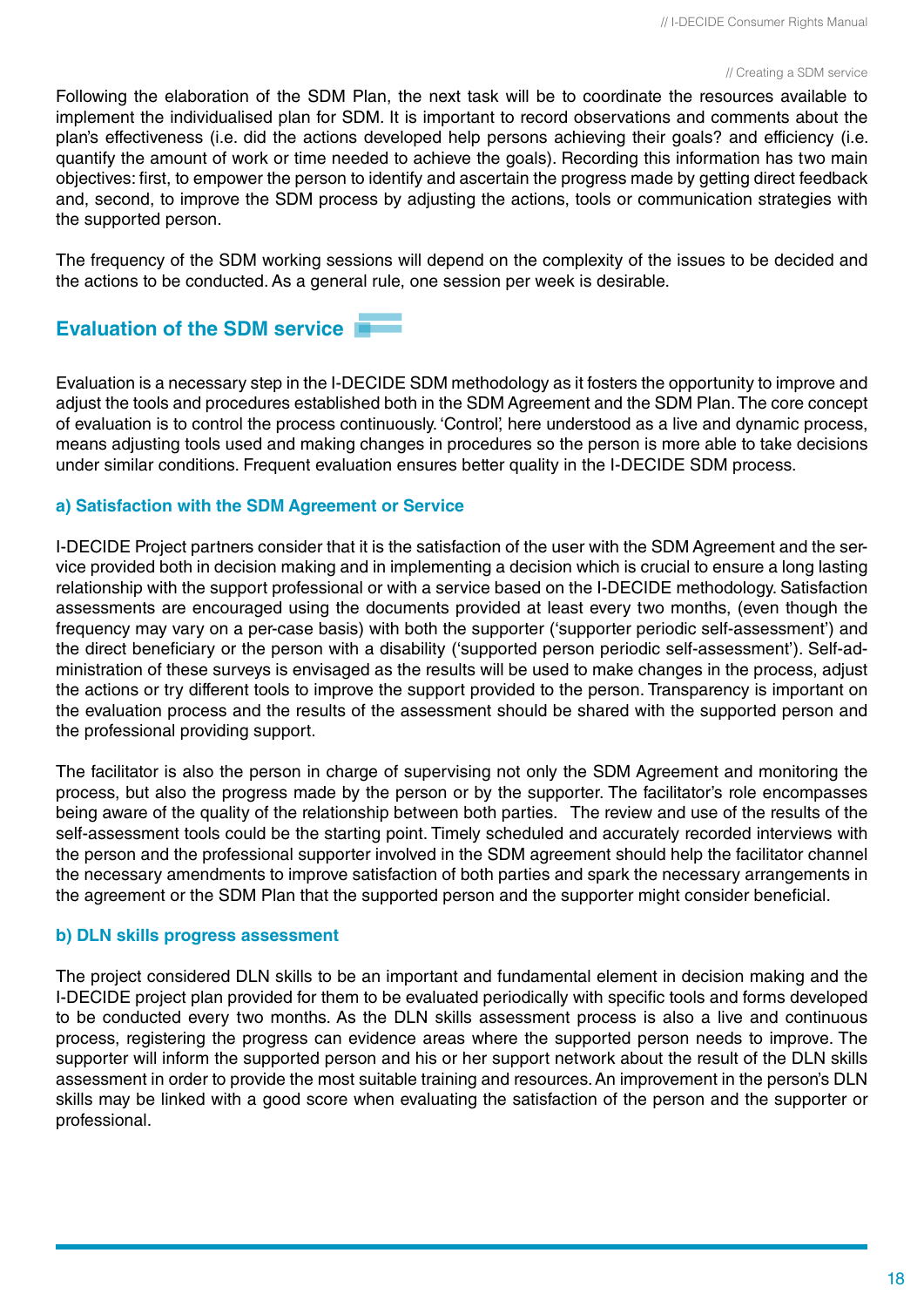## **c) Agreement review, renovation or modification** *a DM service // Creating a SDM service*

Every six month the whole agreement has to be revised and feedback will be shared with the three parties involved in the process. Receiving feedback from the facilitator is highly encouraged at this stage of the process. When required, an extension of the agreement will be made, including new issues or modifying or updating existing ones. In other cases, the SDM Agreement will not be renewed because the person doesn't want to receive support anymore or simply because it is not needed.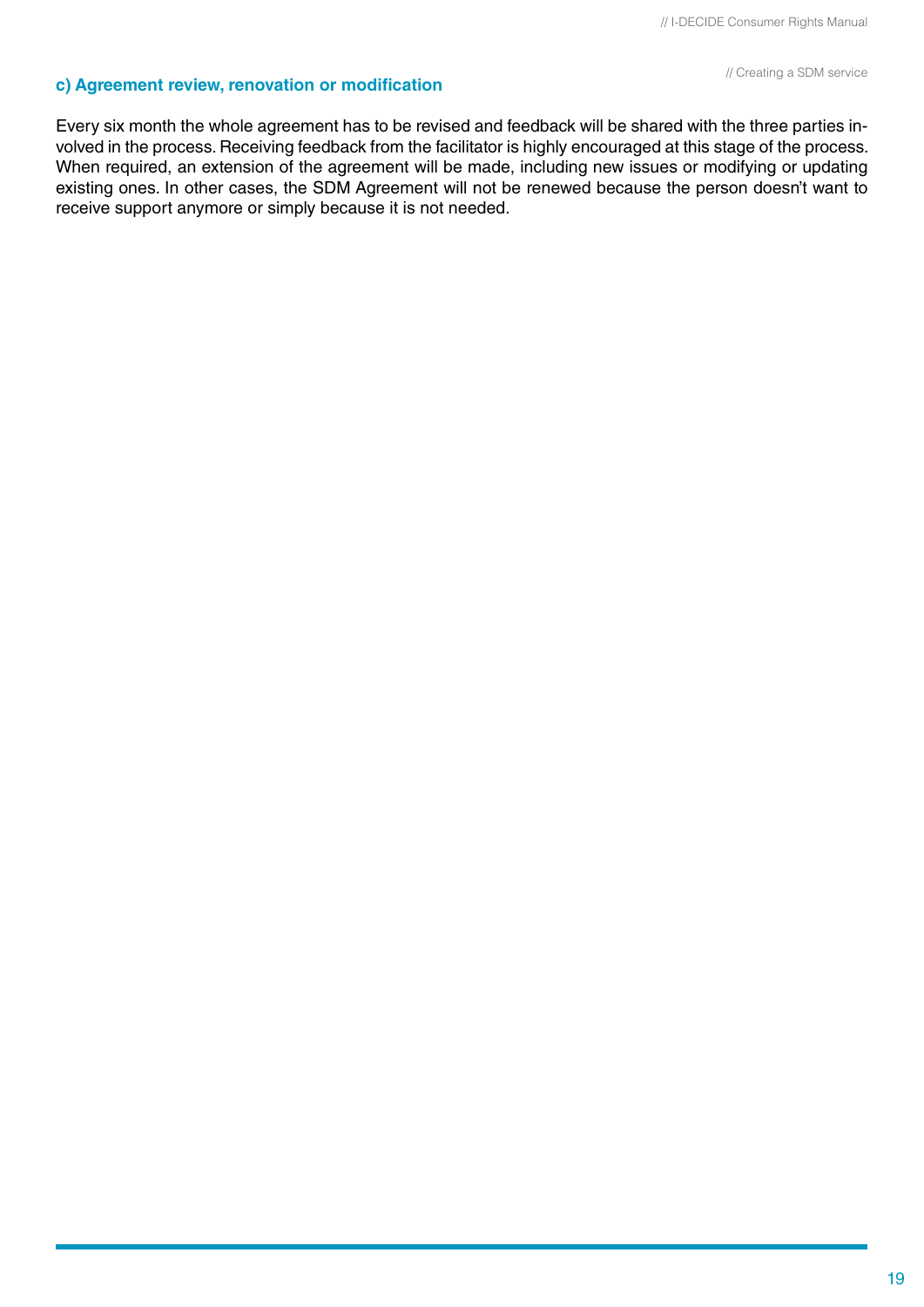## **4// I-DECIDE Consumer Rights Manual**

## **Supported Decision Making as a consumer in society**

The I-DECIDE Manual on Consumer Rights aims to provide support for persons with intellectual or learning disabilities exercising their rights as consumers. Being a consumer is tightly linked to being able to exercise choice and control over your own finances and requires a particular set of DLN Skills. Using the I-DECIDE Methodology and the tools developed by project partners ('I-DECIDE SDM Agreement', 'Individualised SDM Plan', etc.) professionals can set a framework to provide support for persons with disabilities to exercise their Rights as citizens and as consumers. This manual focuses SDM to help individuals make their own choices when purchasing products or services whilst acknowledging and reminding everyone of their rights as consumer in the EU and as equal citizens in modern societies. The I-DECIDE Manual on Consumer Rights and the support provided using the I-DECIDE SDM Methodology should not be a hit or miss process, because there is often a great deal of time and money involved as contracts formalised by the person with a disability as a consumer are a legally binding act. It is important that the support professionals and the supported person consider all potential and possible scenarios and provide adequate safeguards in order to avoid or mitigate aggressive or 'pushy' sale tactics, recognise strategies to exploit a consumer's weaknesses, or know how to take proper action when a product or a services doesn't meet basic quality standards or the person's needs.

A person with intellectual disabilities who has requested support through the I-DECIDE SDM Agreement to purchase a product or a service according to his or her own needs or desires should be able to understand the financial implications of this decision as his or her own personal budget or income may be affected. It is essential for a professional providing support to understand what stage the person with disability has reached in order to provide adequate support using different approaches, techniques or tools. For example, any request for support by a consumer, could happen at any of the different stages listed below and the support provided should be adapted accordingly. It could cover any/all of the following:

### Planning the purchase

- Understanding the features and contents of the item or service planned to be bought;
- Understanding what they mean in relation to the person's own needs and abilities;
- Understanding the product's value in terms of, quality, warranty, safety and effectiveness amongst others.

### Making a decision to buy

- In compiling the list of potential options;
- Getting to know the qualities of the items or products early enough to make the buying decision without feeling under pressure;
- In helping to acquire more information about the product or service e.g. from the shop or from the internet;
- In comparing products or services;
- $\bullet$ In planning the purchase financially (e.g. having enough money, considering special offers, overall economy for example in "package offerings" and lending money)

### Buying the product or service

- Choosing the product in the shop;
- Paying for the product at the checkout (using the chosen payment method);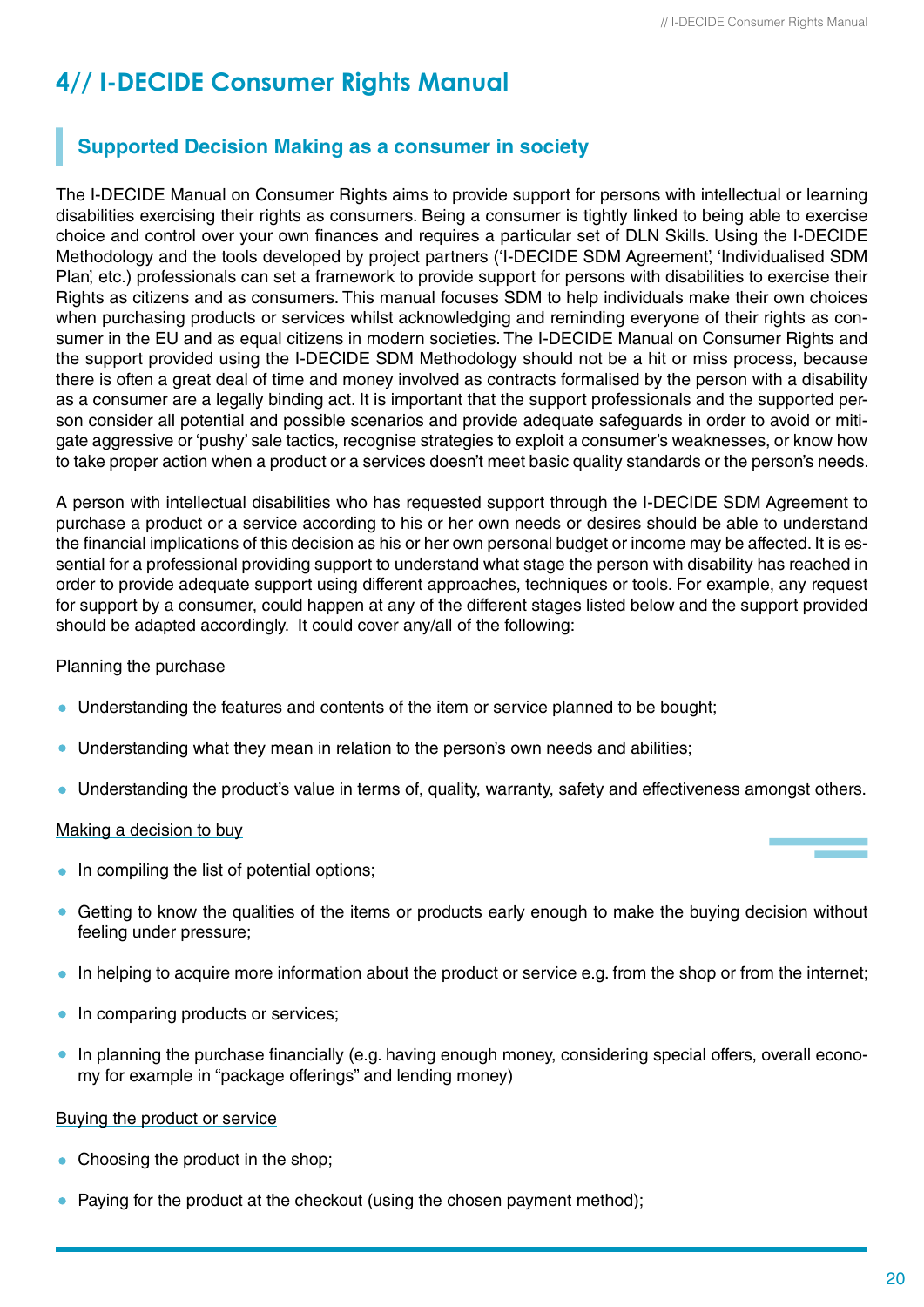- Choosing the product on the internet:
- Paying for the product in the online shop's shopping basket (using the chosen payment method).

Support can be provided at various levels in the decision making process:

- in making observations and coming to conclusions;
- in understanding things and relationships between them;
- in acquiring knowledge;
- in making decisions and choices;
- in solving problems;
- in learning by doing;
- in planning one's own activities;
- in weighing up the pro's and con's of the decisions to be made.

Different tools for SDM in the abovementioned areas can be used for the professional providing support to individuals with intellectual disabilities as part of the I-DECIDE Methodology and following the SDM Agreement and the Individualised SDM Plan.

It is essential that the SDM process uses communication strategies or methods which the supported person understands. The person or professional providing support through the SDM Agreement should master the particular communication method/s the supported person uses and, as their relationship is built on trust and evolves over time, their communication should improve too.

If the supported person has particular challenges in Digital, Literacy and Numeracy (DLN) skills, then the kind of materials, tools or activities scheduled in the Individualised SDM Plan should also include alternative communication styles (pictograms, figures, concepts, images, metaphors) appropriate to this person's needs. Traditional communication techniques (in a literacy sense as per the project's definition of DLN) will not be sufficient for the task.

Throughout the I-DECIDE Consumer Rights Manual, professionals will find examples of SDM applied to this specific area in different scenarios or stages.

### **Overview of the EU Consumer Rights Legal Framework**

The European Union has made significant efforts to modernise Consumer Rights Legislation in the EU.

The "New Deal for Consumers" is an EU initiative aimed at strengthening enforcement of EU consumer law in light of a growing risk of EU-wide infringements and at modernising EU consumer protection rules in view of market developments.

EU Directives are instructions to legislators in the Member States who must implement a Directive's contents in their respective national legislation within a specified period of time. A consumer cannot refer directly to an EU Directive in any legal dispute with a business or enterprise, but has to refer instead to their own national legislation implementing the EU Directive.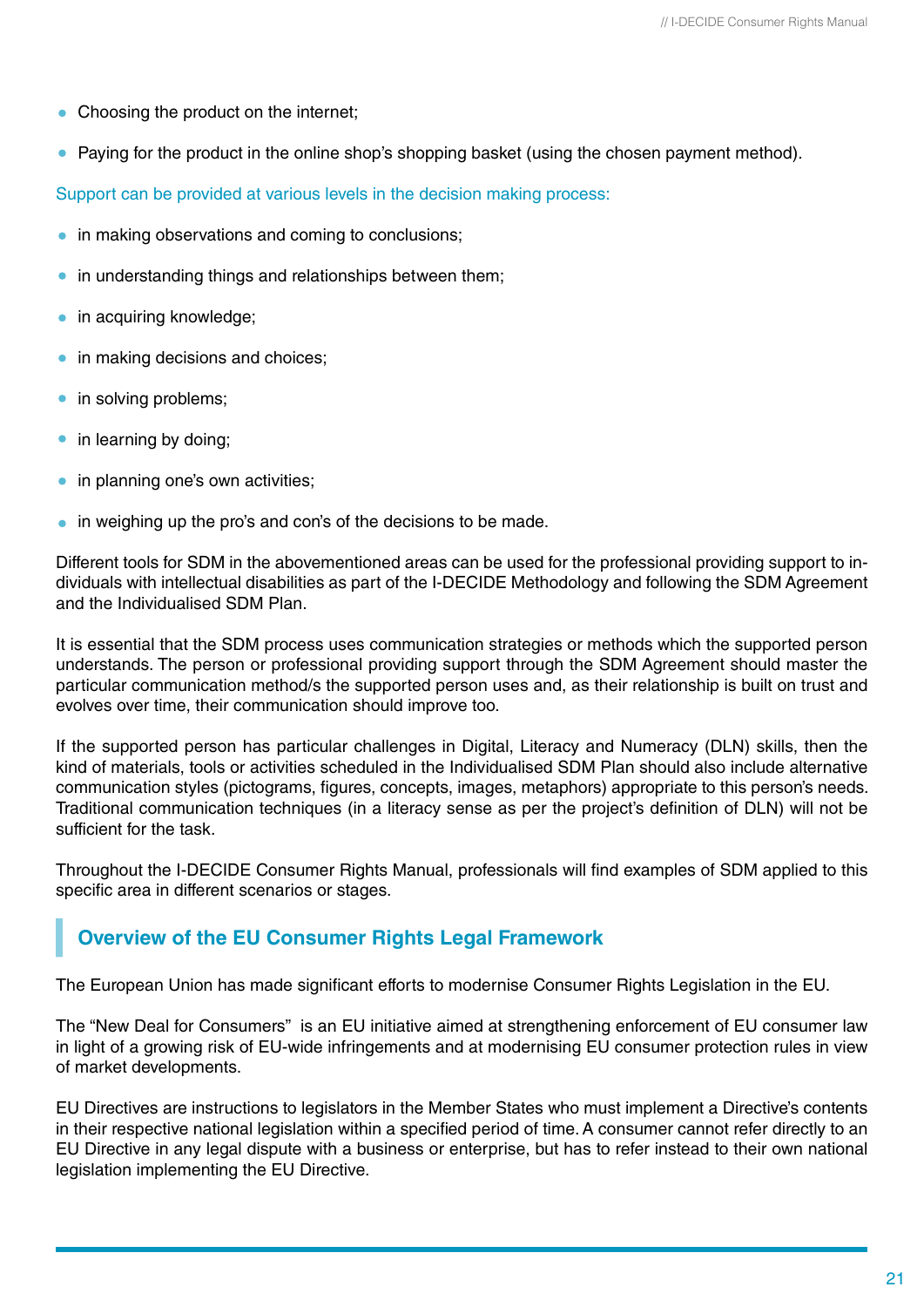A minimum level of protection in various areas of consumer protection binding upon all Member States is guaranteed by EU Directives, but Member States have some leeway in national implementation. They may also enact legislation that is more stringent than the relevant EU Directive, as long as the Treaty Establishing the European Union is not violated. The Directives listed below specify the minimum level of consumer protection in Europe, but there may be some national differences between Member States.

### EU Consumer Laws provide and ensure citizens, for example, the following rights:

- Truthful advertising: As an EU citizen, every individual has the right to have truthful advertising. "Misleading advertising" is anything which deceives or is likely to deceive the persons to whom it is addressed. Adverts should be accurate about availability of the product, and what it is made of.
- Product safety: EU rules aim to ensure that when the citizen is buying something, it is safe. Any product sold in the EU must comply with EU safety requirements (or laws), and there is an alert system to raise awareness and prompt action.
- Fair contracts: If the contract contains unfair terms, it violates the EU rights. Examples of this is are; some contracts may have hidden terms, or seek to limit the trader's liability, or allow the trader to cancel the contract without giving the consumer the same right, or demand excessive compensation from the buyer.
- Repair or replacement: It is an EU right to have a defective product fixed or replaced. A seller must repair, replace, reduce the sales price or give the person a refund if the product is faulty or doesn't work as advertised within the first two years.
- 14-day return: This is one of the basic rights of an online consumer, and there does not need to be a reason for returning it. It is enough to notify the seller within 14 days and send it back – this is an EU right. There are exceptions: one you cannot return consumables like food, downloaded software or personalised products. You cannot just ''borrow'' and wear a piece of clothing and return it. But apart from that, the customer can return the purchase, and there are agreed legal processes to help them do this. If the seller has not informed the customer about the right and timings to withdraw of a product or a service, it is extended 12 months from the end of the initial period.

When buying goods and services anywhere in the EU everyone has the same consumer rights concerning contract information, pricing and payments, VAT (Value Added Tax), shipping and delivery and guarantees and returns.

Wherever a person buys a product or service in the EU the trader must provide the potential buyer with clear, correct and understandable information about the product or service before the transaction is completed.

When a person buys goods or services in the EU, the person has to be clearly and completely informed about the total price, including all taxes and additional charges.

For online purchases, the person has to explicitly acknowledge and understand – for example by pressing a button – that placing the order implies an obligation to pay.

As a private individual shopping in the EU, buyers should only pay VAT once, in the country where he or she makes the purchase.

An individual has the right to purchase and bring home any product he or she buys in another EU country, without stopping at the border or making a customs declaration. The only condition is that the purchases must be for his or her own use (or a family member), and not intended for resale.

If a person doesn't collect the purchase straight away or have ordered it for delivery at home, the trader should deliver it to the customer within 30 days – unless it is specifically agreed on a different delivery time.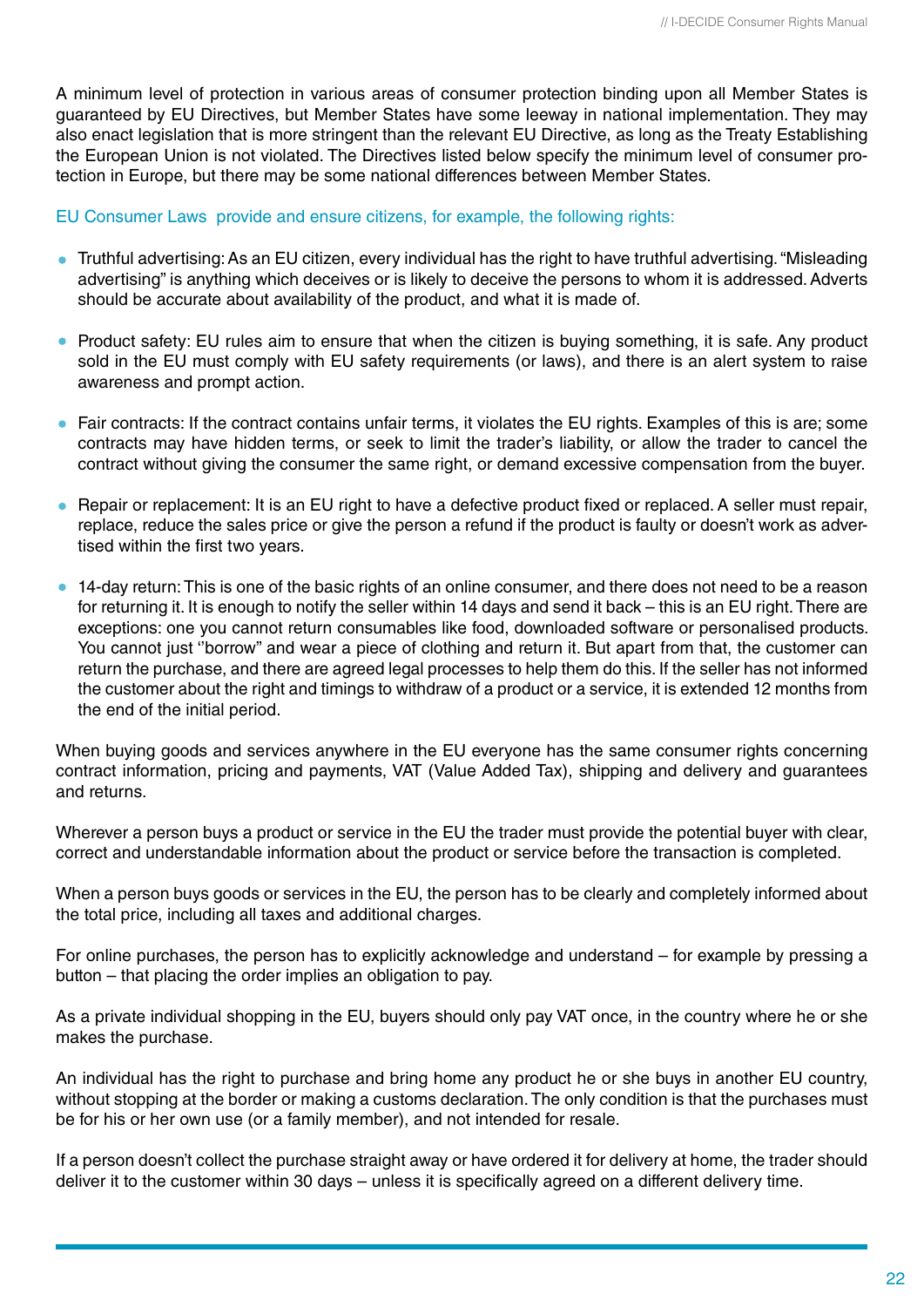Under EU rules, a trader must repair, replace, reduce the price or give a refund if goods bought turn out to be faulty or do not look or work as advertised.

If a person has bought a product or a service online or outside of a shop (by telephone, mail order, from a door-to-door salesperson), he or she also has the right to cancel and return the order within 14 days, for any reason and without any justification.

If someone is not sure what their particular situation about a purchase is, they can also try the consumer rights tool to help to understand their rights when shopping in the EU.



### See **['Your shopping rights - an interactive tool to help to understand the rights when](https://europa.eu/youreurope/citizens/consumers/shopping/shopping-consumer-rights/index_en.htm)  [shopping in the EU.'](https://europa.eu/youreurope/citizens/consumers/shopping/shopping-consumer-rights/index_en.htm)**

Source: [https://europa.eu/youreurope/citizens/consumers/shopping/index\\_en.htm](https://europa.eu/youreurope/citizens/consumers/shopping/index_en.htm)

When shopping in the EU – whether online, over the phone, through a catalogue or in the local shop – the person is protected by certain consumer rights.

When buying goods anywhere in the EU – from a website, a local shop or a seller outside the persons' home country – EU law provides protection against unfair commercial practices.

When promoting, selling or supplying products, companies must give enough accurate information to enable the consumer to make an informed buying decision.

If they fail to provide this information, their actions may be considered unfair. The person has the right to seek redress if treated unfairly.

Consumers are protected against two main categories of unfair commercial practices: misleading practices, either through action (e.g. giving false information) or omission (e.g.; leaving out important information) and aggressive practices that aim to bully the person into buying.

Throughout the EU, sellers must indicate product prices clearly enough for the person to easily compare similar products and make informed choices – no matter how they are packaged or how many units are sold together.

Companies are legally obliged to be completely clear about the price the buyer has to pay when they advertise or sell something.

Every time buying a product or service from a professional trader, an individual is entering into a contract whether it is signing up for gym membership, ordering car tyres online, getting a mortgage for the house or even just buying the weekly shopping from the supermarket.

Under EU law, standard contract terms used by traders have to be fair. This does not change if they are called "terms and conditions" or are part of a detailed contract that actually have to be signed. The contract is not allowed to create an imbalance between your rights and obligations as a consumer and the rights and obligations of sellers and suppliers.

Contract terms must be drafted in plain, understandable language. Any ambiguities will be interpreted in the consumer's favour.

Source: [https://europa.eu/youreurope/citizens/consumers/unfair-treatment/index\\_en.htm](https://europa.eu/youreurope/citizens/consumers/unfair-treatment/index_en.htm)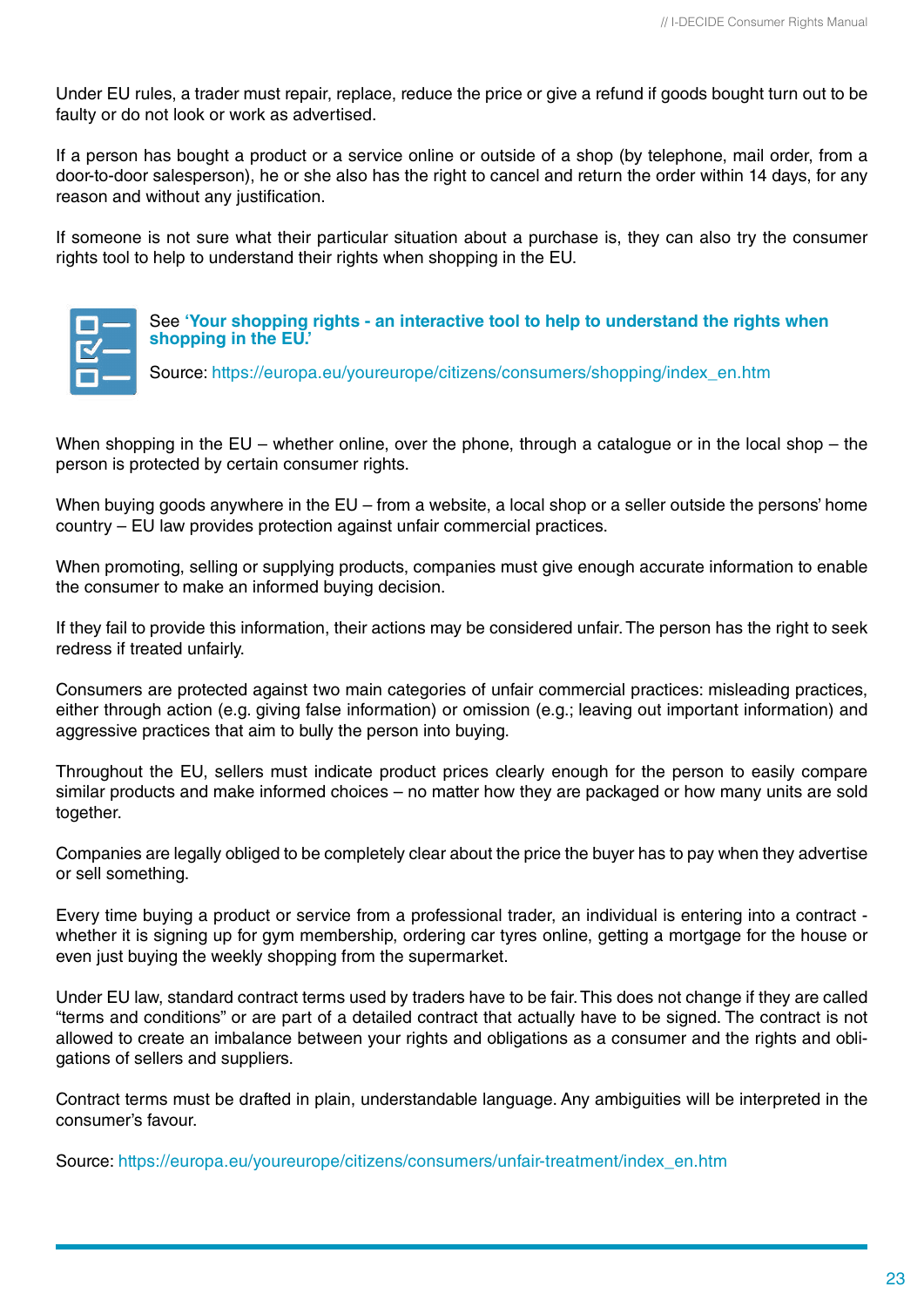## **The European Accessibility Act**

The European Accessibility Act aims to improve the functioning of the internal market for accessible products and services by removing barriers created by the different rules in Member States. This will facilitate the work of companies and will bring benefits for persons with disabilities and elderly people in the EU.

The European Accessibility Act covers the **products and services** listed below that have been identified as having the highest risk of being concerned with diverging accessibility requirements across the EU countries.

Moreover, these were seen as the most relevant after consulting stakeholders and experts on accessibility and taking into account the obligations deriving from the UN Convention on the Rights of Persons with Disabilities.



Computers and operating systems



ATMs, ticketing and check-in machines



**Smartphones** 



TV equipment related to digital television services



**Telephony** services and related equipment



Audiovisual media services such as television broadcast and related consumer equipment



Services related to air, bus, rail and waterborne passenger transport



Banking services



E-books



E-commerce

Source:<http://ec.europa.eu/social/main.jsp?catId=1202>

## **SDM Before Purchasing**

When purchasing a product or a service (hereinafter referred as 'product'), it is important to take into account the consumer's rights.

The EU and other country specific consumer authorities, bodies or agencies, protect purchasers from misleading and aggressive business practices. The EU also ensures that country specific laws protect EU citizens from unfair business practices according to the EU consumer protection rules. For example, telemarketing is not allowed to be intrusive or confusing. Another example: a magazine subscription can no longer be advertised as 'free', if the subscription will be charged after posting the first issue.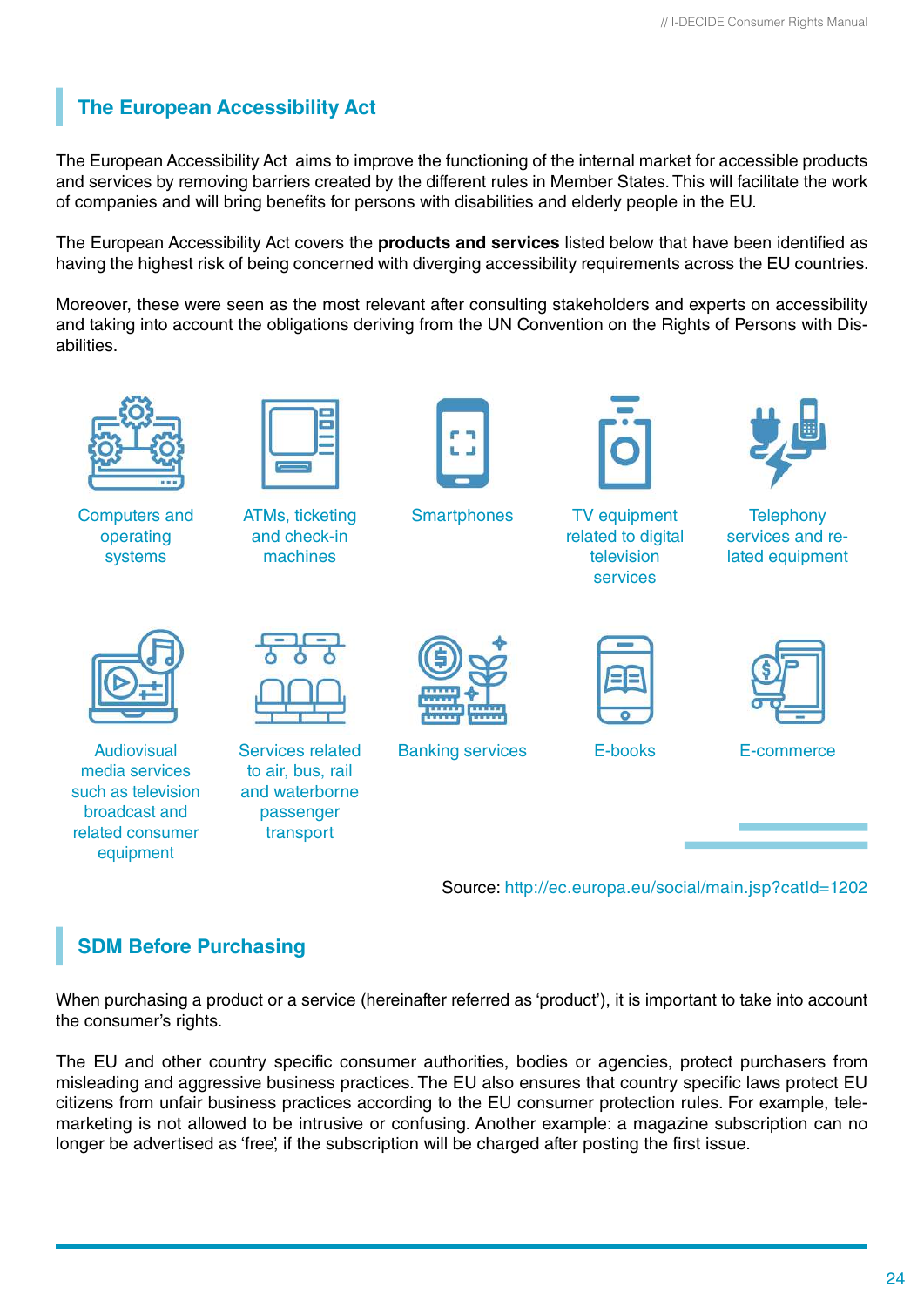If the purchase of a product can be planned well beforehand, it is easier to make a successful purchase decision. These are the points that the professional should explore in relation to consumer rights with the person requesting support to make a decision:

- The supported person's needs and wants;
- What kind of products are suitable to cover or satisfy the person's needs/wants
- Where to purchase the product and how those products can be compared
- What is the person's financial situation and should the person consider things like buying on credit or taking a loan?

## **Individual needs**

It's important that the purchase is made based on the person's needs or preferences. Advertising usually aims to make consumers believe they need that specific product. The seller might offer the product pointing out the need for that product or its affordable price. Sometimes there is no real need for the product. Alternatively, the product might be needed, but its purchase is not economically sensible at that moment. Nevertheless, the product can still be purchased, but everyone should be aware of the consequences of their actions.

There are needs that are based on a person's desires or preferences but that are not necessarily economically sensible, but make one happy, like buying chocolate. There are also rational needs, e.g. buying a textbook for studying. From the point of view of consumer rights, both needs are equal. The consumer should get enough information to support the purchase and the product should correspond to the product information. The products should comply with international and EU standards.

The marketing of products should be factual as well. If the advert claims that "this is a healthy chocolate and helps you lose weight" and the product contains 1000 kcal/100 g, we are talking about misleading marketing. Often, however, it is difficult to file a complaint against misleading marketing or misleading product information. The process can be long, and painstaking and the result is not necessarily what was hoped for. So, it is easiest if you know how to recognise when a product description is misleading, or if the product is bad value for money, or the quality of the product is bad. It is also important to recognise misleading marketing and be able to spot when the product labelling is wrong.

The supporter or professional can help the supported individual, if such help has been provided for in the SDM Agreement, to think about their actual need for a given product or service, with the help of support questions. These questions are associated with the situation in which the supported person already has a product or service in mind that they would like to purchase. Example questions, could be:

- Why would you like to purchase the product or the service?
- Is the product useful or does it make you feel good?
- How did you become interested in this product? How was it advertised?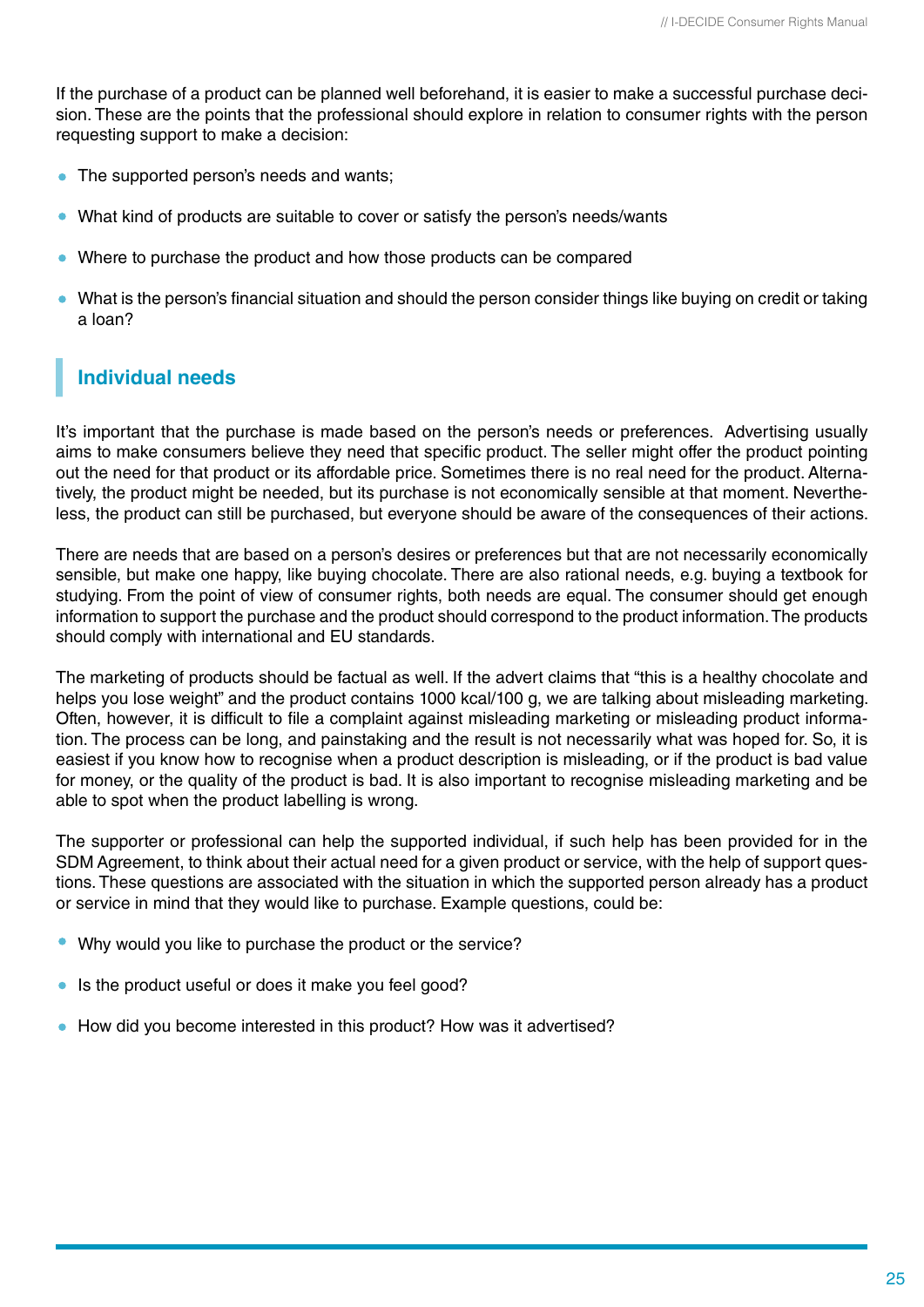

Besides these questions, supported decision making can be made easier with the help of a value line. The supported person can mark on the line the importance of the purchase between the values 1-10 and consider the purchase based on it.



Whilst the above tool helps to helps the supporter evaluate the potential purchase from the supported person's point of view, there are other tools available which produce a somewhat clearer picture of motivations and importance. One of these tools is the "Important to / Important for" sorting process devised by Helen Sanderson Associates.

For a fuller explanation of how to use this tool visit



**Tool: Important to/for**

What kind of products or services are suitable for your own use?

If it looks like the supported person understands why he or she wants a given product and already has the relevant information about the product or the service, it is a good idea to make sure that the product is healthy, safe and enjoyable to use.

**The products should be safe to use.** The laws and the safety authorities of the EU and other European countries aim at ensuring all products are safe. Some products are marked with the CE marking, which guarantees that the product meets the requirement set by the EU and has been tested if required so. The CE marking is not only a guaranty of quality, but when shopping, it is worth guiding the supported person towards purchasing CE marked products.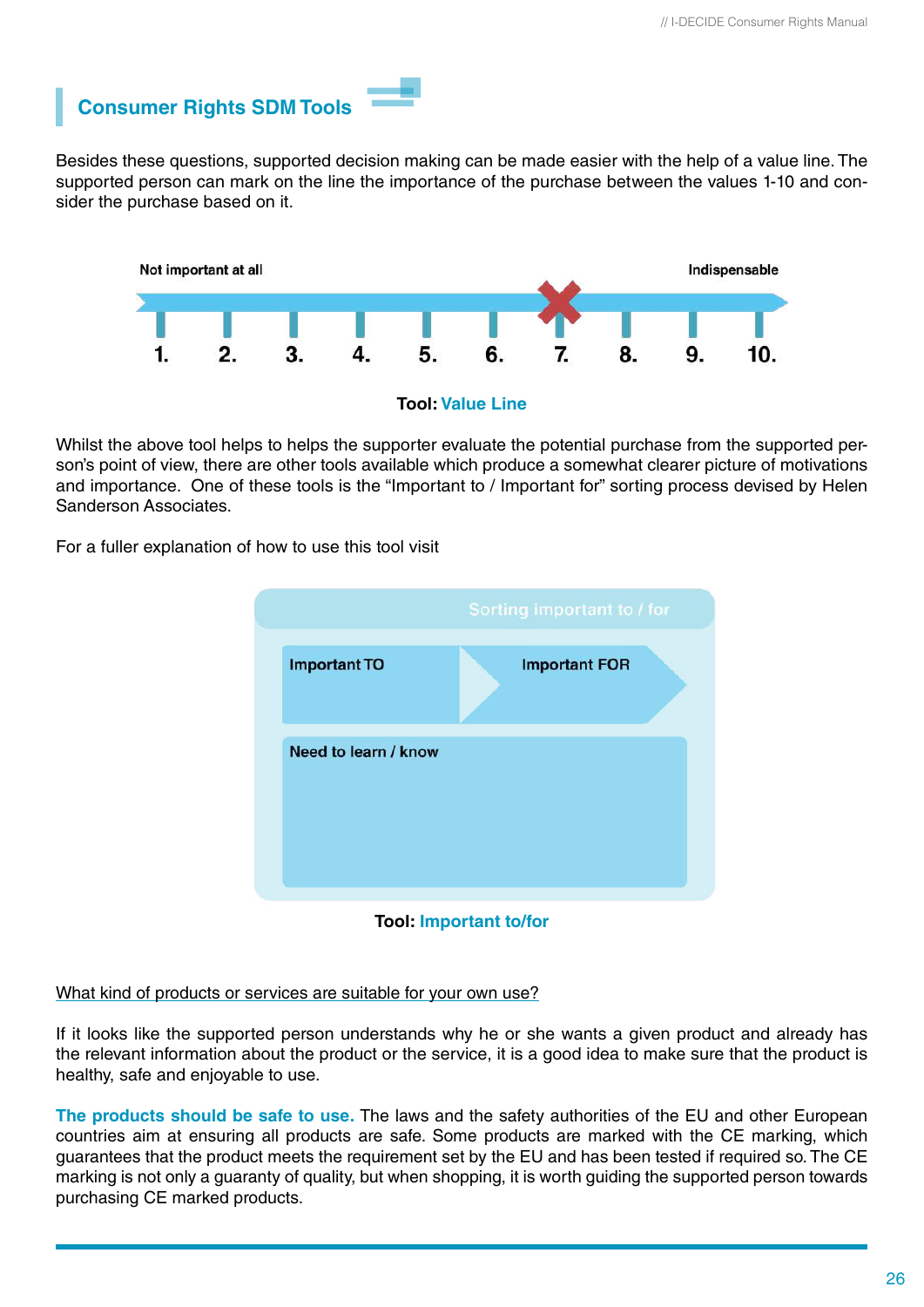Product descriptions are often in small print and in difficult places to read. Sometimes the descriptions are in another language, irrespective of the rules. Some product descriptions are very accurate. For example, food or fabric products might contain raw materials that the supported person is hypersensitive to. The supporter should teach the supported person how to look for given information from the product description and help them understand when a product should be avoided, for example because of an allergy. A product description might be rather vague, (e.g. "made in a factory that handles nuts") but explanations are there to alert the buyer to the possibility that the product just might have traces of nuts in it. It also helps to protect the producer in the event of any claim.

The supporter should make sure that the supported person knows how to use the purchased product. If the product is made properly and it contains clear instructions, the use of the product is the consumer's responsibility. The company cannot be held liable if a product is misused. Misusing a product might also pose a safety hazard.

**The products should be pleasant to use.** If the supported person wants to purchase for example an item of clothing that some other people might find uncomfortable (e.g. very tight jeans), he or she has the right to do so. However, the person should be aware of the reasons why it could turn out uncomfortable and what his or her rights are as a consumer in that case. If a consumer has purchased for example an item of clothing but in the wrong size, in some cases it can be returned, but the shop is not obliged to accept it back - unless of course the size on the label is wrong. The supporter can point out in a factual manner what the positive or negative effects of purchasing a product might have. The supported person will make the final decision.

### Where to purchase a product and how products can be compared?

The supported person can search for information beforehand with the help of the support person, for instance from the web. If the product can be purchased from the web, there should be enough information provided on the handling costs, postage fees and other possible additional costs involved.

The supporter can, for example, make a simple worksheet where the advantages and disadvantages of the compared products are listed, one sheet per product. The sheet also helps highlight and keep track of extra information, such as terms of delivery, total cost and return policies. Pictures or other symbols can be added to the sheet. The sheet could look something like this:

| <b>Price</b>          | <b>Price</b>        |
|-----------------------|---------------------|
| Conditions of sale    | Conditions of sale  |
| ■ Product information | Product information |
| Other<br>ш            | <b>Other</b>        |
|                       |                     |

**Tool: Comparison Chart**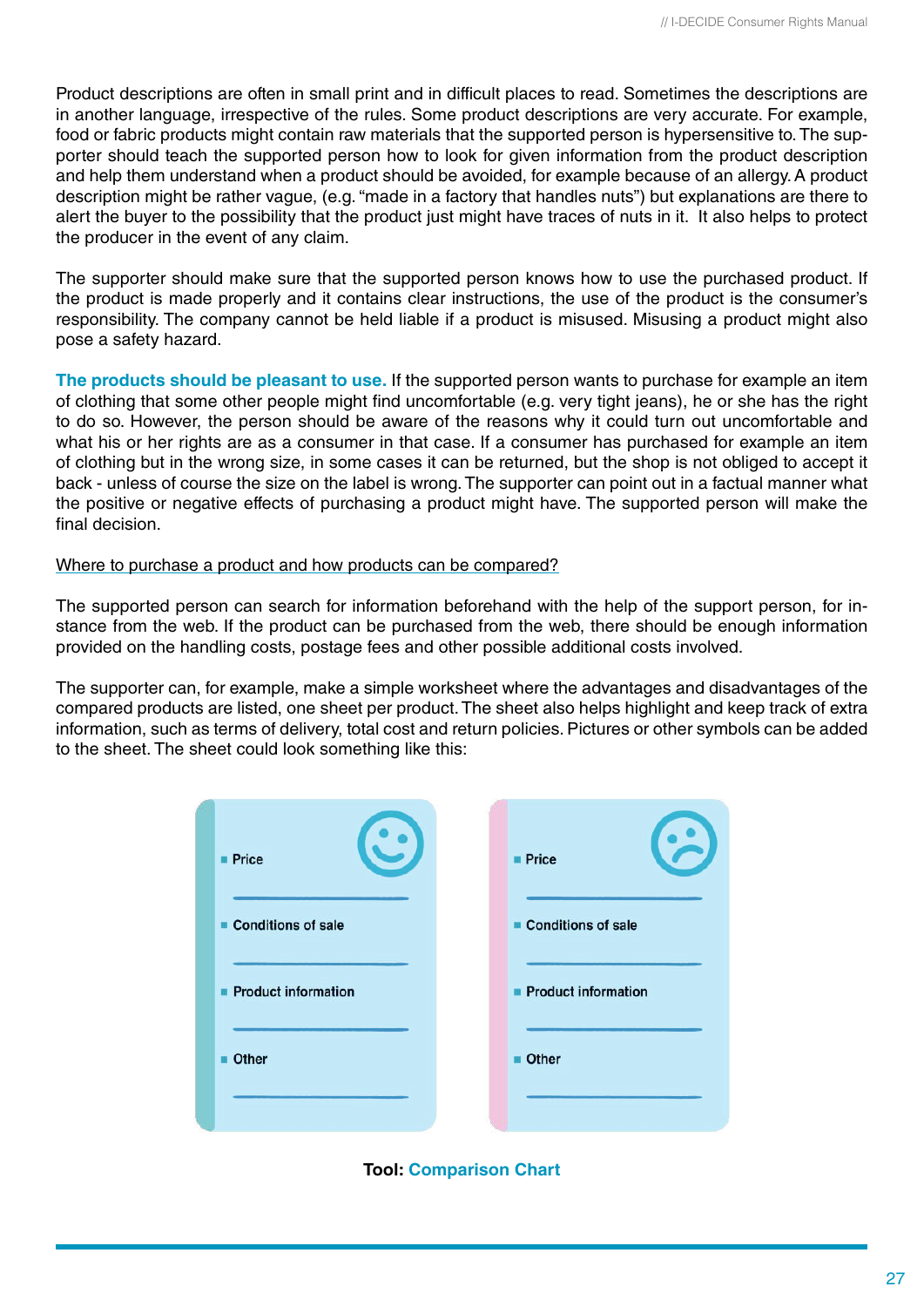### Comparison Chart Instructions

Print as many copies as needed (1 sheet per product). If the price is higher than other products, the supported person marks the price under the red smiley. If the conditions of sale (e.g. delivery conditions) are good, the support person can specify the details under the green smiley. Information, such as a product warranty or other information that can have an influence on the purchase decision, can be marked under 'Other'. In the end, the supported person can put the sheets next to each other and think together with the supporter about what the most sensible choice would be. Pictures and symbols can be used for marking.

### What is the financial situation, and should a loan be considered?

From the point of view of the consumer, when planning a purchase, the financial aspect cannot be ignored. If the supported person does not have enough money for purchasing the product or the service, he might want to ask for a loan. From the consumer protection point of view, the so-called instant loans are problematic. Instant loan companies are trying to make getting a loan as easy as possible. For instance, often they do not demand that you should have a credit card. Instant loan services do not highlight in their adverts the disadvantages of their repayment policies. For instance, the rate of interest is often not clearly indicated. It is often difficult for the consumer to understand the importance of the repayment conditions.

It is important that the supporter points out what getting a loan means. The loan should be repaid according to the agreement. The amount of the instalments is going to be deducted from other living costs. If the loan is not paid on time, there will be other extra costs involved. Often, the instant loan agreements are complicated and are not written in easy language. The 'beneficiary' of the loan might have difficulties understanding the implications of signing the contract. At the end of the day the consumer is legally bound by the contract they signed unless it can subsequently be shown to be unfair/illegal (e.g. they did not describe the product accurately).

## **Case Scenario 1**

This example points out how versatile and comprehensive a support person can be when supporting the person with a disability or service user in making a purchase decision, and yet, the supporter must let them decide themselves about the purchase. Making a successful purchase independently with the help of the support person, in this case a personal assistant, gives the supported person the feeling of being a consumer.

### Supporting Mio in shopping and decision making (Adapted from the original text by Heidi Kaipio)

Mio is active in planning his life. For him it's important that he gets to make decisions about every-day things so that he feels empowered at least on some level. Because of his disability, Mio's opportunities to make important life decisions, such as choosing a profession or housing, is limited, and because of this the importance of making small decisions is emphasised. Because of his disability, Mio's way of conveying his thoughts, wishes and decisions is restricted. Mio's assistant is not able to understand his communication without proper introduction and training. This is because Mio expresses himself by the first and last syllable of the words, gestures, pictures and facial expressions. Supported writing is not always successful. Days are structured with pictures in the weekly calendar. Long-term plans are written in the yearly calendar. In his free time Mio expresses his wishes in many aspects of his life, but he needs help to write his wishes down and inform others about them. He needs a supporter to write his decisions down, and to help him accomplish them.

The cooperation between Mio and the assistant is so sensitive that it cannot be fulfilled satisfactorily unless both parties feel good about each other. Therefore, it is important that both parties express their opinion on their collaboration. Sometimes Mio has clearly communicated that he didn't want a (particular) new assistant and his wish was listened to. On the other hand, if Mio likes a new assistant, he tries his best to help the new person in his life to understand his thoughts and wishes.

When writing the shopping list, the assistant has challenged Mio to consider if he really needs more of a given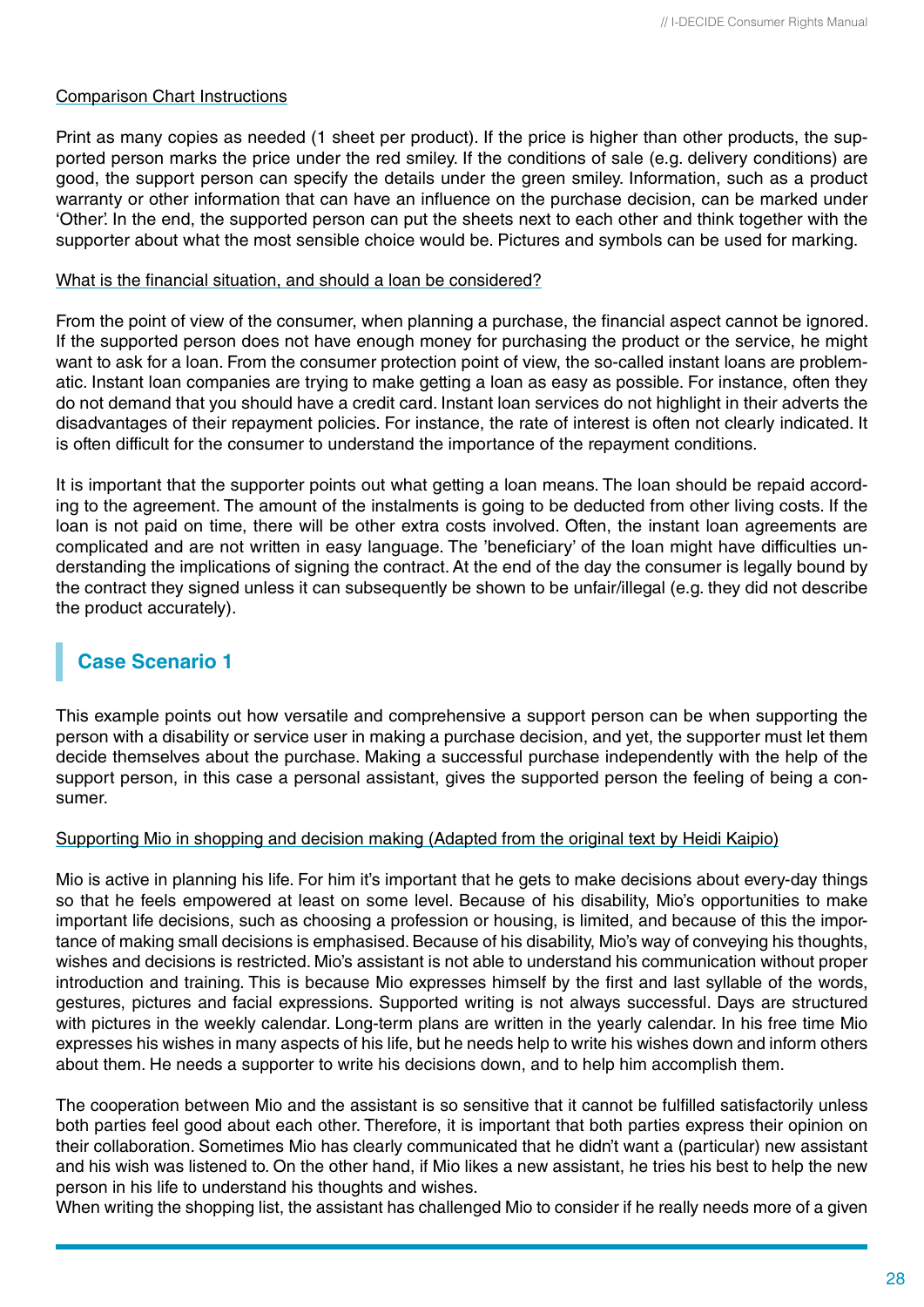item. Mio and the assistant checked the cabinet for coffee. Mio needs a concrete idea whether there's enough of an item, he is not necessarily satisfied by simply being told "yes, there's some left". Mio and the assistant check together for instance for how many days the coffee is enough, and they discuss whether Mio will buy the coffee now or in a week. Of course, Mio can decide to buy the coffee, even if there's plenty left.

In many aspects Mio is quite strong-minded, but sometimes decision-making is quite difficult in apparently trivial situations. Such a situation can happen at the sweet shop where Mio can get stuck when he can't decide between two options. To get round this dilemma, the assistant needs to suggest that Mio could decide on one option and then perhaps next week he can buy the other one.

For Mio it's difficult to have a clear idea of time. Sometimes the assistant must help Mio to stick to the original plan, so they can stay on track, or, for instance, that they still have time to go to the shop as planned. Plans need to be changed sometimes if the planned timetable is side abandoned for some reason. In such situations the communication skills are very important because Mio needs to understand the reasoning behind the decision.

Whilst predictability in Mio's life is paramount, however, not everything can be decided beforehand and unexpected situations can and do emerge. For example it might be that a particular restaurant was closed or that the bus didn't come, or it deviated from its original/normal route. On another occasion Mio happened to be in the same space as some crying children, and the stress of this was too much for Mio.

Mio does not cope with unexpected situations consistently. In such cases he needs another person who can come up with creative solutions and unexpected decisions when the situation demands it.

The role of the supporter is often to be a kind of mentor and interpreter between Mio, who is trying to get ahead in his unique life, and the peculiar world that is often so unpredictable and complicated. This role is ethically quite a responsible one. It requires sensitivity and strength, so that the assisted person's interests and rights of self-determination are realised as much as possible, considering the level of disability.



Photo 2:Tiiu Kaitalo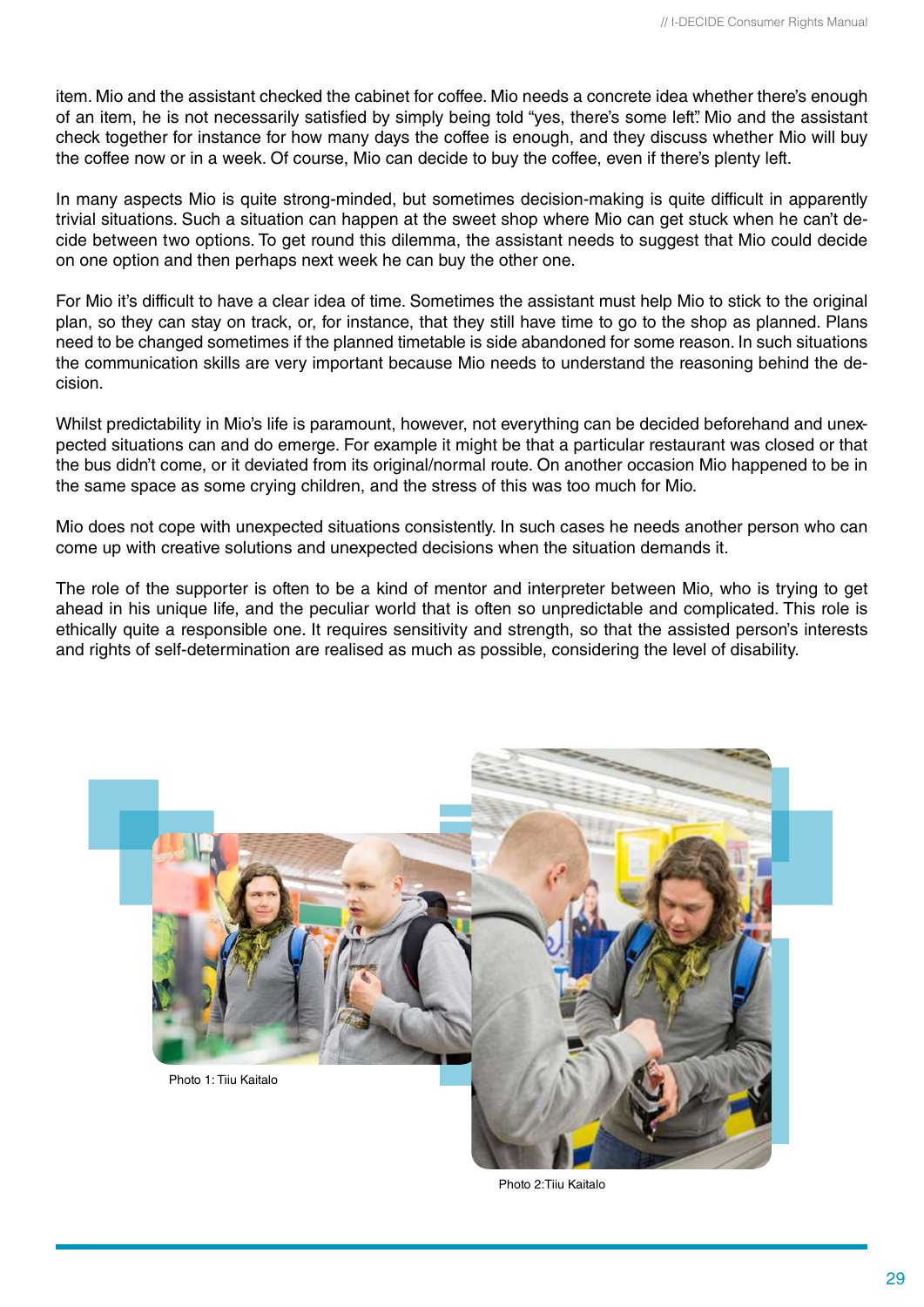## **SDM During Shopping**

The actual shopping situation and the support in decision making concerning consumer rights, differs depending on the method of shopping.

- Buying from a shop
- Buying from the web
- Buying from a telemarketer or sales agent
- Buying from a private person



If the features of the product to be purchased are known in advance, buying from a shop is usually straightforward, if the product is available at the price on display. Buying directly from the shop can be sensible because the product can be often viewed, or even tried before the purchase. The consumer also has the right to try a product in the shop and order it from the web if the price is better. If needed, the supporter could point out issues concerning the final price or trying the product.

If the purchase was not planned beforehand, it's possible to use the tips from "Before buying". In practice it's difficult to make a realistic comparison within one shop if it's not possible to compare the same item in different shops before the actual purchase.

Some shops offer different package deals. For example, a company can sell packages of TV channels and offer a game console, or one-year free Internet connection on top. The comparison of such packages and their content can be laborious. On the internet (see below) there are many price comparison websites which make this job easier.

It is often the least risky to buy products or services without a package deal, but on the other hand those 'special offers' might have clear advantages, too. If the support person has the opportunity to find out about the advantages and disadvantages of the package deals, as well as explain them clearly, it helps the supported person make a decision. On the other hand, this kind of procedure is time consuming and raises the responsibility of the supporter in preparing the information to help the person make a decision. If possible, the professional will prepare the information in written and simplified language or using the communication method that the person understands best.



## **Buying from the web**

Consumer protection works also when buying from web shops. The variety of products is wider, but on the other hand there are many that have different operating principles. Many of them operate according to the consumer protection principles, but some companies try to avoid these because of the costs they involve. The supporter should point out to the supported person how to make sure in advance that the products are ordered from a trustworthy source. Many web shops have started to use the publishing of reviews on their pages. These reviews can be read together with the supported person. Assessing if the web shop is trustworthy can also be based on clear product description and reasonable terms of delivery. Sometimes a low price can indicate that there are hidden 'extras' behind the terms of packaging and delivery.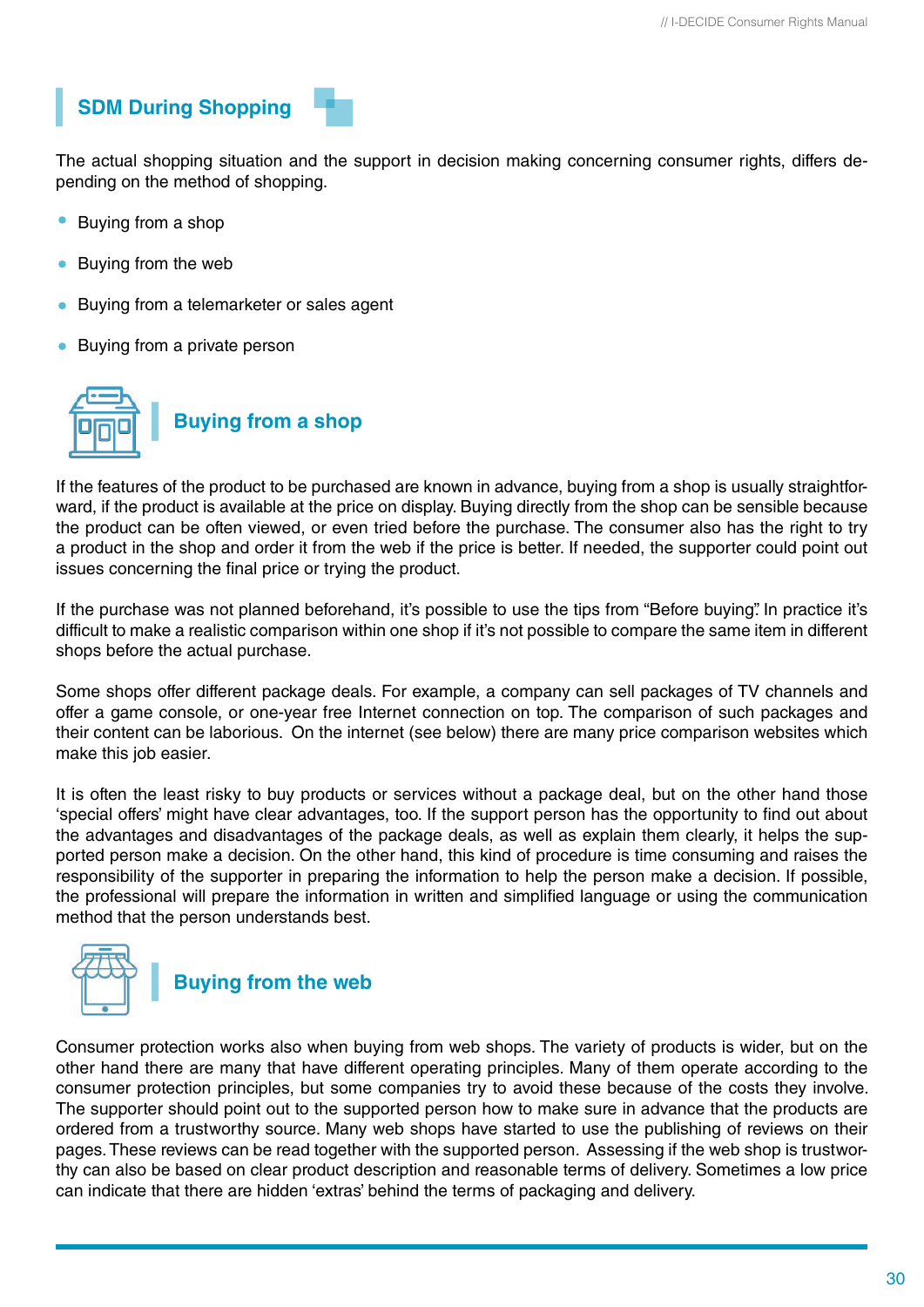When buying from the web the usual payment method is credit card or PayPal account. Some web shops offer the possibility to pay with debit from your bank account. The supporter should be able to guide the supported person in using the different payment methods. Unconditional impartiality and good ethics are required from the supporter when guiding someone in using money. When paying with a credit card, bank account or with a PayPal account, the supporter should make sure that the web page is secured (https). At the moment of payment be sure that no outsiders area able to see personal information such as user names or passwords, if possible not even the supporter.

Often, web shops offer their services in the languages of the country they are based in and often in English as well. If the language skills of the supported person are not good enough for him to understand the terms of service in the language offered by the web shop, it's often better to buy from a web shop that offers its services in the language the supported person speaks. If the supported person uses alternative communication methods (AAC communication method), the supporter should find out whether the supported person is able to get enough information to support their decision-making. If this is not possible, the supporter should find an alternative way of transmitting the necessary information. If needed, the help of a communication expert should be used. The aim of the supporter should be that the supported person only takes a decision when he is familiar with what kind of product he is buying and what the conditions are. These instructions also apply to purchases made over the phone, from a sales agent or from another consumer.

Web shops usually have applications where the products to be purchased are put in a basket. The supporter should guide the supported person in using the application. With the application, the customer might end up ordering, by accident, more products than needed. Often, products can't be returned if the order was higher than intended.



## **Buying from a telemarketer or sales agent**

Telemarketers and sales agents are trained to promote and emphasise the current special offer. The offer, for example, is valid only at the moment of the sale. Sometimes it is claimed that the product is free of charge, without mentioning that, at the same time, the customer is committing to a contract that will later charge for ongoing products. Many such practices are against consumer protection law in the EU. In such cases the consumer has the right to a cancellation period, for example 14 days, during which the consumer has the right to cancel an agreement made on an impulse, or often because of a misleading advertisement. Unfortunately, telemarketers and sales agents exploit people with special needs. Aggressive methods of sale are illegal in the EU. It is not allowed to try to sell too aggressively or too many times. At-risk groups are young people, the elderly and people with special needs who have limited or impaired comprehension. The supporter should tell the supported person about telemarketing and sales agents and what they can sometimes do or say to try to make a sale. The supported person should be aware that he also has the right to consider buying a product after the telemarketer hangs up the phone or the sales agent has left. Often, the offers that are advertised are said to be available only at that given moment, but you discover they are also available later. If the marketer or agent represents a company, the consumer has the right to cancel the agreement in accordance with the consumer protection legislation, if the product is not as described. If the product is purchased from a door-todoor salesman, the salesman should provide a receipt, the contact details of the company and the product description in print.

If the sale was made over the phone, the company has to send the customer a written copy of the agreement that also includes the terms of cancellation.

If the supported person finds that he gets too many disturbing telemarketing calls, the supporter can guide his client to ask the company in question to stop such calls, or alternatively, help him register to the telemarketing blocking service that is available in several European countries.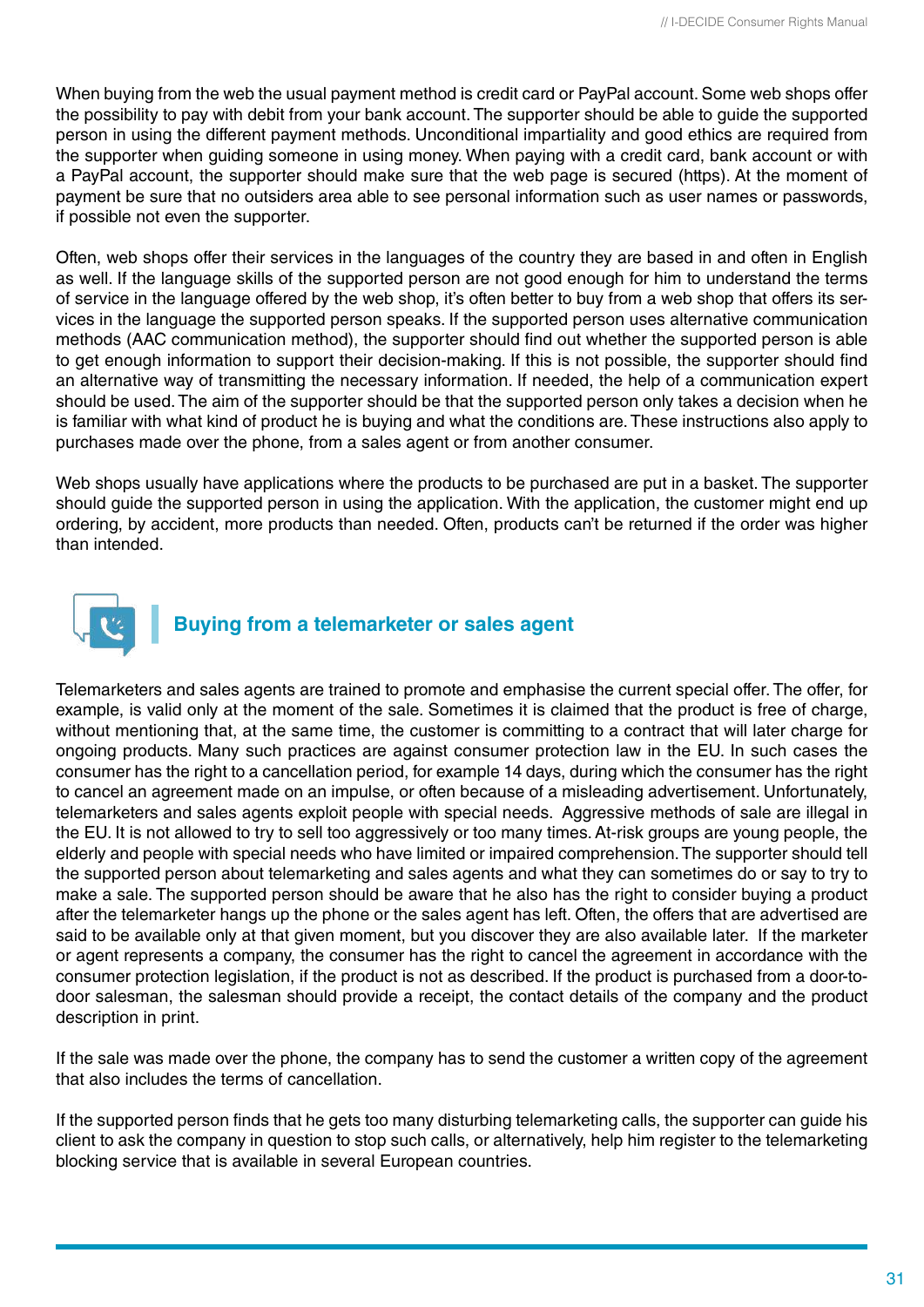

Consumer protection law does not cover buying from a private person. When buying from a private person, the responsibility for the product is shifted to the buyer after the purchase. Therefore, it's particularly important that, when making a purchase, especially of bigger value, the buyer has the possibility to think and try the product before making the decision. It would be good if the supporter could be present when the supported person is trying and buying the product and guide the supported person to pay attention to the quality, safety and value for money of the product. The supporter should be present at the moment of the purchase to make sure that everything is going according to the agreement.

## **Case Scenario 2**

The following example shows how a person with intense support needs can make purchase decisions for herself if the situation is planned carefully beforehand.

### Supporting Sirpa with shopping

Everyone, even the most challenged person, can make choices and decisions if he or she gets enough support from his / her environment.

Decision-making ability is not something that a person either has or does not have, but it is rather a continuum that moves from reactive / almost random decision-making to an increasingly specific expression of opinion. When a person with support needs is not involved in decision-making about how to use his / her own funds, their chances to choose things for themselves are considerably limited. Under the provisions of different legal frameworks, professionals might be required to safeguard and protect other needs and interests as well as promoting the well-being, health and safety of the person. If other needs require the use of the person's own resources, professionals must help with budgeting and balance the needs and preferences of the individual.

At the level of active and self-motivated decision-making, it may be that, over time, the person is able is able to become more capable of making their own decisions and so be more independent, requiring diminishing levels of support.

A person can often tell what he or she considers important and what he / she wants to do or change in his / her own life. Even so, situations may still arise where s/he needs support from his/her support person to understand the matter fully, or to think about different options, to implement the decision, and to manage funds safely.

An example is 51-year-old Sirpa. She lives in a residential home in Tampere. Three times a week she goes to a daytime activity centre for special needs people.

Sirpa expresses herself with the help of sign language and pictures in the communication book. She understands speech, but does not say anything other than 'yes' and 'no'.

Sirpa has been diagnosed as having and intellectual disability and ataxia. She is a happy and loving woman who likes beauty-care and delicacies and spending her money all the time. Once a month, she is provided with a fund of 150 euros to buy all the hygiene supplies, extra delicacies, taxis, coffees and other expenses.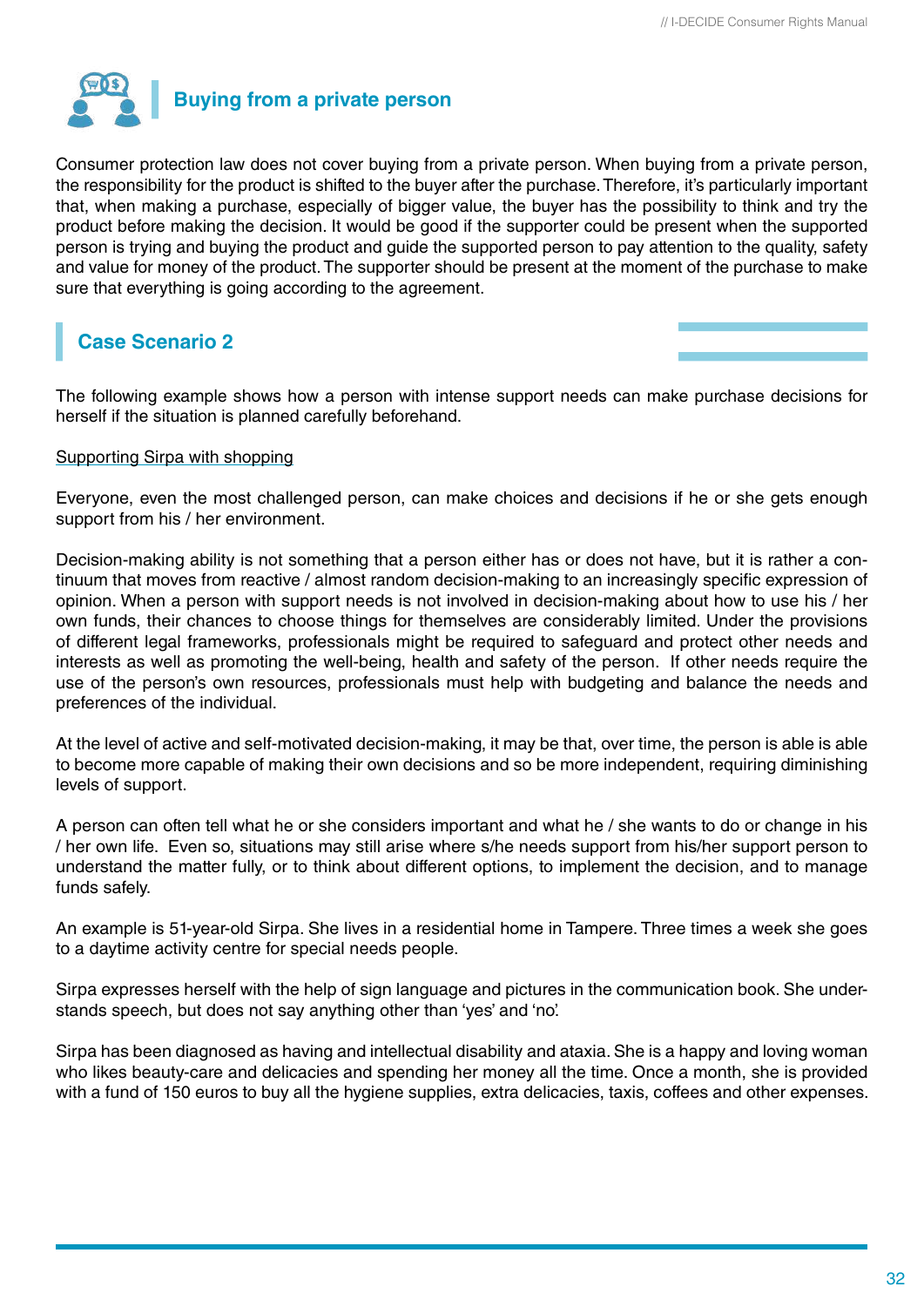Sirpa manages short trips with a rolling walker and long journeys in a wheelchair. Helpers push the wheelchair. The helper visits her once a week to assist her with shopping, to go to the cafe or a library and once a week she attends the Stylish Girls' Club. On Saturdays there is usually a disco day. At the beginning of the month, the residential unit's staff plan an accurate weekly budget together with Sirpa. If there was no plan, Sirpa would spend all her money at once.

So, with the help of the staff, she has enough money for the whole month by spreading her spending evenly. Sirpa regards this decision-making as a good thing.

Sirpa plans to negotiate in advance with the staff. They discuss through communication pictures and sign language what Sirpa is missing and what to buy from the store. The staff reserve a time slot during the day when they can discuss in peace with Sirpa about her health and what she needs from the shop. This way she will not end up buying unnecessary items.

Sirpa shows what she wants to eat and where she wants to go. They check the budget and together calculate what she can buy for that money.

A shopping list containing the pictures of the products is printed so that Sirpa can take it along with her to the shop. This also facilitates the work of the assistants: the shopping list is ready, and there is no need to negotiate again in the shop. This also shortens the time spent in the shop, leaving more time to be spent outdoors or in the library.

## **DOING SHOPPING LISTS**

In these pictures, Sirpa plans with the staff member a shopping list for a shopping trip. A communication book and sign language help their communication.

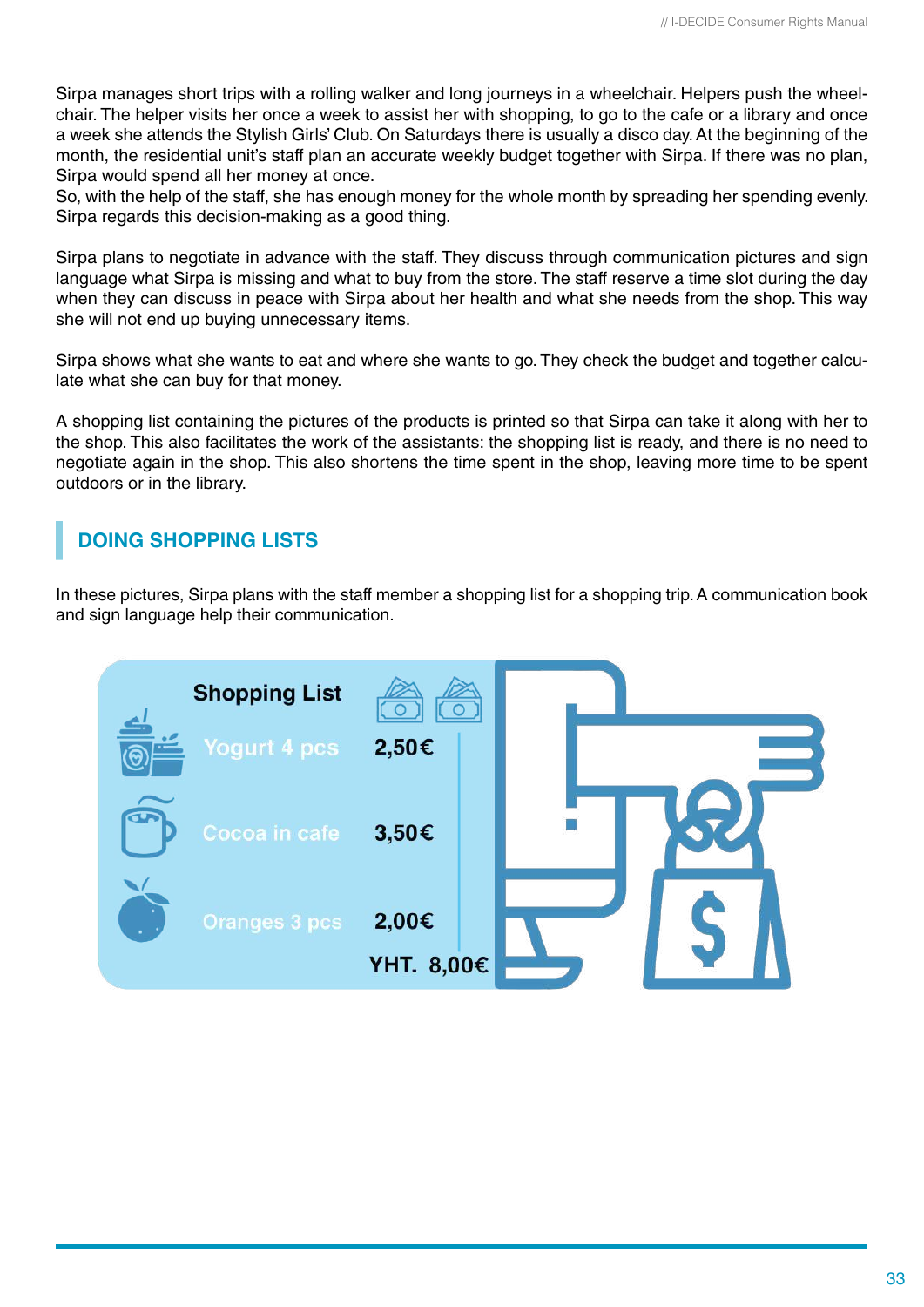In these pictures, Sirpa plans with the staff a shopping list for a commercial deal. A communication folder and supportive signs help their communication.



## **After Purchasing**

Sometimes, after the purchase, the product turns out to be faulty or is not working according to the product description. Nonetheless, in some cases, the supported person might be satisfied with the product. It is his/ her legal right to think this way. However, if the product is dangerous to use, it is important that the supporter points that out and agrees together with the supported person about no longer using the product and about making a complaint. If the supported person is simply not satisfied with the product in general, but it is not a faulty product, it's a good idea to see if the shop selling it offers an option to return the product under those circumstances.

Sometimes the supported person might be unhappy with the purchase, but will not admit it, or doesn't know if there is anything that can be done about it. To help express satisfaction, a simple feeling chart can be used. With the help of it the supporter can ask the supported person what kind of feeling does he have with respect to the product? If the supported person wants to, the supporter can find out the root of the dissatisfaction with the so-called "5 Why's technique". For instance: "You are not satisfied with the product, why?" "Why does the sound bother you?" "It's not nice, why is it not nice?" "Why does it annoy you when you use it?" "Why does its sound bother you?" So, does the loud sound bother you?" In this example it turns out that the sound of the vacuum cleaner (or another similar product) bothers the supported person. After this they can investigate together whether the product has a quieter mode, or what noise level the manufacturer has put into the description of the product.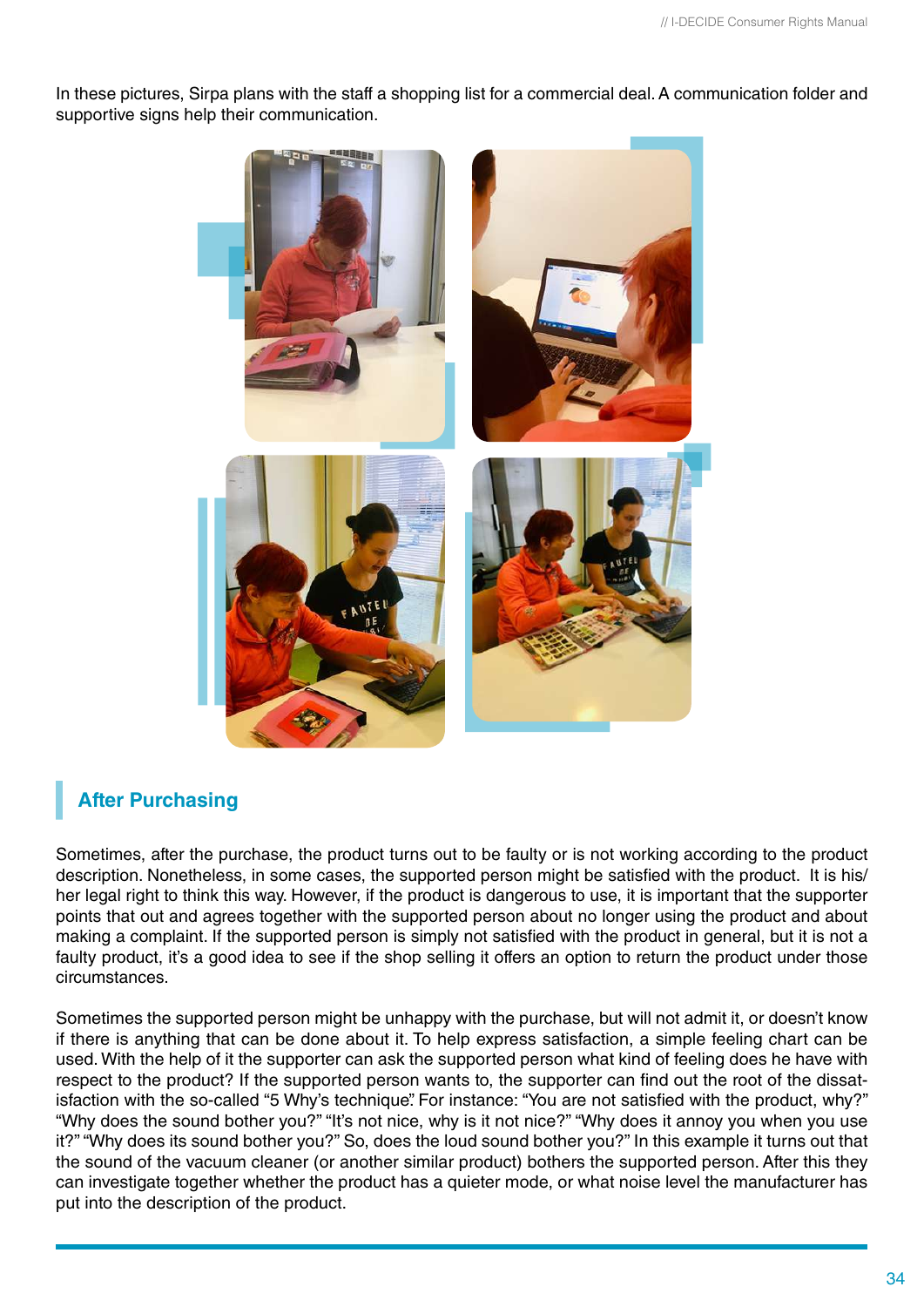

**Tool: The Feeling Chart**



If the supported person is not satisfied with the product because of a fault or poor product description, the supporter can encourage/enable the supported person to make a complaint to the seller and help him make the complaint. The consumer protection authorities of different countries can offer help and different aid tools for making the complaint. The supported person might find it intimidating to file a complaint if s/he is not familiar with what it involves. Maybe s/he is used to trying not to upset other people. The support person can encourage him/her by telling him/her that s/he has consumer rights and asking for those should not offend the seller. The support person can also point out that the supported person will not have to face any repercussions from asking for their rights.

### **Tool: The 5 Why's Technique**

The customer also has his/her own responsibilities. If the product is bought using a loan, and the buyer is not able to pay the instalments, the seller has the right, in some conditions, to cancel the deal. The customer is also responsible to use the product according to the intended use so that the warranty remains valid. If needed, the support person should make this clear to the supported person.

## **Complaints & Compensation**

When complaining about a product or service (after you have had the service), you must make sure you complain to the right service provider. Before making a complaint, it is also necessary to evaluate the error in the prduct/service as to whether the content of the service corresponds to the content, the performance and the result of what has been agreed. The error assessment is based on general expectations and the most important is how the company has acted in the consumer's advice and information.

There was an error in the service when:

- Work is not done professionally and carefully
- The consumer's interest has not been sufficiently considered
- Work or materials are not of good quality in terms of durability and other characteristics
- Work does not meet the requirements of law, regulation or authority
- The work does not match the information given in advance
- The service provider has not given enough information on the rational way of commissioning the work or any other important matter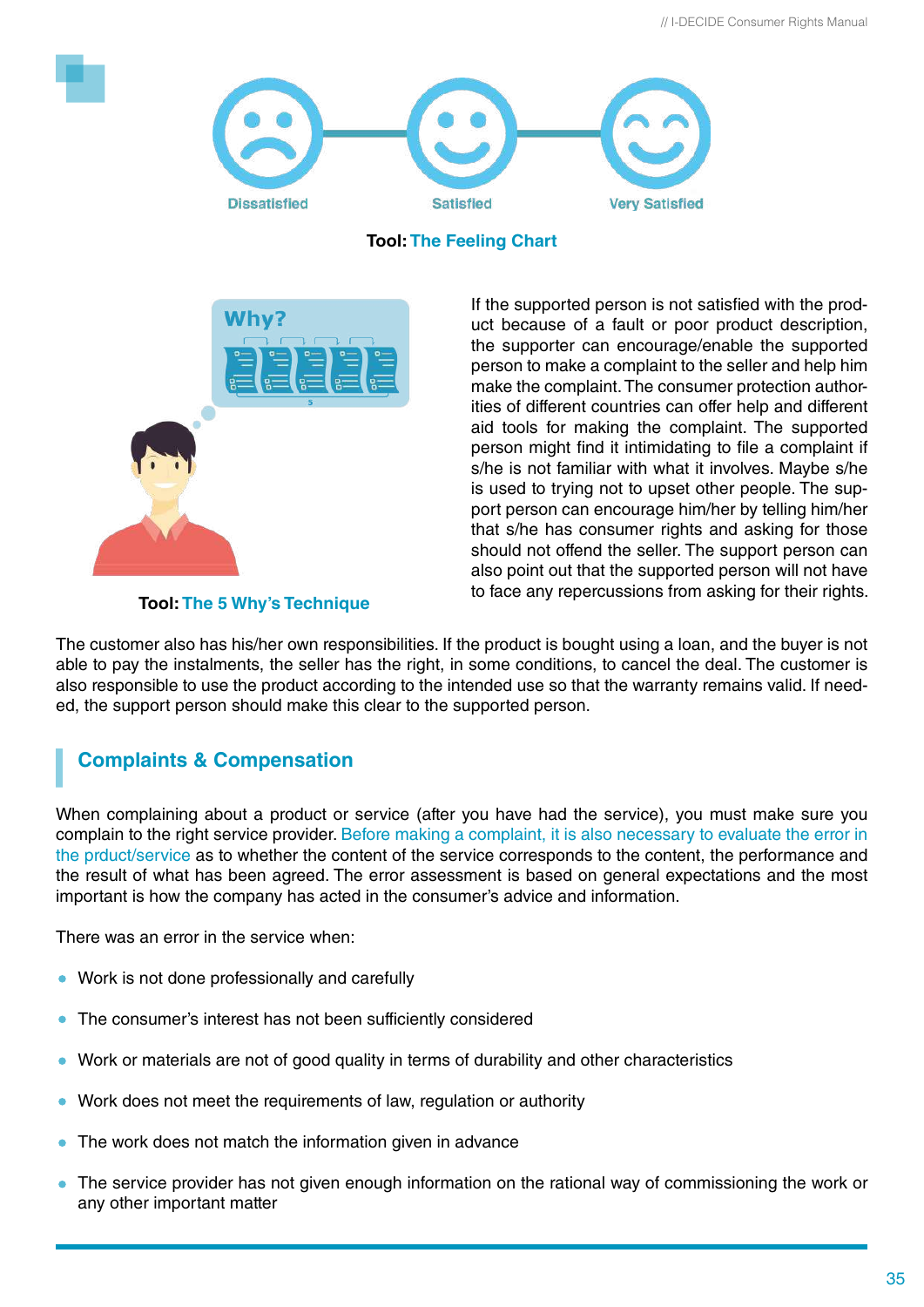To make it easier to resolve conflicting situations, it is best to make your complaint in writing, so there is clear evidence of the discussions that have taken place. The sender of the complaint must be able to prove that the recipient has been informed of the complaint. A complaint sent by e-mail should ask the recipient to acknowledge the e-mail on his own and to acknowledge receipt of the complaint.

The website of many service providers can provide feedback by using of a form. The laws in many countries also help consumers.

Please note the following items in your complaint:

- **•** backgrounds
- the agreement and the parties
- what performance has been agreed upon
- the cause of the complaint, ie. how the performance deviates from the agreement (identifying the deficiencies, errors, breach of contract)
- **I** Identify the penalties imposed on the advertiser for the violation
- presenting the requirements and identifying them as well as possible at this stage (e.g. the amount of damage to be compensated)
- reserve the right to submit specified requirements later (e.g. the amount of damage is not necessarily known at this stage)
- Date and Signatures

### **Compensation methods**

The methods of making a mistake in the service are:

- **•** partial repayment of the purchase price,
- correction of the error and doing the job again (but properly this time!),
- **•** termination of the contract.

Generally, the service subscriber has the right not to pay part of the service until the error has been corrected or otherwise credited. The consumer is also entitled to require the service provider to correct his mistake or to renew the defective work. If the service is not repaired within a reasonable time or cannot be renewed, the consumer is entitled to a discount. The service provider's contract may be terminated if the damage has been high or the error cannot be replaced by other means.

The nature of the contract depends on which party handles complaints and disputes about, for example, service housing services or payments.

The provisions and principles of consumer law and contract law apply to agreements between the consumer using the consumer rights and contract law.

The consumer who carries out the service concludes an agreement with the private service premise and pays for all the services he receives, whereby service and payment contracts fall within the scope of the consumer protection legislation.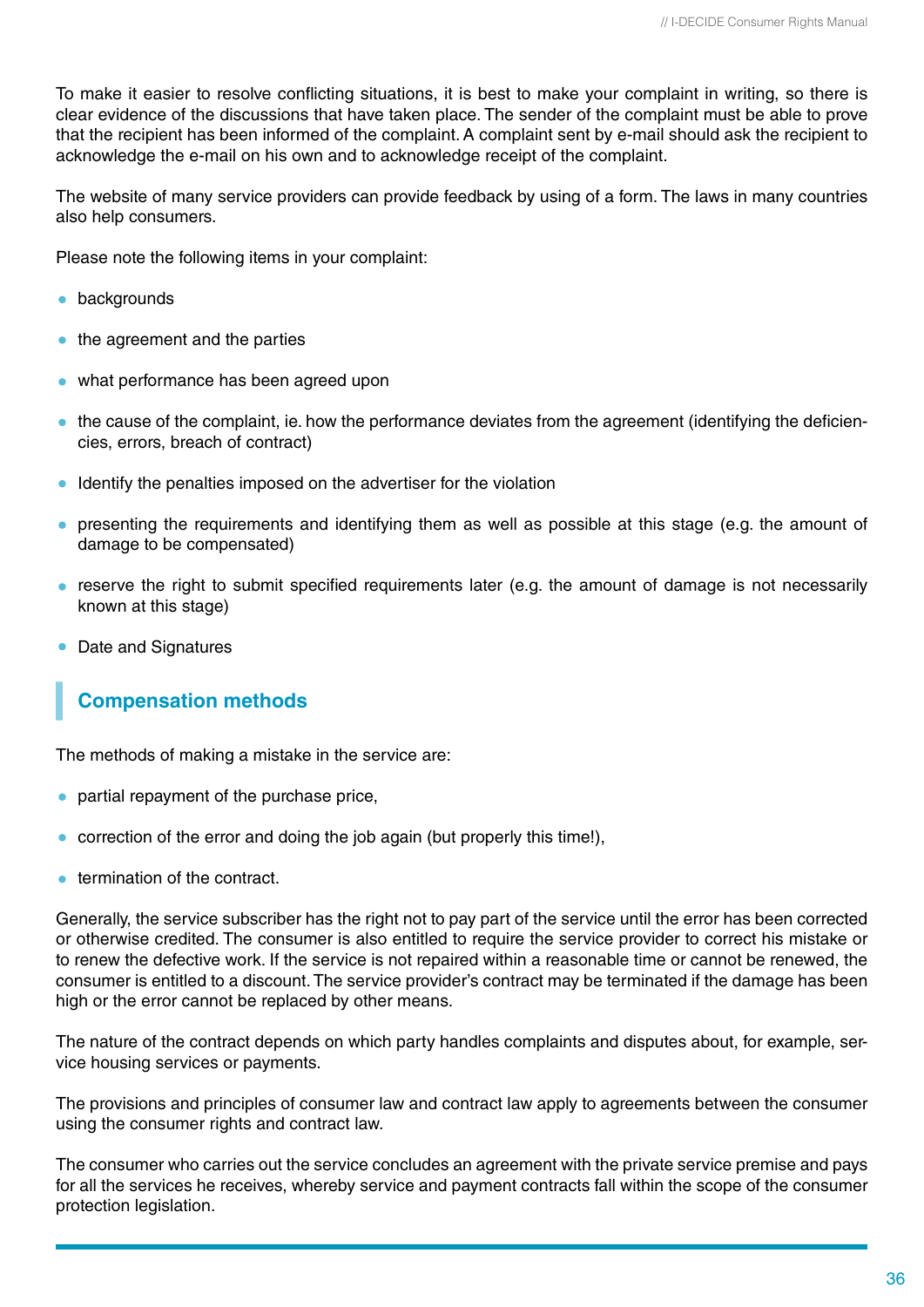### **An example of the reclamation of a service:**

In many countries the 'state' in some form (e.g. the regional or local authority or the local municipality), must provide personal assistance in addition to day-to-day activities, work and study, as well as 'other activities'. These 'other activities' include hobbies, social participation and maintaining interaction. They are referred here using the collective term 'leisure activities'. Such services may be directly provided by the relevant state body or (as is increasingly the case) provided by other agencies after a competitive tendering process. Personal support for leisure activities can be provided for an individual with complex needs due to his or her disability. Complex needs means in this context that a person necessarily and repeatedly needs the assistance of another person to perform basic everyday activities, and the need for assistance is mainly due to age related illnesses and disabilities.

In this example the resident has booked for himself (within the agreed time) a personal help to assist him with his leisure activities. On this occasion the purpose of booking the assistant is to take the resident in a taxi to a concert, to act as his support at the concert and to deliver him back after the concert to the housing unit.

The resident is all prepared by the unit staff, and is waiting for the assistant to go to the concert where tickets have already been purchased.

The pre-booked taxi waits in the yard, but the assistant does not arrive. The taxi announces that the waiting time is over and as it can wait no longer, the taxi will be sent off. Assistant Service is called and told that the assistant has not arrived, even though the order has been made and confirmed.

The resident is, of course, disappointed, but understands the fact that this time there was no trip. The service provider has no other explanation than the fact that the order did not get to the assistant and so there has just been a human error.

The concert tickets were bought in vain and the taxi had to be paid even if no ride was needed.

So the resident lost a nice night at the concert, listening to his favourite songs and there was a financial loss.

The directors make a written complaint on behalf of the resident by email to Assistant Service.

At first Assistant Service said "Just tell us what has happened and what requirements the resident had for the event. We don't pay for financial losses but can allow this resident to have his unused staff hours again." On behalf of and with the agreement of the resident the directors said this was not a good enough response and, after threatening to take the matter up with the municipality contract department eventually got back the cost of the concert tickets and an apology for the disappointment resident had suffered.

### **Consumer Rights in Social Services?**

During the past few years, services for persons with disabilities have seen many positive changes from the point of view of its beneficiaries. These changes are due to the UN Convention on the Rights of Persons with Disabilities, deinstitutionalisation processes and the increasing freedom of choice.

Services are more and more planned and developed on a personal basis, with the beneficiary being part of the planning process. Possibilities for greater freedom of choice, as well as new ways to deliver this are being developed. Service users are more often active development partners rather than just the objects of the service system. By putting the emphasis on freedom of choice, service users are beginning to be regarded, to some degree, as 'consumers'. This is mainly a positive step.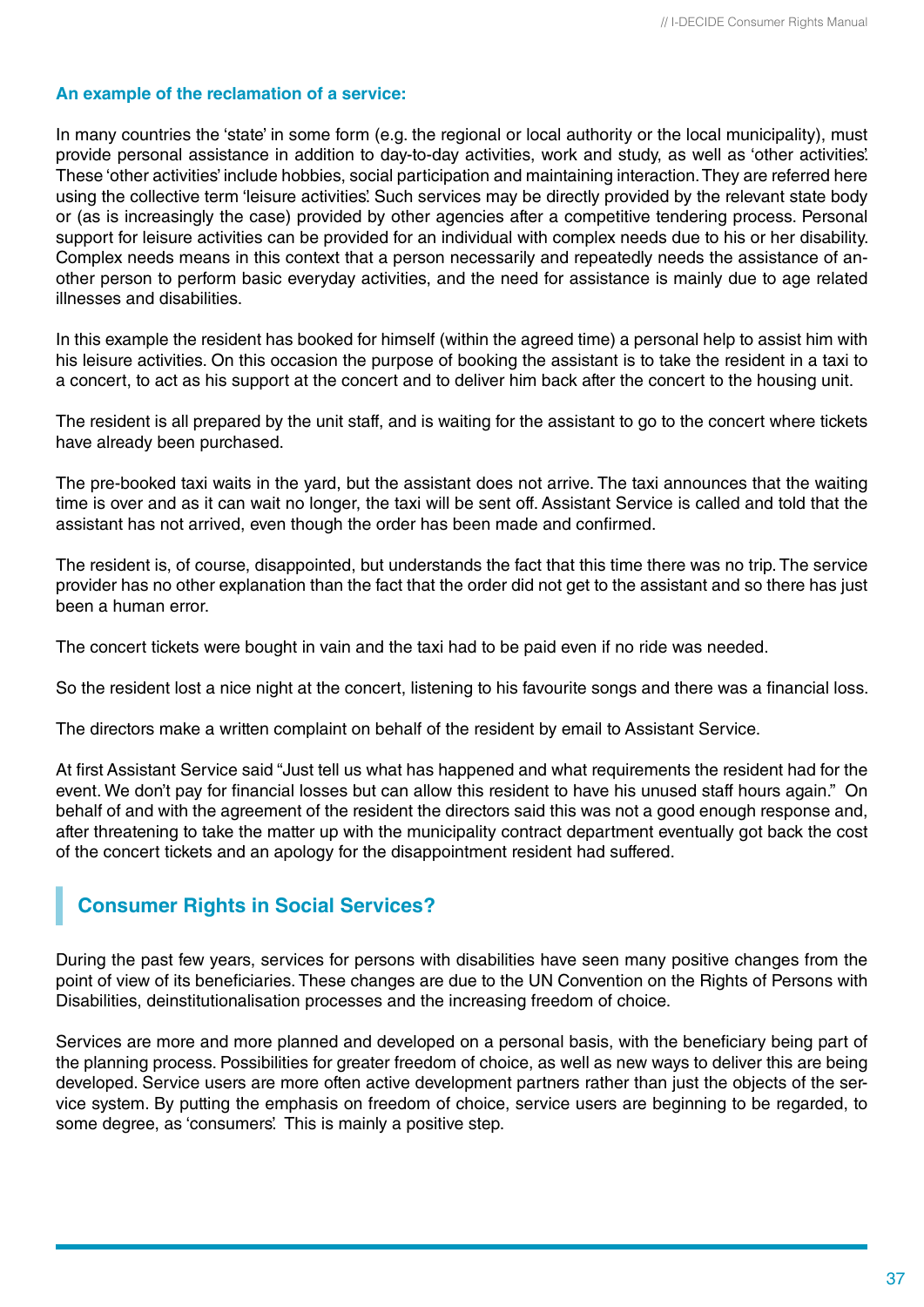Different countries are developing different freedom of choice models. The main principle is that the clients of social services can choose for themselves the services that suit them best. Various freedom of choice mechanisms are, among others, service vouchers and personal budgeting. In these situations, the social services client is not only a client, but also a consumer in a supposedly 'free market'.

When freedom of choice is growing, and the consumer status gets stronger, it is important to take into account the relation between the services promised, the rights of a customer as well as the need for supported decision making.

We can consider it a good goal that beneficiaries of social services are considered, above all:

- as a human who has human rights:
- as a citizen who has citizen rights;
- as customer of the social welfare system who has social welfare customer rights;
- as consumer who has consumer rights.

If the development of social welfare is based on human rights, it pays attention to the implementation of rights and treats people as subjects instead of objects.

### Problems and challenges arising:

- Many services are arranged through a competitive tendering processes where the customers of social services are not normally part of the process or contract. Consequently, they are not a party to any agreed contract and so often don't necessarily have any legal protection if the quality of the services does not meet the personal needs of the service user;
- if the system being purchased/commissioned by the authority does not include or specify the need for supported decision-making; the freedom of choice might be difficult to access if support for decision-making is not offered;
- if people are considered solely as consumers without the rights for the supported decision making. This approach can end up isolating the person, without giving them the chance to benefit from the services, especially if there are not enough quality service providers on the market, or if the service price is set in a way that it is either too low to support someone properly, or doesn't adequately answer the individual's (perhaps quite complex) needs.

### Consumerism in the social services can be successful if:

If the development of social welfare is based on human rights, it pays attention to the implementation of rights and treats people as subjects instead of objects.

Problems and challenges arising:

- $\bullet$  the system is developed with the basic human rights in mind and respects the individual rights;
- individual client plans actively quide the planning of services and support and the system is flexible enough to meet the needs of each customer;
- the customers get the amount of support they each need for supported decision making;
- there is a wide range of quality service providers to choose from;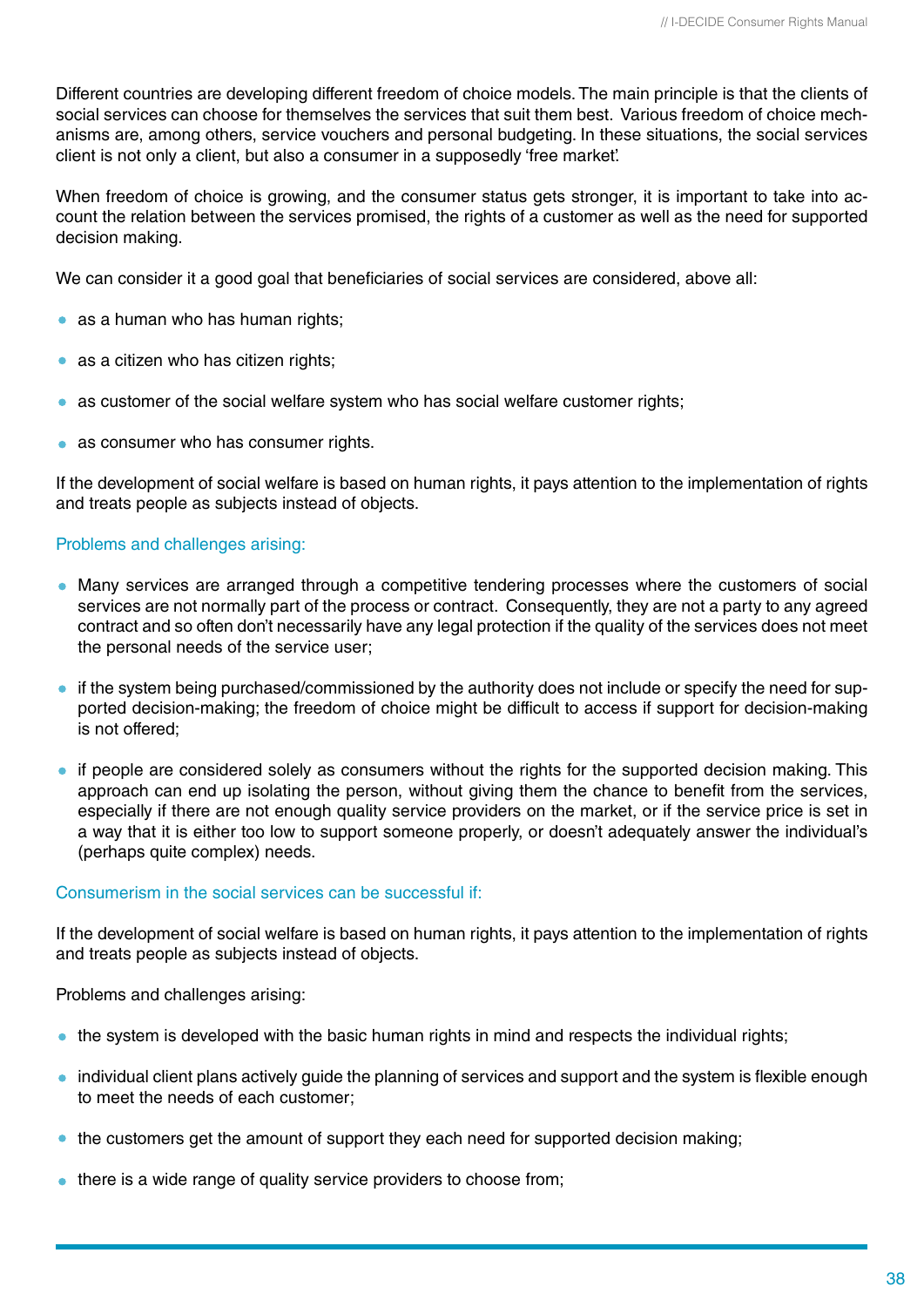- freedom of choice is not limited (i.e. resource constraints or restrictions on what someone can spend his/her own budget on for example; you must 'buy' your hours/ days of support from a list of 'approved' providers);
- the customers of social welfare have access to legal protection, if the services or their quality do not meet their needs or if they feel their rights have been breached;
- the services also consider the customer's life as a whole, support networks and involvement in society.

### It is essential that:

- $\bullet$  the beneficiaries have enough information and support for decision making;
- service providers have a genuine will and desire to provide quality services that are tailored to the individual and respect human rights;
- information sharing between service organisers, service providers and the clients is transparent;
- service delivery relies on an individualised customer plan that is made together with the customer;
- the service provider has vision and directorship of developing a service system together with the customers;
- the activities of the service providers are monitored so that the quality is as promised, and the service provider is not able to limit the customer's freedom of choice;
- digital services offer equal opportunity and are easy to use;
- the customer's information security is guaranteed, but does not limit the overall support and service;
- integration between different services is working well and, from the customer's point of view, the one-stop principle is being used, so choices are easy to make;
- consumerism genuinely benefits the customers, it does not impair their rights protection, their services, their support or influence;
- the service provider has vision and directorship of developing a service system together with the customers;
- the activities of the service providers are monitored so that the quality is as promised, and the service provider is not able to limit the customer's freedom of choice;
- digital services offer equal opportunity and are easy to use;  $\bullet$
- the customer's information security is guaranteed, but does not limit the overall support and service;
- integration between different services is working well and, from the customer's point of view, the one-stop principle is being used, so choices are easy to make
- consumerism genuinely benefits the customers, it does not impair their rights protection, their services, their support or influence.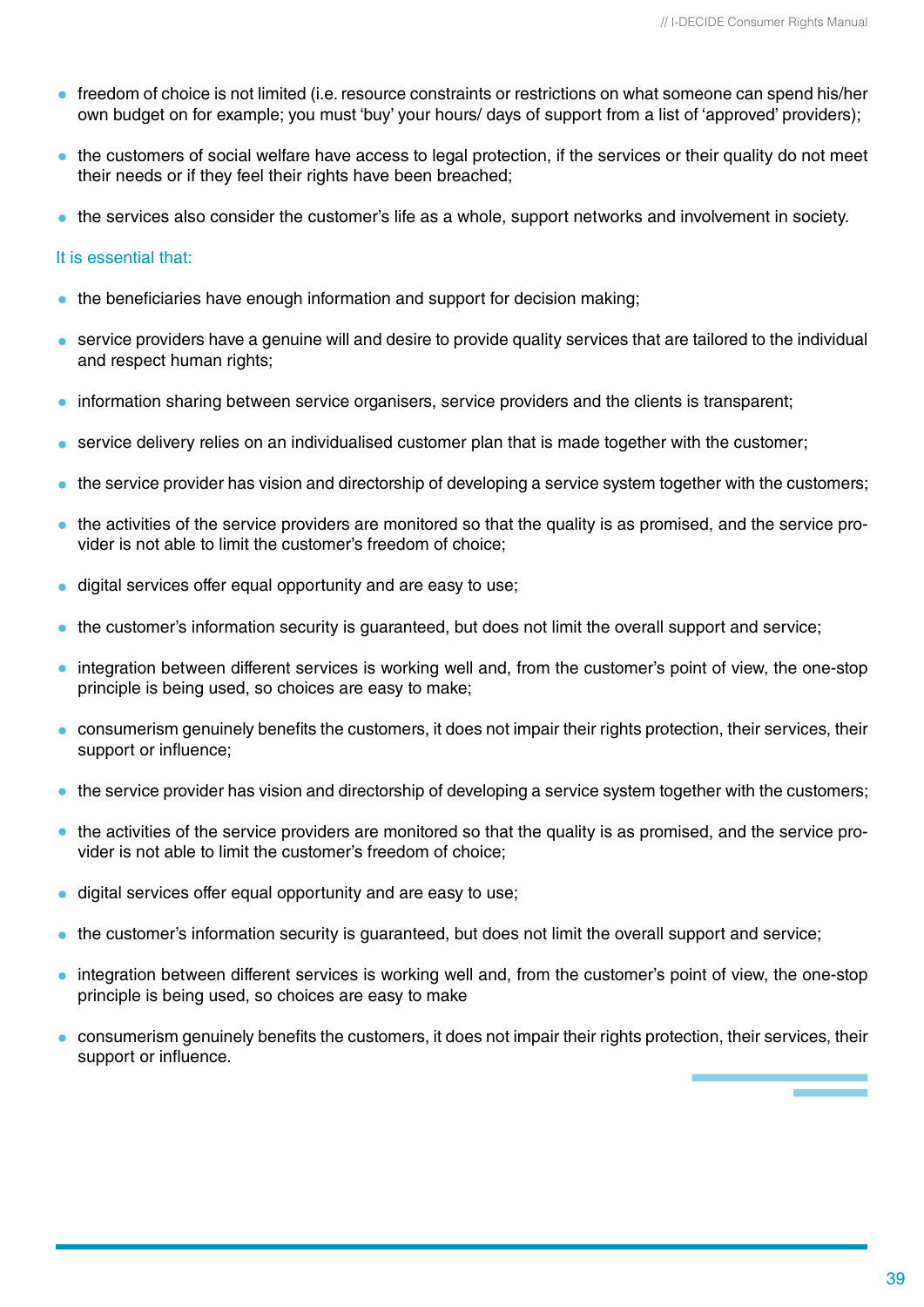## **Self-Directed Support & Service Vouchers: An overview**

|                                                            | <b>Traditional</b><br><b>Services</b>                                                                                                                                                                                  | <b>Personal Budgets,</b><br><b>Self-Directed</b><br><b>Support</b>                                                                                                                                                                                                                                                                                                                                                                                               | <b>Service Vouchers</b>                                                                                                                                                                                                                                                                                                                  | <b>Public</b><br><b>Procurement &amp;</b><br><b>Tendering</b>                                                                                                                                                                                                                                                                     |
|------------------------------------------------------------|------------------------------------------------------------------------------------------------------------------------------------------------------------------------------------------------------------------------|------------------------------------------------------------------------------------------------------------------------------------------------------------------------------------------------------------------------------------------------------------------------------------------------------------------------------------------------------------------------------------------------------------------------------------------------------------------|------------------------------------------------------------------------------------------------------------------------------------------------------------------------------------------------------------------------------------------------------------------------------------------------------------------------------------------|-----------------------------------------------------------------------------------------------------------------------------------------------------------------------------------------------------------------------------------------------------------------------------------------------------------------------------------|
| <b>Individual role of</b><br>a person with a<br>disability | Role of a service<br>user.<br>People can<br>often say yes/<br>no to offered<br>services, but<br>cannot control<br>details of their<br>services or they<br>can have some<br>influence on<br>the designs of<br>services. | Role of a citizen,<br>a service user<br>and a consumer.<br>People have<br>rights to use re-<br>sources flexibly<br>when designed<br>in the right way.                                                                                                                                                                                                                                                                                                            | Role of a ser-<br>vice user and a<br>consumer, as a<br>subject. People<br>can choose be-<br>tween different<br>options.                                                                                                                                                                                                                  | Role of a ser-<br>vice user, as an<br>object without<br>power.<br>Some people,<br>especially in in-<br>stitutions, do not<br>have consumer<br>rights or influ-<br>ence on their<br>own services or<br>support.                                                                                                                    |
| <b>Goals &amp;</b><br>objectives                           | To arrange<br>services.<br>To promote<br>and maintain<br>the functional<br>capacity, social<br>wellbeing, safety<br>and inclusion of<br>individuals, fami-<br>lies and commu-<br>nities.                               | To give more<br>control for the<br>person and for<br>the service user.<br>To increase<br>persons custom-<br>er's freedom of<br>choice, improve<br>the availability<br>of services and<br>diversify service<br>production.<br>Customers can<br>influence the<br>content of their<br>own care and<br>services, re-<br>tain their inde-<br>pendence and<br>continue as full<br>members of the<br>society through-<br>out the different<br>phases of their<br>lives. | To increase<br>the customer's<br>freedom of<br>choice, improve<br>the availability<br>of services and<br>diversify service<br>production.<br>To improve ser-<br>vice availability,<br>shorten queues,<br>diversify service<br>provision and<br>promote coop-<br>eration between<br>municipalities<br>and private ser-<br>vice providers. | To arrange ser-<br>vices and public<br>procurement<br>procedures that<br>are carried out<br>in accordance<br>with national<br>procurement<br>legislation and<br>the procurement<br>directives of the<br>European Union.<br><b>Efficient</b><br>tendering and<br>non-discrimina-<br>tory treatment of<br>tenderers.<br>Save costs. |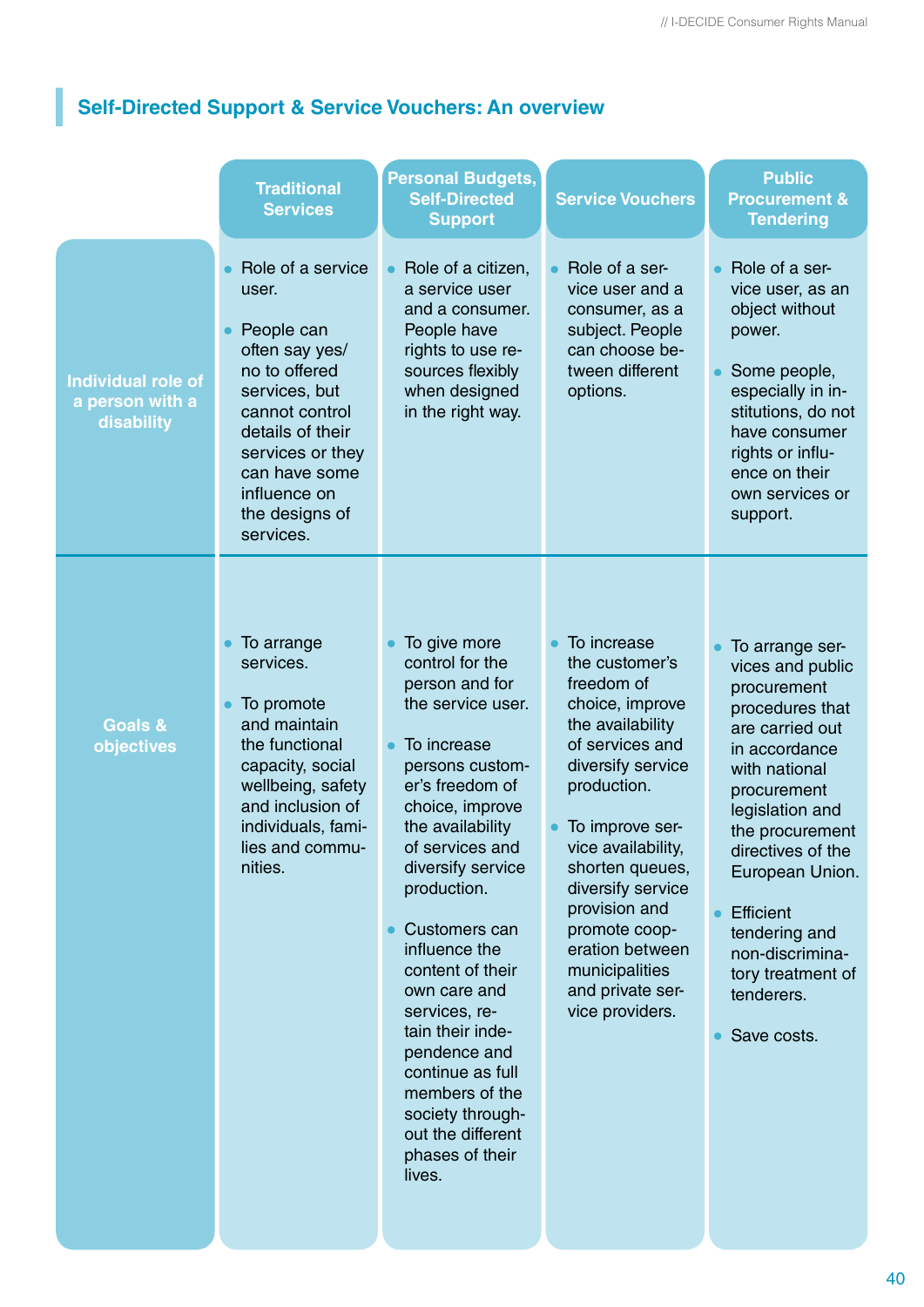|                                                               | <b>Traditional</b><br><b>Services</b>                                               | <b>Personal Budgets,</b><br><b>Self-Directed</b><br><b>Support</b>                                                                                                                                                         | <b>Service Vouchers</b>                                                                                                                                                                                                                                                              | <b>Public</b><br><b>Procurement &amp;</b><br><b>Tendering</b>                                                                                                                                                               |
|---------------------------------------------------------------|-------------------------------------------------------------------------------------|----------------------------------------------------------------------------------------------------------------------------------------------------------------------------------------------------------------------------|--------------------------------------------------------------------------------------------------------------------------------------------------------------------------------------------------------------------------------------------------------------------------------------|-----------------------------------------------------------------------------------------------------------------------------------------------------------------------------------------------------------------------------|
| <b>Contract or legal</b><br>agreements                        | Contract is con-<br>cluded between<br>the authority<br>and the service<br>provider. | The legal<br>relationships<br>between the<br>authority, the<br>service provider<br>and the custom-<br>er.                                                                                                                  | The legal re-<br>lationships<br>between the<br>authority, the<br>service provider<br>and the custom-<br>er.                                                                                                                                                                          | Contract is con-<br>cluded between<br>the authority<br>and the service<br>provider.<br>Service user is<br>not a party to<br>the contract.                                                                                   |
| <b>Individual rights</b><br>of a person with a<br>disability  | Rights of a<br>service user.                                                        | <b>Based on</b><br>human rights<br>and active<br>citizenship.<br>Care and sup-<br>port should be<br>designed and<br>delivered in a<br>way that pro-<br>motes choice<br>and control.                                        | Rights of a<br>consumer. Way<br>of choosing and<br>using social and<br>healthcare ser-<br>vices. It may be<br>used for procur-<br>ing a given item<br>or service.<br>The customer<br>may choose the<br>service provider<br>based on his or<br>her own pref-<br>erences and<br>needs. | Some obliga-<br>tions for author-<br>ities that person<br>with disabilities<br>should be heard<br>during the pro-<br>cess, but indi-<br>vidual does not<br>have the right to<br>complain about<br>the tendering<br>process. |
| <b>What kind of</b><br>services?                              | For example:<br>- Housing<br>services                                               | Services that<br>support<br>citizenship                                                                                                                                                                                    | For example:<br>- Housing<br>services<br>- Personal<br>assistance                                                                                                                                                                                                                    | For example:<br>- Housing<br>services<br>- Personal<br>assistance<br>- Rehabilitation                                                                                                                                       |
| <b>Questions to be</b><br>asked - things to<br>be considered. | What is the role<br>of traditional<br>services in the<br>future?                    | <b>Cultural and</b><br>system changes<br>required to sup-<br>port successful<br>implementation.<br>The supported<br>person should<br>receive the<br>assistance they<br>need to help<br>them to make an<br>informed choice. | Is the value<br>of the service<br>voucher enough<br>to meet the indi-<br>vidual needs of<br>a person?<br>Are there<br>enough service<br>providers to<br>choose from?                                                                                                                 | Many bad<br>experiences in<br>many countries<br>- people are<br>not involved in<br>the decisions<br>concerning their<br>lives and servic-<br>es, they don't<br>have legal rem-<br>edies. Not in line<br>with UNCRPD.        |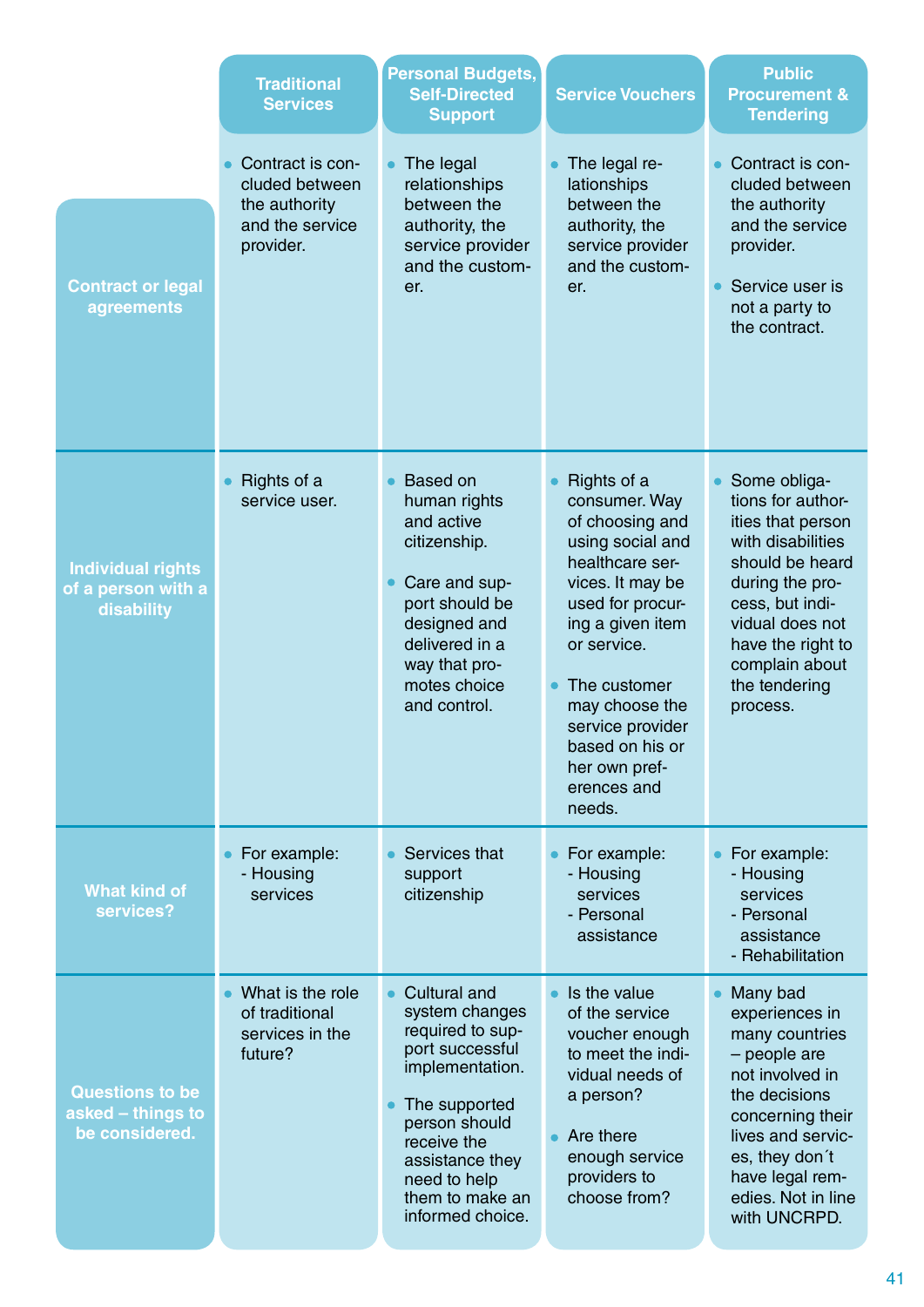## **References**

Committee on the Rights of Persons with Disabilities (2014). General Comment No 1, Article 12: Equal recognition before the law, CRPD/C/GC/1, (Adopted 11 April 2014). Available at: https://undocs.org/en/CRPD/C/GC/1

United Nations General Assembly. (2006). Convention on the Rights of Persons with Disabilities and Optional Protocol. Available at:

https://www.un.org/development/desa/disabilities/convention-on-the-rights-of-persons-with-disabilities.html

Palacios, A. (2008). El modelo social de la discapacidad: orígenes, caracterización y plasmación en la Convención Internacional sobre los Derechos de las Personas con Discapacidad. Madrid: Cinca. Available at: https://www.cermi.es/sites/default/files/docs/colecciones/Elmodelosocialdediscapacidad.pdf

Loeffler, E., & Bovaird, T. (2017). From participation to co-production: Widening and Deepening the Contributions of Citizens to Public Services and Outcomes. In E. Ongaro, & S. Van Thiel (Eds.), The Palgrave Handbook of Public Administration and Management in Europe (pp. 403-423). London.

Bach, M., Kerzner, L. (2010). A New Paradigm for Protecting Autonomy and the Right to Legal Capacity Advancing Substantive Equality for Persons with Disabilities through Law, Policy and Practice. Toronto: Law Commission of Ontario. Available at:

http://supporteddecisionmaking.org/sites/default/files/paradigm\_protecting\_autonomy.pdf

Giertz, L., 2018. Guardianship for Adults with Intellectual Disabilities: Accountant, Advocate or 'Family' Member?. Scandinavian Journal of Disability Research, 20(1), pp.256–265. https://doi.org/10.16993/sjdr.40

Gooding P. (2013). Supported Decision-Making: A Rights-Based Disability Concept and its Implications for Mental Health. Psychiatry, psychology and law, 20:3, p. 431-451. https://doi.org/10.1080/13218719.2012.711683

Inclusion International. (2014). Independent But Not Alone: A Global Report On The Right To Decide. Available at:

https://inclusion-international.org/wp-content/uploads/2014/06/Independent-But-Not-Alone.pdf

Millar, D. (2013). Guardianship Alternatives: Their Use Affirms Self-Determination of Individuals with Intellectual Disabilities. Education and training in autism and developmental disabilities, 48(3), 291-305.

Arstein-Kerslake, A. (2016). Legal capacity and supported decision-making: Respecting rights and empowering people. SSRN Electronic Journal. https://doi.org/10.2139/ssrn.2818153

Arstein-Kerslake, A. (2016). An empowering dependency: Exploring support for the exercise of legal capacity. Scandinavian Journal of Disability Research, 18 (1), 77–92. https://doi.org/10.1080/15017419.2014.941926

Bigby, C., Whiteside, M., & Douglas, J. (2019). Providing support for decision making to adults with intellectual disabilities: Perspectives of family members and workers in disability support services. Journal of Intellectual and Developmental Disabilities, 44 (4), 396–409.

Gooding, P. (2015). Navigating the 'flashing amber lights' of the right to legal capacity in the United Nations convention of the rights of persons with disabilities: Responding to major concerns. Human Rights Law Review, 15 (1), 45–71. https://doi.org/10.1093/hrlr/ngu045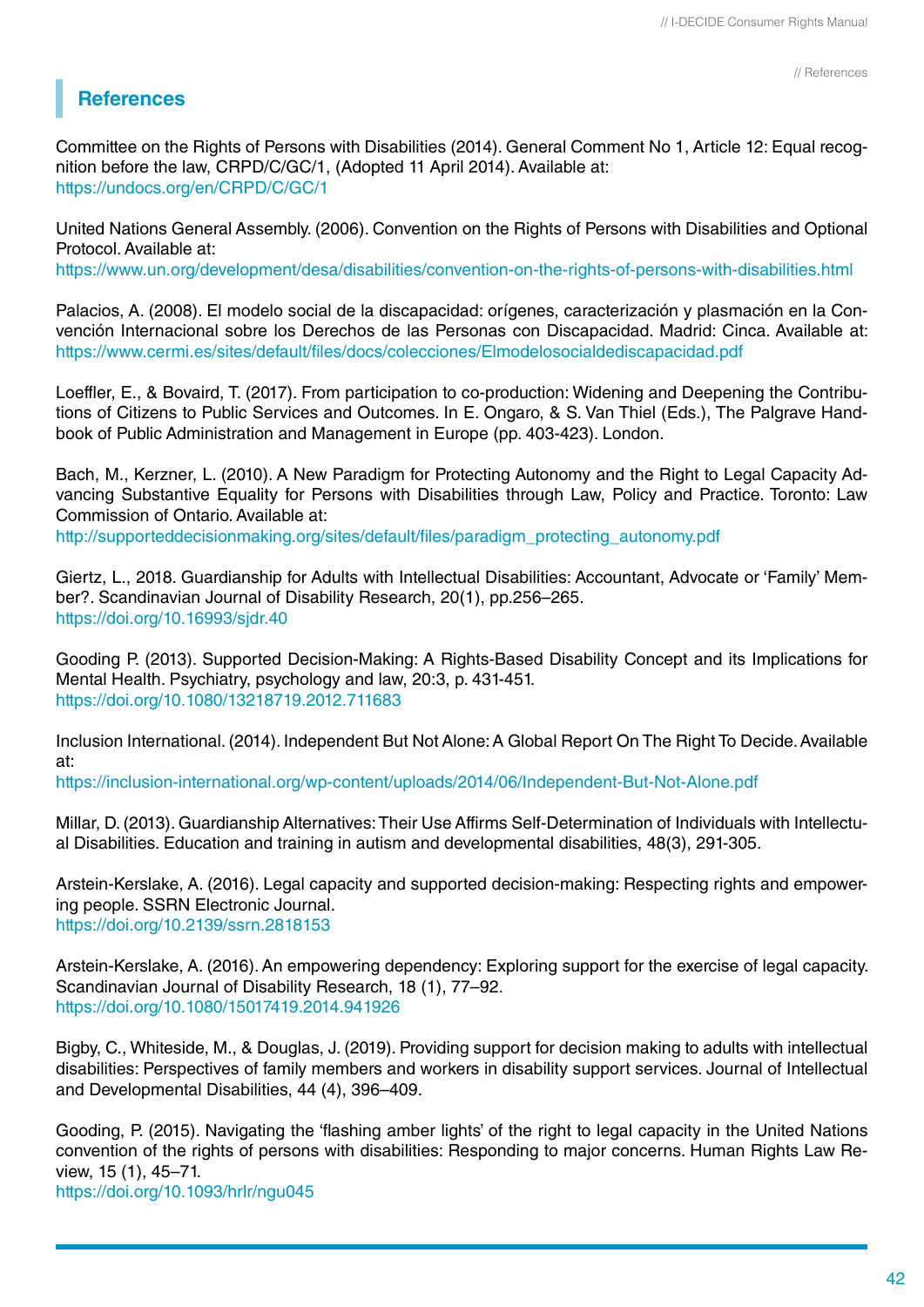#### // References

Stainton, T. (2016). Supported decision-making in Canada: principles, policy, and practice. Research and Practice in Intellectual and Developmental Disabilities, 3(1), 1-11. https://doi.org/10.1080/23297018.2015.1063447

Special Rapporteur on the rights of persons with disabilities. (2017). Report on legal capacity and supported decision-making, A/HRC/37/56 (Adopted 17 December 2017). Available at: https://undocs.org/en/A/HRC/37/56

Special Rapporteur on the rights of persons with disabilities (2016). Report of the Special Rapporteur on the rights of persons with disabilities, A/HRC/34/58 (Adopted 20 December 2016). Available at: https://undocs.org/en/A/HRC/34/58

Committee on the Rights of Persons with Disabilities (2011). Concluding observations on the initial report of Spain, CRPD/C/ESP/CO/1. Available at: https://undocs.org/en/CRPD/C/ESP/CO/1

Committee on the Rights of Persons with Disabilities (2014). Concluding observations on the initial report of Belgium, CRPD/C/BEL/CO/1. Available at: https://undocs.org/en/CRPD/C/BEL/CO/1

Committee on the Rights of Persons with Disabilities (2017). Concluding observations on the initial report of the United Kingdom of Great Britain and Northern Ireland, CRPD/C/GBR/CO/1. Available at: https://undocs.org/en/CRPD/C/GBR/CO/1

Committee on the Rights of Persons with Disabilities (2019). Concluding observations on the combined second and third periodic reports of Spain, CRPD/C/ESP/CO/2-3. Available at: https://undocs.org/en/CRPD/C/ESP/CO/2-3

Committee on the Rights of Persons with Disabilities (2019). Concluding observations on the initial report of Greece, CRPD/C/GRC/CO/1. Available at: https://undocs.org/en/CRPD/C/GRC/CO/1

Browning, M., Bigby, C. & Douglas, J. (2020). A process of decision-making support: Exploring supported decision-making practice in Canada. Journal of Intellectual & Developmental Disability. https://doi.org/10.3109/13668250.2020.1789269

Canadian Association for Community Living (2014). A statutory framework for the right to legal capacity and supported decision making for Application in Provincial/Territorial Jurisdictions in Canada. The Working Group on Legal Capacity and Supported Decision Making. Available at: https://cacl.ca/wp-content/uploads/2018/05/Draft-Statutory-Fmwk-Legal-Capacity-June-9.pdf

Martínez de Aguirre, C. (2014). El tratamiento jurídico de la discapacidad psíquica: reflexiones para una reforma legal (1ª ed.). Pamplona: Thomson Reuters Aranzadi

Mental Health Europe & European Network of National Human Rights Institutions. (2020). Implementing supported decisions-making: Developments across Europe and the role of National Human Rights Institutions. ENNHRI & MHE. Available at:

https://www.mhe-sme.org/wp-content/uploads/2020/06/Report-ENNHRI-and-MHE-Implementing-supported-decision-making.pdf

Navas Macho, P., Gómez Sánchez, L. E., Verdugo M.A., Schalock, R.L. (2012). Derechos de las personas con discapacidad intelectual: implicaciones de la convención de naciones unidas, Revista Española sobre Discapacidad Intelectual, Vol. 43(3) Núm. 243, 7-28.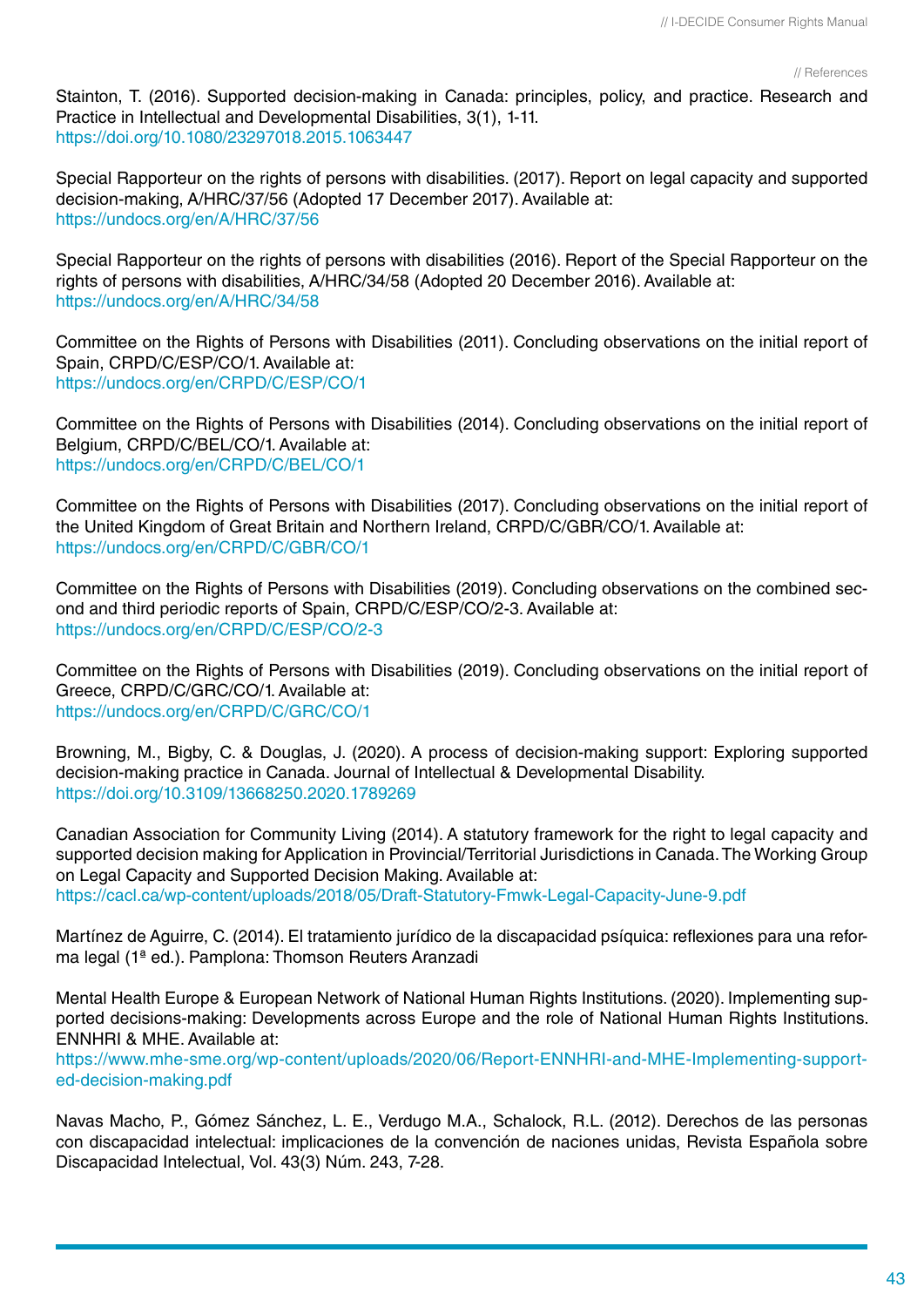#### // References

Porxas, M. A., (2020), De la incapacitació al suport a la presa de decisions: Anàlisi de l'estat de la qüestió i proposta per un ordenament civil català respectuós amb els drets humans en el context de la reforma estatal, Barcelona, Espanya: Generalitat de Catalunya, Centre d'Estudis Jurídics i Formació Especialitzada. Available at:

http://cejfe.gencat.cat/ca/recerca/cataleg/crono/2020/incapacitacio-decisions/

Ribot Igualada, J. (2012). L'assistència: abast i limitacions de la nova institució. Dins Qüestions actuals del dret català de la persona i de la família (1ª Ed., p.49-105). Girona: Documenta Universitària.

Seoane Rodríguez, J.A., Álvarez Lata, N. (2010). El proceso de toma de decisiones de la persona con discapacidad: una revisión de los modelos de representación y guarda a la luz de la Convención sobre los derechos de las personas con discapacidad. Derecho privado y Constitución, 4, 11-66.

The National Safeguarding Committee. (2017). Review of current practice in the use of wardship for adults in Ireland. Available at: https://www.lenus.ie/handle/10147/624083

European Centre for the Development of vocational Training (CEDEFOP). Common European Framework of Reference: Self-assessment grids. Download Available at: https://www.cedefop.europa.eu/files/europass - european language levels - self assessment grid.pdf

Turnpenny, A., Petri, G., Finn, A., Beadle-Brown, J., Nyman, M. (2017). Mapping And Understanding Exclusion: Institutional, Coercive And Community-Based Services And Practices Across Europe. Mental Health Europe. Available at:

https://www.mhe-sme.org/mapping-exclusion/

Hordacre, A.L. (2016). Understanding everyday money skills for young people with disabilities. Flinders University Australian Industrial Transformation Institute. Available at: https://doi.org/10.13140/RG.2.2.25721.47206

Beadle-Brown, J., Mansell, J., Cambridge, P., Milne, A. and Whelton, B. (2010), Adult Protection of People with Intellectual Disabilities: Incidence, Nature and Responses. Journal of Applied Research in Intellectual Disabilities, 23: 573-584. Available at:

https://doi.org/10.1111/j.1468-3148.2010.00561.x

pdf

Craft, A. ACTing against abuse, (Leaflet). Available at: https://www.surreycc.gov.uk/\_\_data/assets/pdf\_file/0017/19700/Keeping-you-safe-easy-read-booklet-part-1.

Mithaug, D.E., Mithaug, D.K., Agran, M., Martin, J.E., Wehmeyer, M.L. (Eds). (2003). Self-Determined Learning Theory: Construction, Verification and Evaluation. Lawrence Erlbaum Associates Publishers: New Jersey. Raley, S. K., Shogren, K. A., & McDonald, A. (2018). How to Implement the Self-Determined Learning Model of Instruction in Inclusive General Education Classrooms. TEACHING Exceptional Children, 51(1), 62–71. https://doi.org/10.1177/0040059918790236

Shogren, K. A., Wehmeyer, M. L., Burke, K. M., & Palmer, S. B. (2017). The Self-Determination Learning Model of Instruction: Teacher's Guide. Lawrence, KS: Kansas University Center on Developmental Disabilities.

Diamond, A. (2013). Executive Functions. Annual Review of Psychology, 64, 135–168. Available at: http://doi.org/10.1146/annurev-psych-113011-143750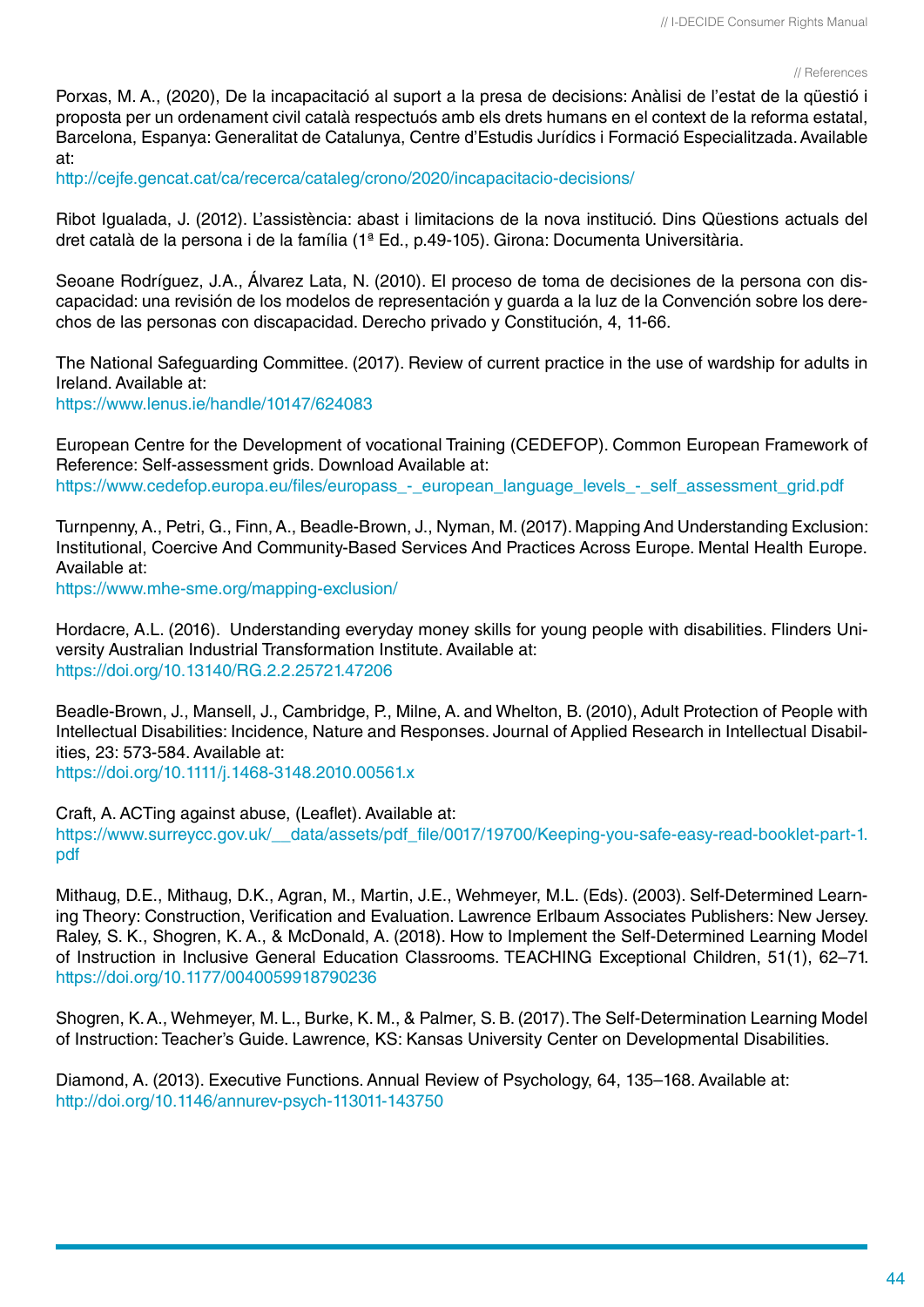Dalley, G., Gilhooly, M., Gilhooly, K., Harries, P., Levi, M. (2017). Financial abuse of people lacking mental capacity, Institute of environment, Health Societies, Brunel University London. Available at: http://www.mentalcapacitylawandpolicy.org.uk/wp-content/uploads/2017/10/Financial-Abuse-of-People-lacking-mental-capacity.pdf

Dalley, G., Gilhooly, M.L., Gilhooly, K., Levi, M. and Harries, P. (2017). Researching the financial abuse of individuals lacking mental capacity, The Journal of Adult Protection, Vol. 19 No. 6, pp. 394-405. Available at: https://doi.org/10.1108/JAP-05-2017-0022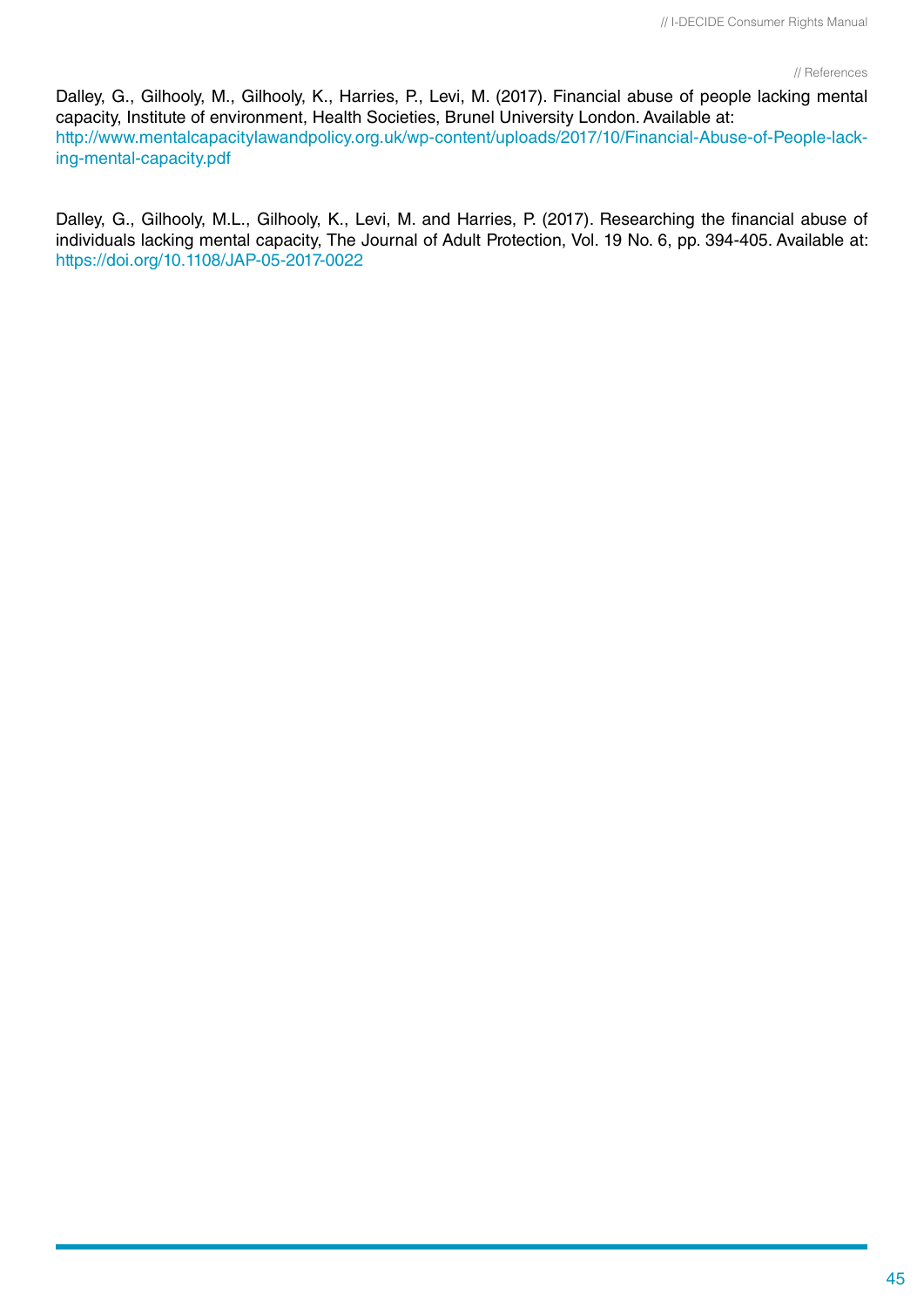// Annexes

# **SUPPORTED DECISION-MAKING AGREEMENT**

## **What is supported decision-making?**

Supported Decision-Making (SDM) is a process that helps the person to make his/her own decisions based on his/her wishes and choices, supported by another person.

Decisions can be about different things, for example, deciding to buy something, using the internet, how to manage your savings, or how to decide between two medical treatments offered by the doctor.

In the supported decision-making agreement you choose someone you trust (called a "supporter") to help you get information you need to make the best decision, think about the different choices you have, understand the good things and the bad things about them and tell other people about your decisions.

## **The Agreement**

- This document allows you to choose a person who will help you make decisions. This person is called the "supporter".
- Y You will also have to choose another person, the "facilitator". A "facilitator" is a person who helps you to check that the Agreement is working as you wish and supports you to make decisions. If you are not happy with the supporter, you can ask the facilitator to talk about it with you. Together you can make things better and perhaps even replace the supporter or stop the agreement.
- In this document you describe the things in your life where you need support to make decisions.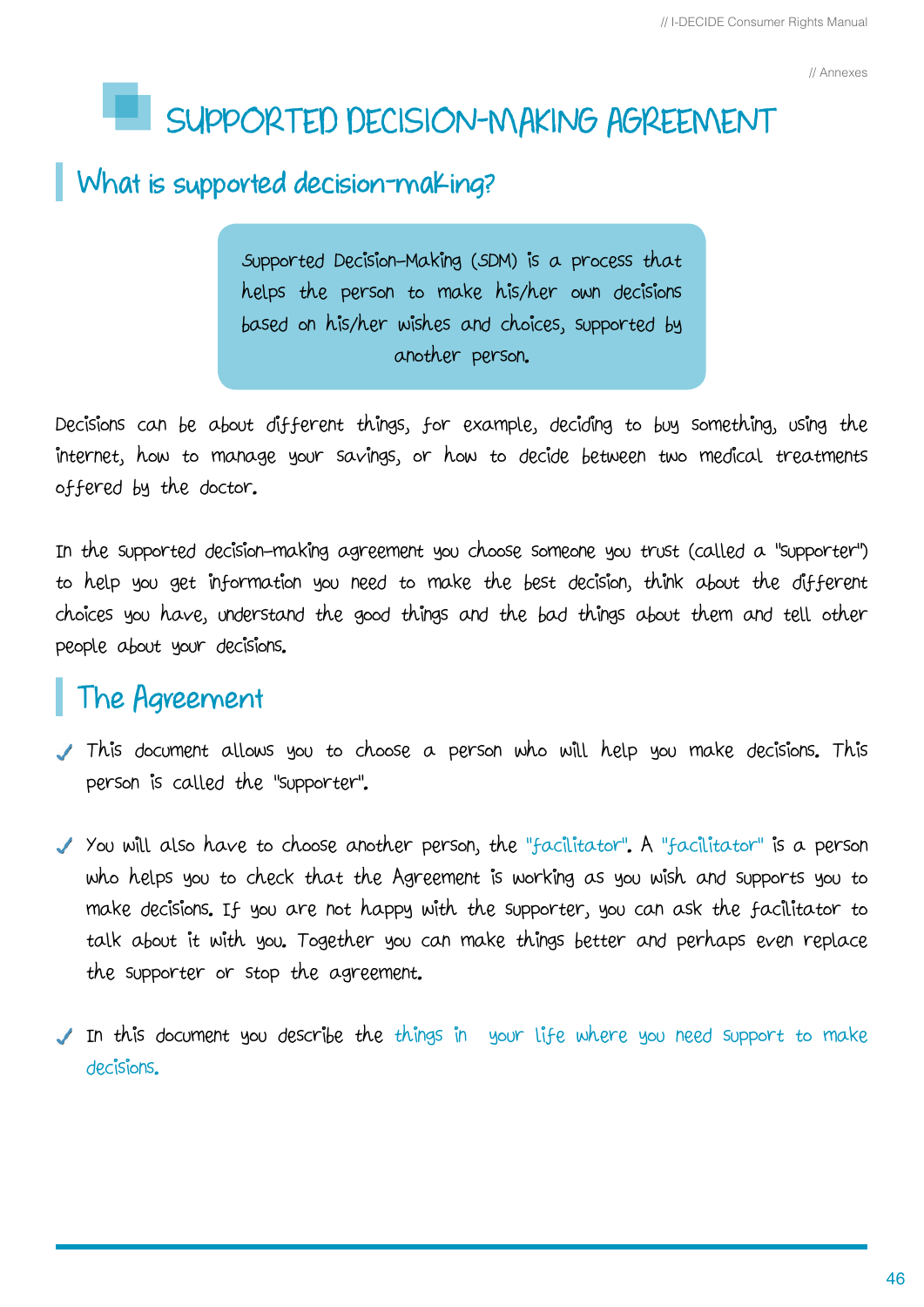- I understand what supported decision-making is and what the Agreement to provide this support service to me is about.
- I say here that I need and I want this kind of support to be provided in some areas of my life

## For these reasons:

• I agree the following person will be my Supporter:

| . I want to allow my supporter to help me with decisions about e.g.: |  |
|----------------------------------------------------------------------|--|
| HOW TO MANAGE MY MONEY<br>In particular, I want:                     |  |
|                                                                      |  |
|                                                                      |  |
|                                                                      |  |
|                                                                      |  |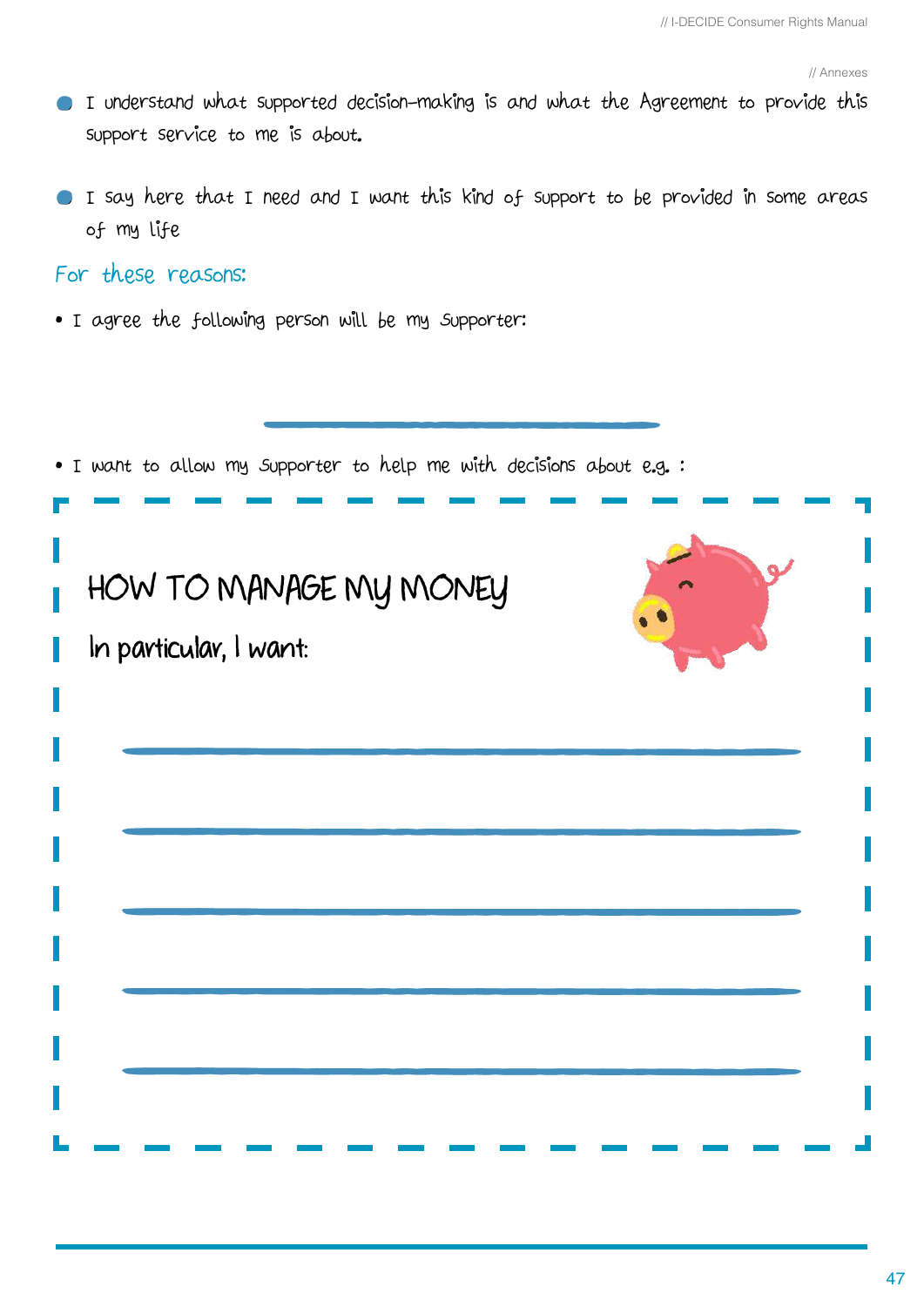// Annexes

**COL** 

| shop or through the internet).<br>In particular, I want: | MY RIGHTS AS A CONSUMER. (e.g. : when I buy things from a 1 |
|----------------------------------------------------------|-------------------------------------------------------------|
| MY HEALTH<br>In particular, I want:                      |                                                             |
|                                                          | .                                                           |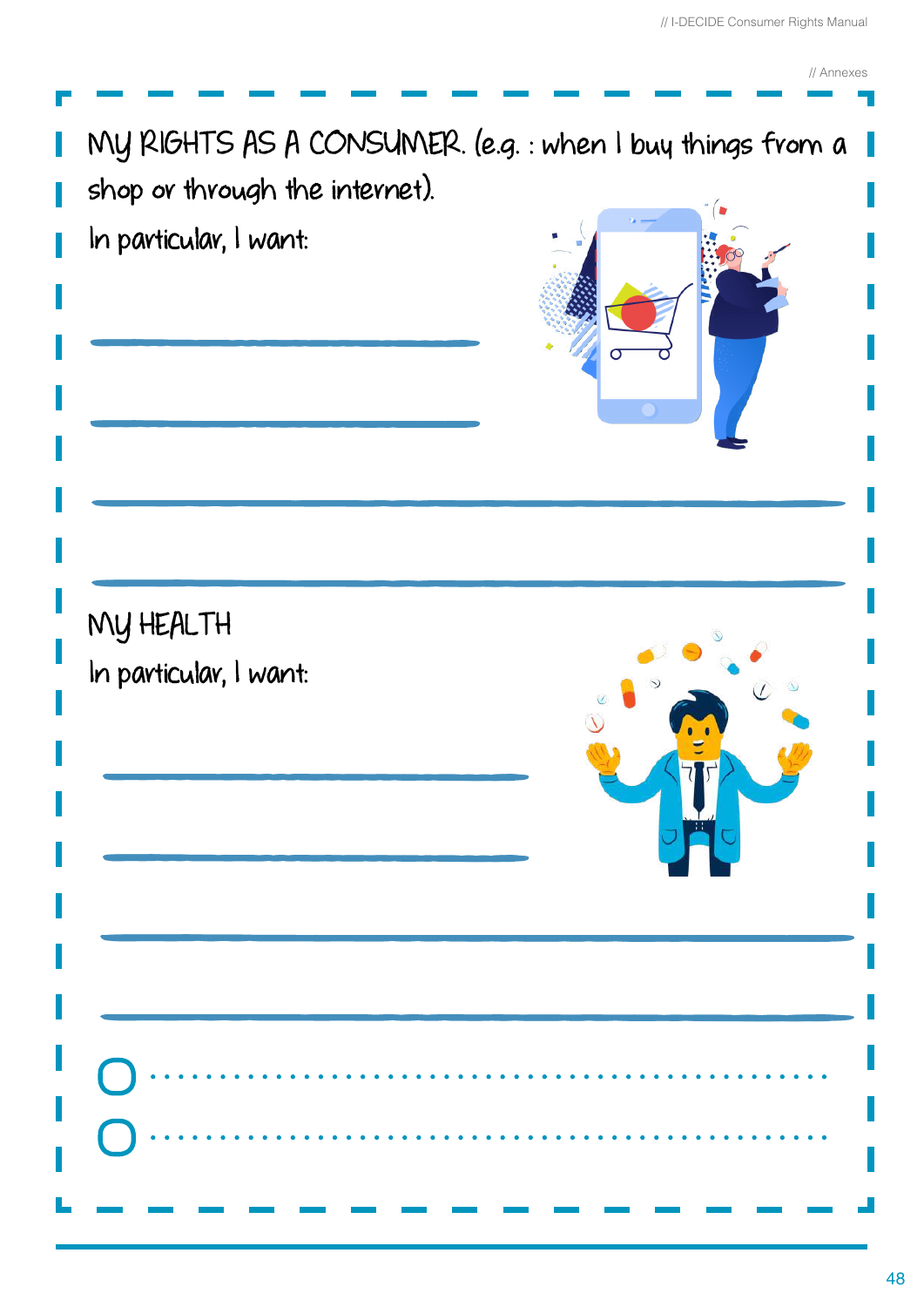- My supporter is not allowed to make decisions for me, just to support me to help me make the decisions.
- To help me with my decisions, I want my supporter to:
- Help me get the information I need to make good decisions
- Help me to understand my choices so I can make a decision
- Help me to tell other people about my decisions.
- I also choose the following person as my Facilitator:

• In particular, I want to allow the facilitator to help me with the following:  **to find a supporter who I like to help me understand how the Agreement works, to help me if I don't get on with the supporter to the check if the arrangements are good and if I am happy with them to help me change the Agreement if needed to confirm when the Agreement has ended**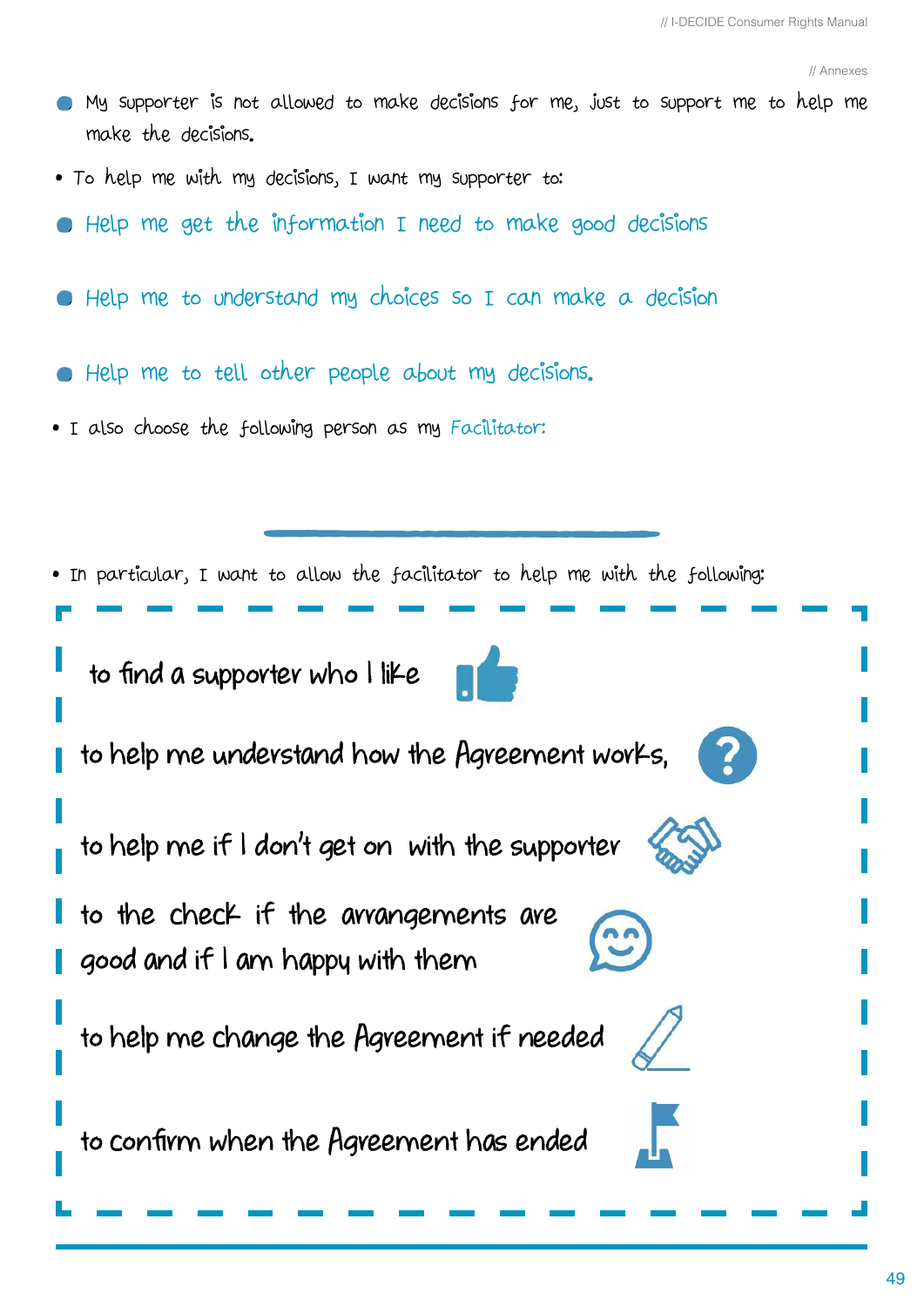// Annexes

- This agreement starts today and will continue for X more months.
- Copies of this document will be given to the supported person, the supporter and the facilitator.
- I agree to act as a supporter.

(signature of supporter) (printed name of supporter)

• I agree to act as a facilitator. (signature of facilitator) (printed name of facilitator)

• Signature

(signature of the supported person) (printed name of the supported person)

Signed at: (place) Date: